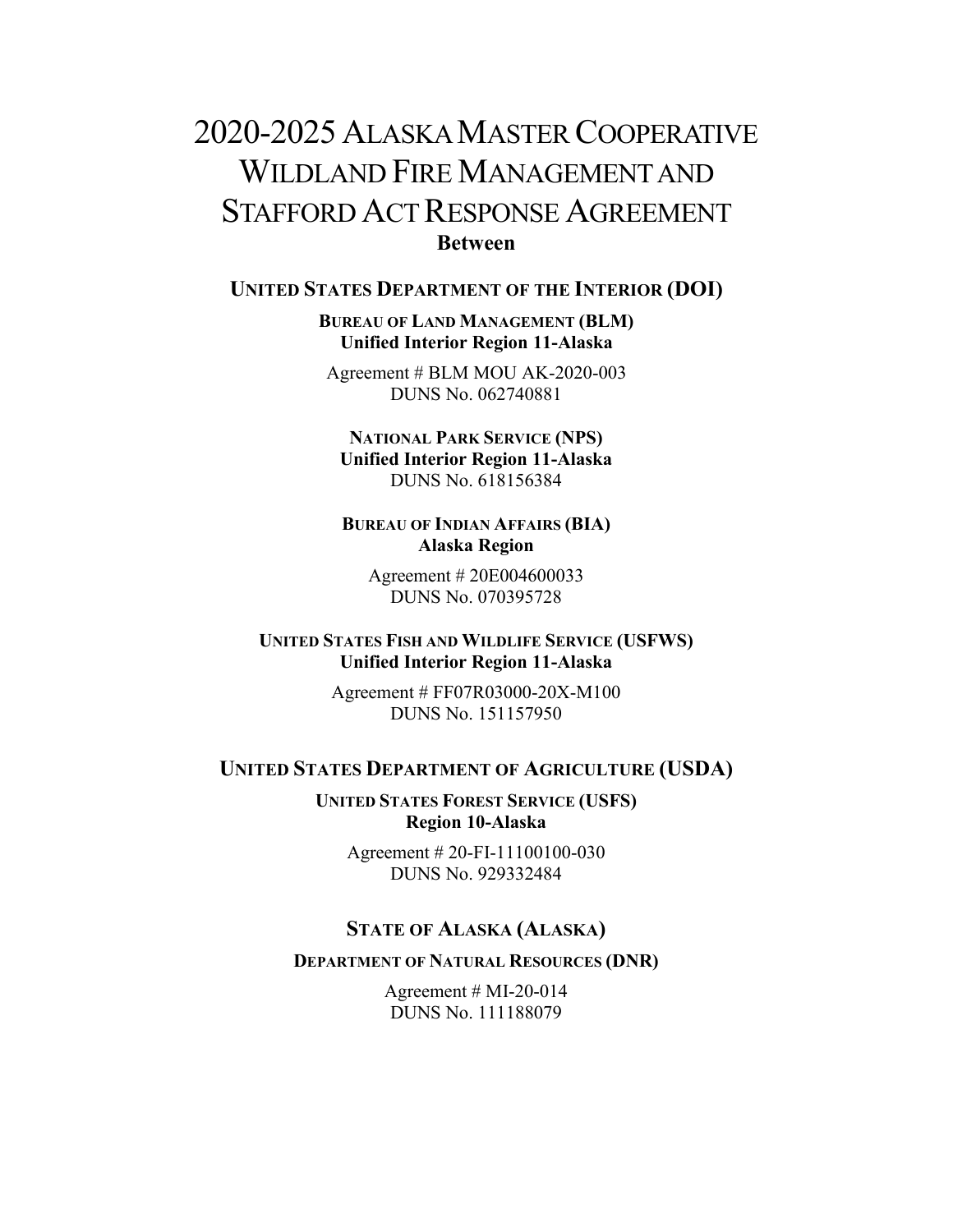# **Table of Contents**

| I.          |  |
|-------------|--|
| II.         |  |
| III.        |  |
| IV.         |  |
| 1.          |  |
| 2.          |  |
| 3.          |  |
| $V_{\cdot}$ |  |
| 1.          |  |
| 2.          |  |
| 3.          |  |
| 4.          |  |
| 5.          |  |
| VI.         |  |
| 1.          |  |
| 2.          |  |
| 3.          |  |
| 4.          |  |
| 5.          |  |
| 6.          |  |
| 7.          |  |
| 8.          |  |
| 9.          |  |
| VII.        |  |
| 1.          |  |
| 2.          |  |
| 3.          |  |
| 4.          |  |
| 5.          |  |
| 6.          |  |
| 7.          |  |
| 8.          |  |
| VIII.       |  |
| 1.          |  |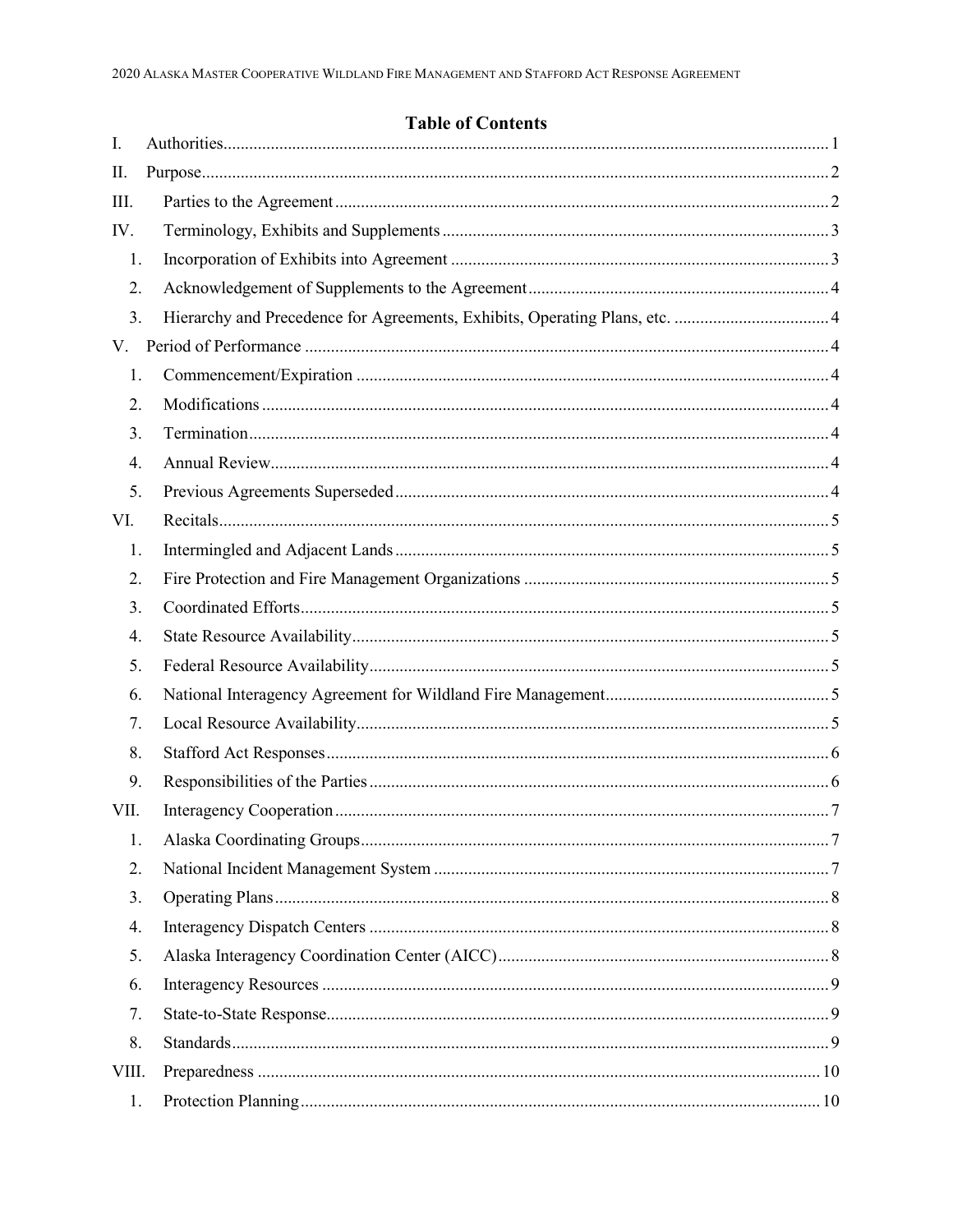| 2.  |  |
|-----|--|
| 3.  |  |
| 4.  |  |
| 5.  |  |
| 6.  |  |
| 7.  |  |
| 8.  |  |
| 9.  |  |
| IX. |  |
| 1.  |  |
| 2.  |  |
| 3.  |  |
| 4.  |  |
| 5.  |  |
| 6.  |  |
| 7.  |  |
| 8.  |  |
| 9.  |  |
| Х.  |  |
| 1.  |  |
| 2.  |  |
| 3.  |  |
| 4.  |  |
| 5.  |  |
| 6.  |  |
| 7.  |  |
| 8.  |  |
| 9.  |  |
| 10. |  |
| 11. |  |
| 12. |  |
| 13. |  |
| XI. |  |
| 1.  |  |
| 2.  |  |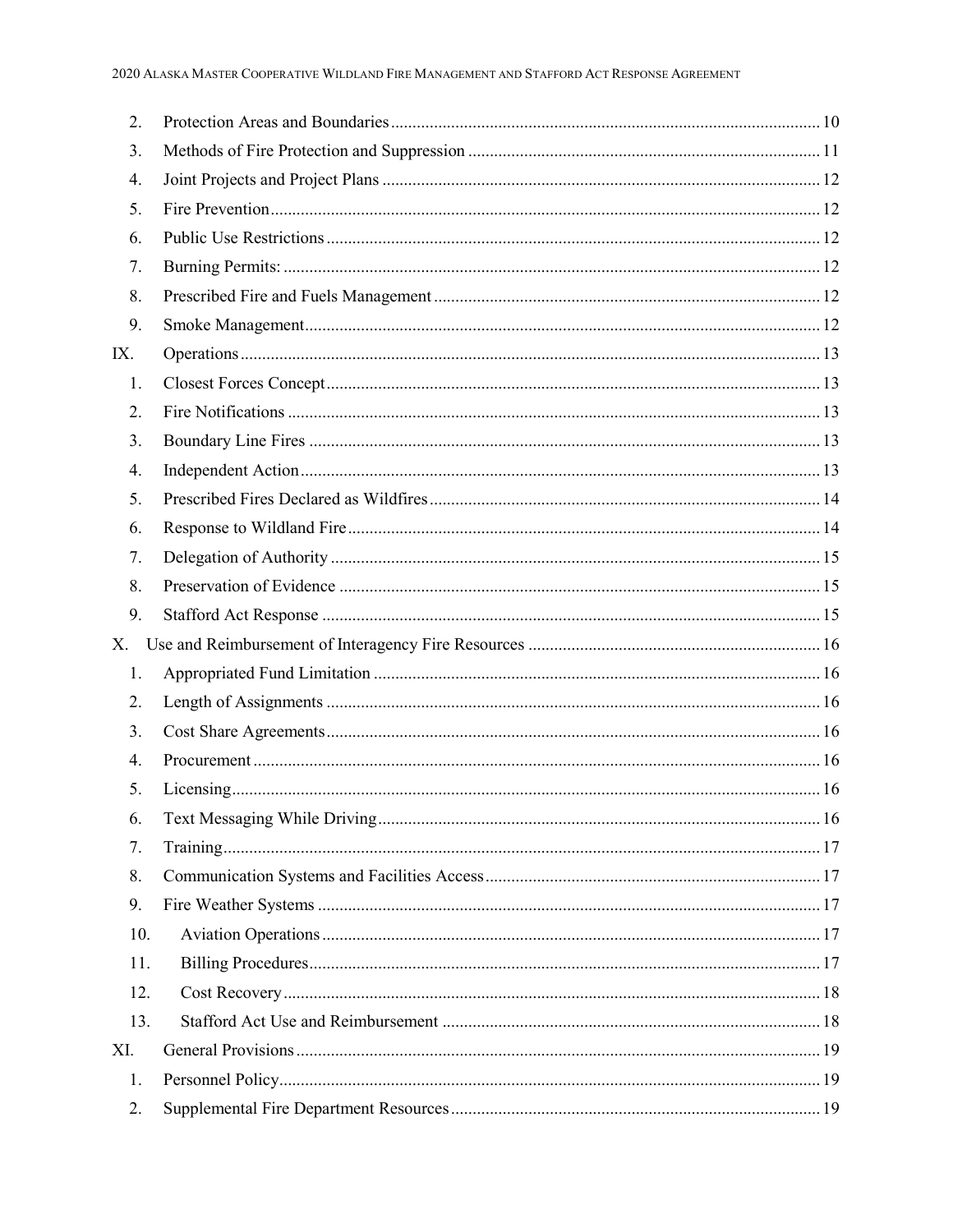| 3.  |            |                                                                                |  |  |
|-----|------------|--------------------------------------------------------------------------------|--|--|
| 4.  |            |                                                                                |  |  |
| 5.  |            |                                                                                |  |  |
| 6.  |            |                                                                                |  |  |
| 7.  |            |                                                                                |  |  |
| 8.  |            |                                                                                |  |  |
| 9.  |            |                                                                                |  |  |
| 10. |            |                                                                                |  |  |
| 11. |            |                                                                                |  |  |
|     |            |                                                                                |  |  |
|     | Exhibit A: |                                                                                |  |  |
| 1.  |            |                                                                                |  |  |
| 2.  |            |                                                                                |  |  |
|     | Exhibit B: |                                                                                |  |  |
|     | Exhibit C: |                                                                                |  |  |
|     | Exhibit D: |                                                                                |  |  |
|     | Exhibit E: |                                                                                |  |  |
|     | Exhibit F: |                                                                                |  |  |
|     | Exhibit G: |                                                                                |  |  |
|     | Exhibit H: | Use and Reimbursement for Shared Resources in Stafford Act Response ActionsH-1 |  |  |
|     | Exhibit I: |                                                                                |  |  |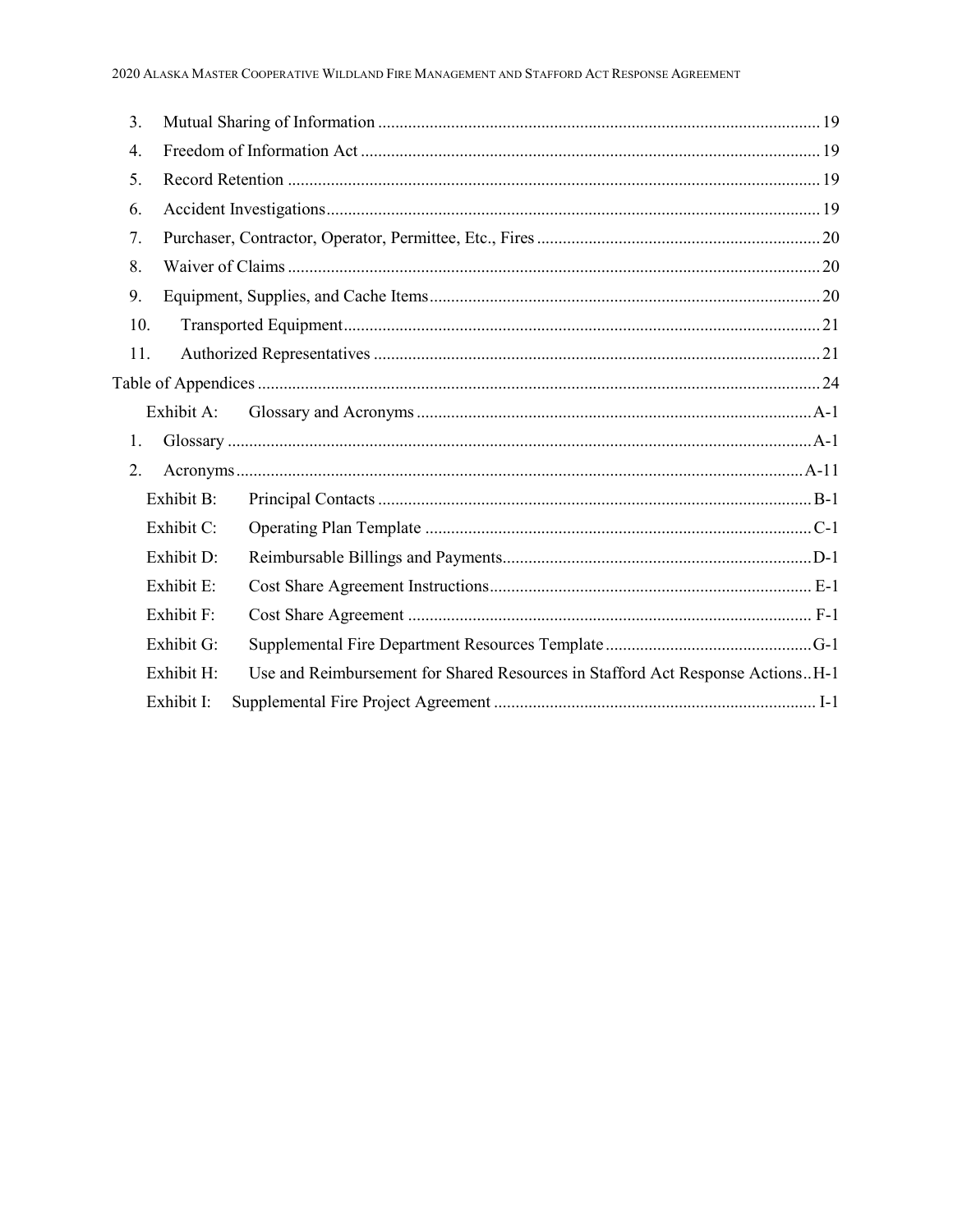# <span id="page-4-0"></span>**I. AUTHORITIES**

Alaska National Interest Lands Conservation Act of December 2, 1980 (94 Stat. 2371; 16 U.S.C. Ch. 51)

Alaska Native Claims Settlement Act of December 18, 1971 (85 Stat. 688; 43 U.S.C. 1601)

Alaska Statutes 41.15.010 – 41.15.170 (DNR)

Department of the Interior and Related Agencies Appropriations Act, 1999, as included in P.L. 105-277, section 101(e)

Department of the Interior and Related Agencies Appropriations Acts

Disaster Relief Act of May 22, 1974 (42 U.S.C. 5121 as amended)

Federal Land Policy and Management Act of Oct. 21, 1976 (P.L.94 579; 43 U.S.C.) (BLM)

Homeland Security Act of 2002 (H.R. 5005-8)

Homeland Security Presidential Directive-5 (HSPD-5)

National Forest Management Act of 1976 (16 U.S.C. 1600) (FS)

- National Indian Forest Resources Management Act (P.L. 101-630, Title III) (DOI Agencies)
- National Park Service Organic Act (16 U.S.C.1) (NPS)
- National Wildlife Refuge Administration Act of 1966 (16 U.S.C. 668dd-668ee, 80 Stat. 927, as amended) (FWS)
- National Wildlife Refuge System Improvement Act of 1997 (P.L. 105-57) (FWS)

Post-Katrina Emergency Management Reform Act of 2006. (P.L 109-295, 120 Stat. 1355)

Reciprocal Fire Protection Act of May 27, 1955, as amended (69 Stat. 66; 42 U.S.C. 1856 A, PL 84-46)

Robert T. Stafford Disaster Relief and Emergency Assistance Act (P.L. 93-288)

Service First, Section 330 of the Department of the Interior and Related Agencies Appropriations Act of 2001, Pub. L. 106-291, 114 Stat. 996, 43 U.S.C. sec. 1701 note, as amended (FS, DOI)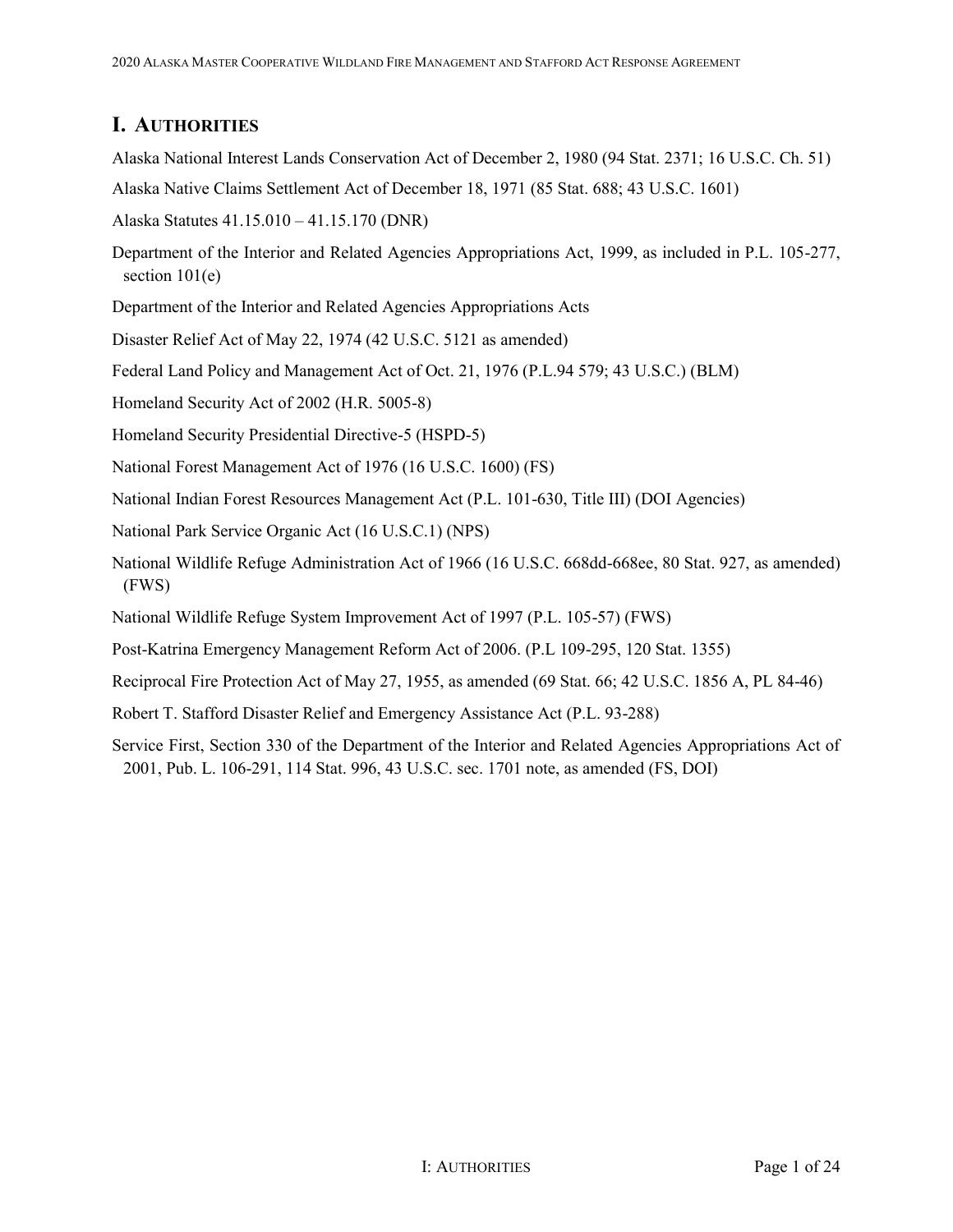# <span id="page-5-0"></span>**II.PURPOSE**

The purpose of this Master Cooperative Wildland Fire Management and Stafford Act Agreement (hereinafter called the Agreement) is to document the commitment of the Parties to this Agreement to improve efficiency by facilitating the coordination and exchange of personnel, equipment, supplies, services, and funds among the Parties to this Agreement in sustaining wildland fire management activities, such as prevention, preparedness, communication and education, fuels treatment and hazard mitigation, fire planning, response strategies, tactics and alternatives, suppression and post-fire rehabilitation and restoration.

The Agreement will also be the basis from which the DOI agencies implement DOI Manual 620 (620 DM); the USFS implements Forest Service Manual 5100; and the State of Alaska, Department of Natural Resources, Division of Forestry implements its Policy and Procedures Manuals. This Agreement does not supersede individual agency policies and requirements.

In addition to improving efficiency in addressing wildland fire management activities, this Agreement facilitates improved coordination regarding other incidents. The National Response Framework (NRF) applies to all federal departments and agencies that may be requested to provide assistance or conduct operations during all-hazard events. However, this Agreement **ONLY** covers all-hazard events that are, or may become, declared as emergencies or major disasters that occur under the auspices of a Presidential Declaration of Emergency or Major Disaster under the Stafford Act, which may include wildland fire and non-wildland fire emergencies or major disasters. These events also require a coordinated response by an appropriate combination of state and tribal entities, along with the Federal Agencies.

This Agreement documents the commitment of the Parties to provide cooperation, resources, and support to the Secretary of Homeland Security and Administrator of the Federal Emergency Management Agency (FEMA) in the implementation of the NRF, as appropriate and consistent with their own authorities and responsibilities.

# <span id="page-5-1"></span>**III. PARTIES TO THE AGREEMENT**

The Parties to this Agreement are:

- The State of Alaska Department of Natural Resources, hereinafter called Alaska DNR or DNR
- The United States Department of Agriculture, Forest Service, Region 10 (Alaska); hereinafter called USFS; and
- The United States Department of the Interior, National Park Service, Unified Interior Region 11 (Alaska), hereinafter called, NPS; and
- The United States Department of the Interior, Fish and Wildlife Service, Unified Interior Region 11 (Alaska), hereinafter called, FWS; and
- The United States Department of the Interior, Bureau of Indian Affairs, Alaska Region, hereinafter called, BIA; and
- The United States Department of the Interior, Bureau of Land Management, Unified Interior Region 11 (Alaska), hereinafter called, BLM.

The USFS, NPS, FWS, BIA, and the BLM may hereinafter be jointly called Federal Agencies.

All entities signatory to this Agreement including the Federal Agencies and the State of Alaska DNR will hereinafter be referred to as Parties to this Agreement.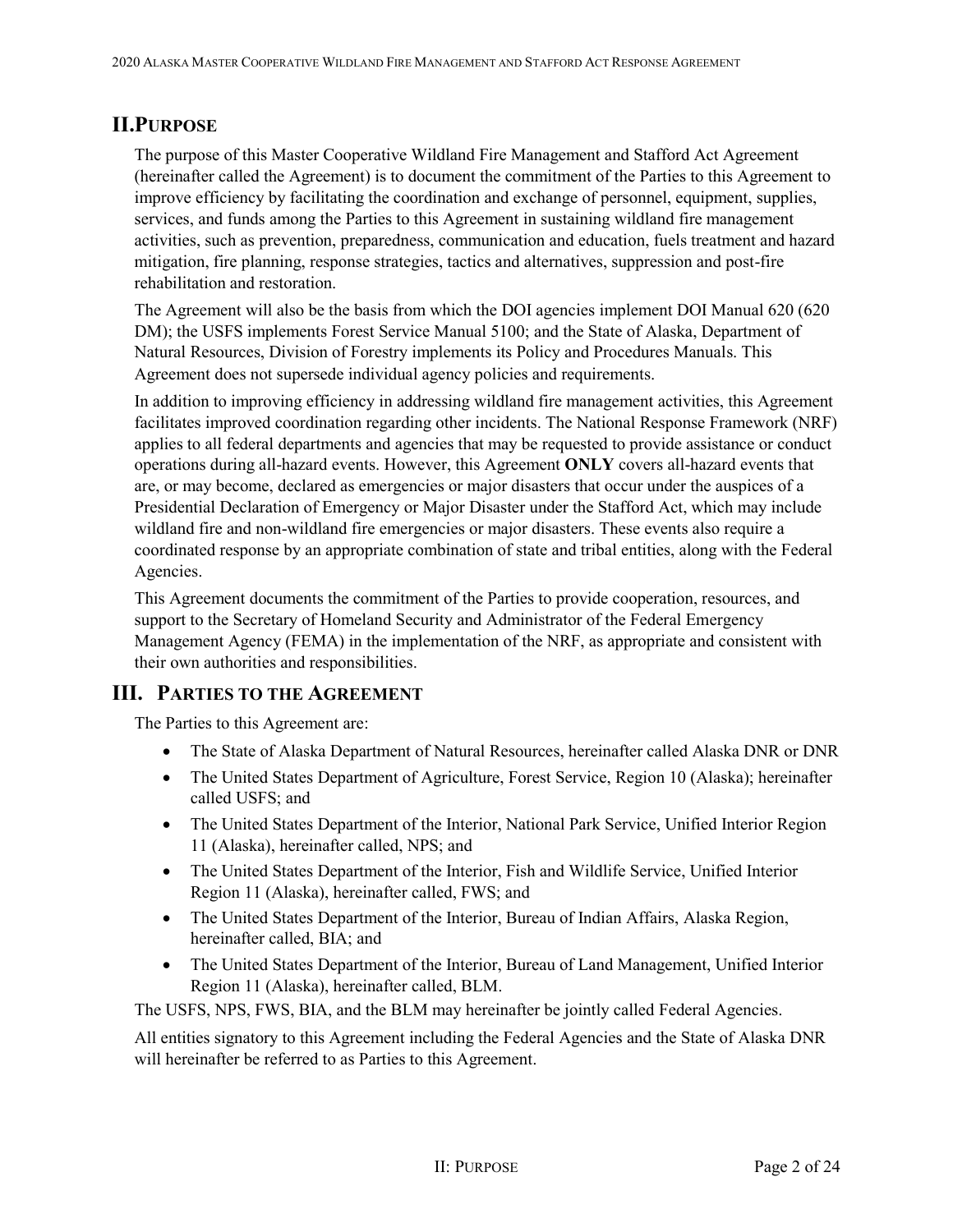# <span id="page-6-0"></span>**IV. TERMINOLOGY, EXHIBITS AND SUPPLEMENTS**

Words and phrases used herein may have different meanings or interpretations for different readers. To establish a common understanding, some words and phrases as used herein are defined in the Glossary of Terms, attached as **Exhibit A**. The hierarchy of terminology will be those defined by statute or regulation, those defined in policy, those defined in this template and then all other agency and interagency documentation.

In the event of a conflict, the applicable definitions for the response type, wildland fire vs Stafford Act responses will take precedence. For wildland fire that is the National Wildfire Coordinating Group (NWCG) Glossary of Wildland Fire Terminology, found on the Toolbox tab of the NWCG webpage [\(https://www.nwcg.gov](https://www.nwcg.gov/) or by direct link at [https://www.nwcg.gov/about-the-nwcg-glossary-of](https://www.nwcg.gov/about-the-nwcg-glossary-of-wildland-fire)[wildland-fire\)](https://www.nwcg.gov/about-the-nwcg-glossary-of-wildland-fire), and Stafford Act Response terminology corresponds to the FEMA National Incident Management System (NIMS) Glossary, available at in the NIMS document [\(https://www.fema.gov/pdf/emergency/nims/NIMS\\_core.pdf\)](https://www.fema.gov/pdf/emergency/nims/NIMS_core.pdf).

## <span id="page-6-1"></span>**1. INCORPORATION OF EXHIBITS INTO AGREEMENT**

The following Exhibits are hereby incorporated into this Agreement (Note: Exhibit H relates only to Stafford Act responses):

| Exhibit A              | Glossary of Terms                                                                                                                                                                                                                                     |
|------------------------|-------------------------------------------------------------------------------------------------------------------------------------------------------------------------------------------------------------------------------------------------------|
| Exhibit B              | Principal Contacts                                                                                                                                                                                                                                    |
| Exhibit C<br>Exhibit D | Alaska Statewide Operating Plan<br>Incorporated by reference into Alaska Statewide Operating Plan:<br>Alaska Interagency Mobilization Guide (AIMG)<br>Alaska Interagency Wildland Fire Management Plan (AIWFMP)<br>Reimbursable Billings and Payments |
| Exhibit E              | Cost Share Agreement Instructions                                                                                                                                                                                                                     |
| Exhibit F              | <b>Cost Share Agreement Template</b>                                                                                                                                                                                                                  |
| Exhibit G              | Supplemental Fire Department Resources Template                                                                                                                                                                                                       |
| Exhibit H              | Use and Reimbursement for Stafford Act Shared Resources<br>(Stafford Act responses only)                                                                                                                                                              |
| Exhibit I              | Supplemental Project Agreement Template                                                                                                                                                                                                               |

Several of the referenced Exhibits  $(E, F, G, \& I)$  are intended to be used as templates and as such completion and/or execution of those Exhibits do not require formal modification to this Agreement. Also, as necessary, the Parties may introduce new or revised Exhibits at the geographic, statewide, or sub-geographic areas as a component of the Operating Plans without necessitating a formal modification to this Agreement, so long as they do not conflict with the provisions of this Agreement.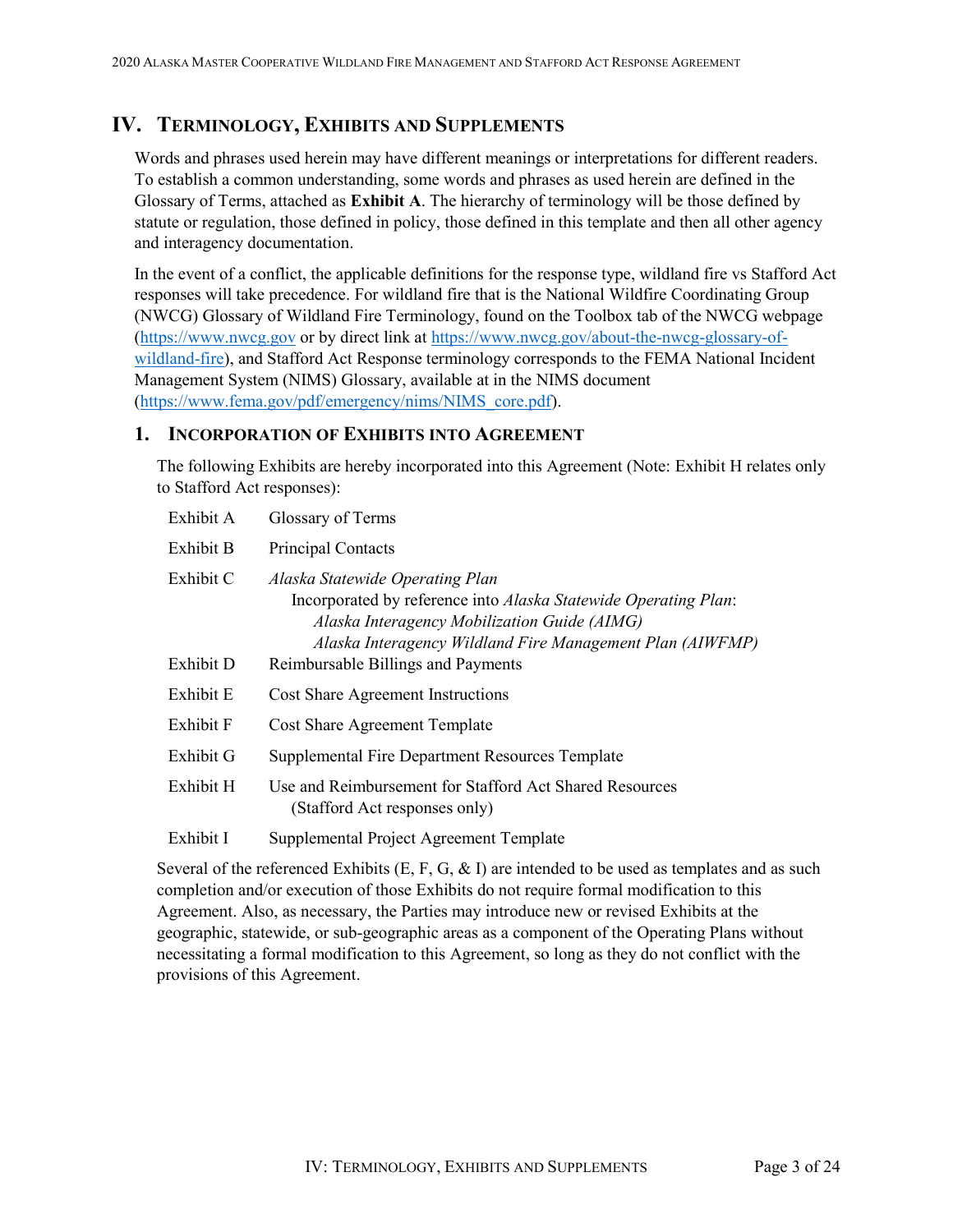#### <span id="page-7-0"></span>**2. ACKNOWLEDGEMENT OF SUPPLEMENTS TO THE AGREEMENT**

Supplements to this Agreement, including Operating Plans, Joint Projects and Project Plans, Supplemental Project Agreements, and Cost Share Agreements will further describe working relationships, financial arrangements, and joint activities not otherwise specified under the terms of this Agreement.

# <span id="page-7-1"></span>**3. HIERARCHY AND PRECEDENCE FOR AGREEMENTS, EXHIBITS, OPERATING PLANS, ETC.**

Any inconsistencies in this Agreement and attachments thereto shall be resolved by giving precedence in the following order:

- 1. This Agreement
- 2. Alaska Statewide Operating Plan
- 3. Sub-geographic (Local) Operating Plans
- 4. Incident-specific Cost Share Agreements
- 5. Exhibits to this Agreement
- 6. Joint Projects, Project Plans, or Supplemental Project Agreements

## <span id="page-7-2"></span>**V.PERIOD OF PERFORMANCE**

#### <span id="page-7-3"></span>**1. COMMENCEMENT/EXPIRATION**

This Agreement shall be effective and in effect for five years, beginning from the date of the last signature.

#### <span id="page-7-4"></span>**2. MODIFICATIONS**

Modifications within the scope of this Agreement shall be made by mutual consent of the Parties to the Agreement, by the issuance of a written modification, signed and dated by all Parties to the Agreement, prior to any changes being performed. No Party is obligated to fund any changes not properly approved in advance.

#### <span id="page-7-5"></span>**3. TERMINATION**

Any Party to the Agreement shall have the right to terminate its participation under this Agreement by providing one year advance written notice to the other Parties.

#### <span id="page-7-6"></span>**4. ANNUAL REVIEW**

If deemed necessary, prior to March 15 representatives of the Parties to the Agreement will meet and review matters of mutual concern. Operating Plans at all levels will be reviewed annually and if necessary will be revised and signed prior to March 15.

#### <span id="page-7-7"></span>**5. PREVIOUS AGREEMENTS SUPERSEDED**

This Agreement supersedes the *2015 Alaska Master Cooperative Wildland Fire Management and Stafford Act Response Agreement*. Existing supplemental agreements and operating plans may remain in effect to the extent that they do not conflict with the provisions of this Agreement, but only until such time that all activities and conditions covered by those agreements or plans can be incorporated into geographic, statewide, or sub-geographic area operating plans provided for under this Agreement.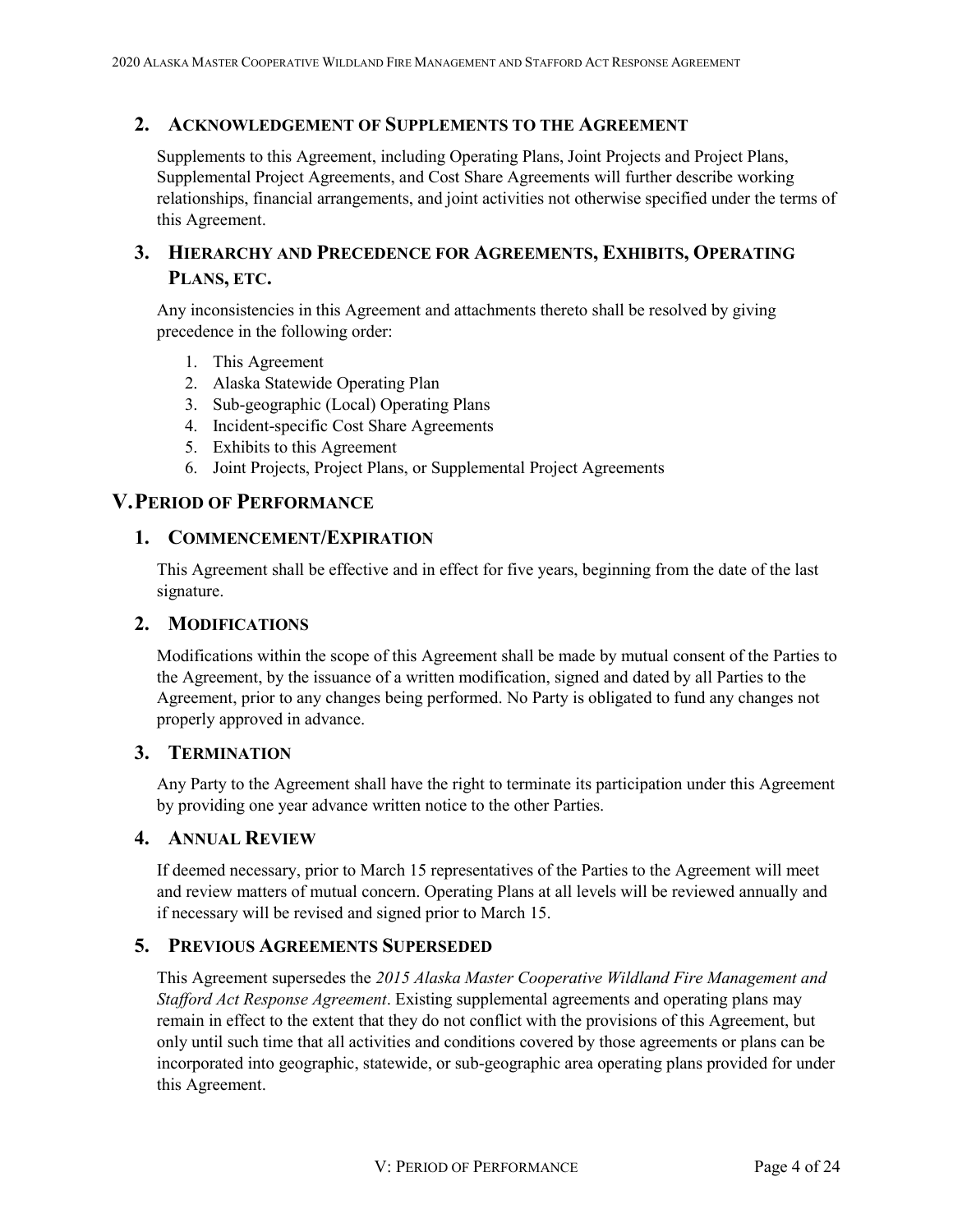# <span id="page-8-0"></span>**VI. RECITALS**

## <span id="page-8-1"></span>**1. INTERMINGLED AND ADJACENT LANDS**

Lands in Alaska for which the Alaska DNR is statutorily responsible for wildland fire protection, and the lands for which the respective Federal Agencies are responsible, are intermingled or adjacent in some areas, and wildland fires on these intermingled or adjacent lands may present a threat to the lands of the other.

## <span id="page-8-2"></span>**2. FIRE PROTECTION AND FIRE MANAGEMENT ORGANIZATIONS**

The Parties to this Agreement maintain fire protection and/or fire management organizations.

#### <span id="page-8-3"></span>**3. COORDINATED EFFORTS**

It is to the mutual advantage of the Parties to this Agreement to coordinate efforts for the prevention and detection of, and responses to wildfires, fuels management, suppression, nonwildland fire emergencies (as authorized), and cooperative projects for resource and protection objectives in and adjacent to their areas of responsibility, and to limit duplication and improve efficiency and effectiveness.

## <span id="page-8-4"></span>**4. STATE RESOURCE AVAILABILITY**

It is the intent of the Parties to this Agreement that Alaska DNR and their cooperating resources be available to assist in fire management activities on all federal lands, and on other lands upon which the Federal Agencies are responsible to protect.

#### <span id="page-8-5"></span>**5. FEDERAL RESOURCE AVAILABILITY**

It is the intent of the Parties to this Agreement that federal resources be available to assist in fire management activities on all state, municipal, and private lands that Alaska DNR is responsible to protect.

#### <span id="page-8-6"></span>**6. NATIONAL INTERAGENCY AGREEMENT FOR WILDLAND FIRE MANAGEMENT**

The USFS, BLM, BIA, NPS, and FWS have entered into a National Interagency Agreement for Wildland Fire Management to cooperate in all aspects of fire management.

#### <span id="page-8-7"></span>**7. LOCAL RESOURCE AVAILABILITY**

It is noted that local fire resources are often mobilized within a state pursuant to a separate state MOU or Agreement with local fire departments or fire organizations, with reimbursement handled according to the terms detailed within that MOU or Agreement.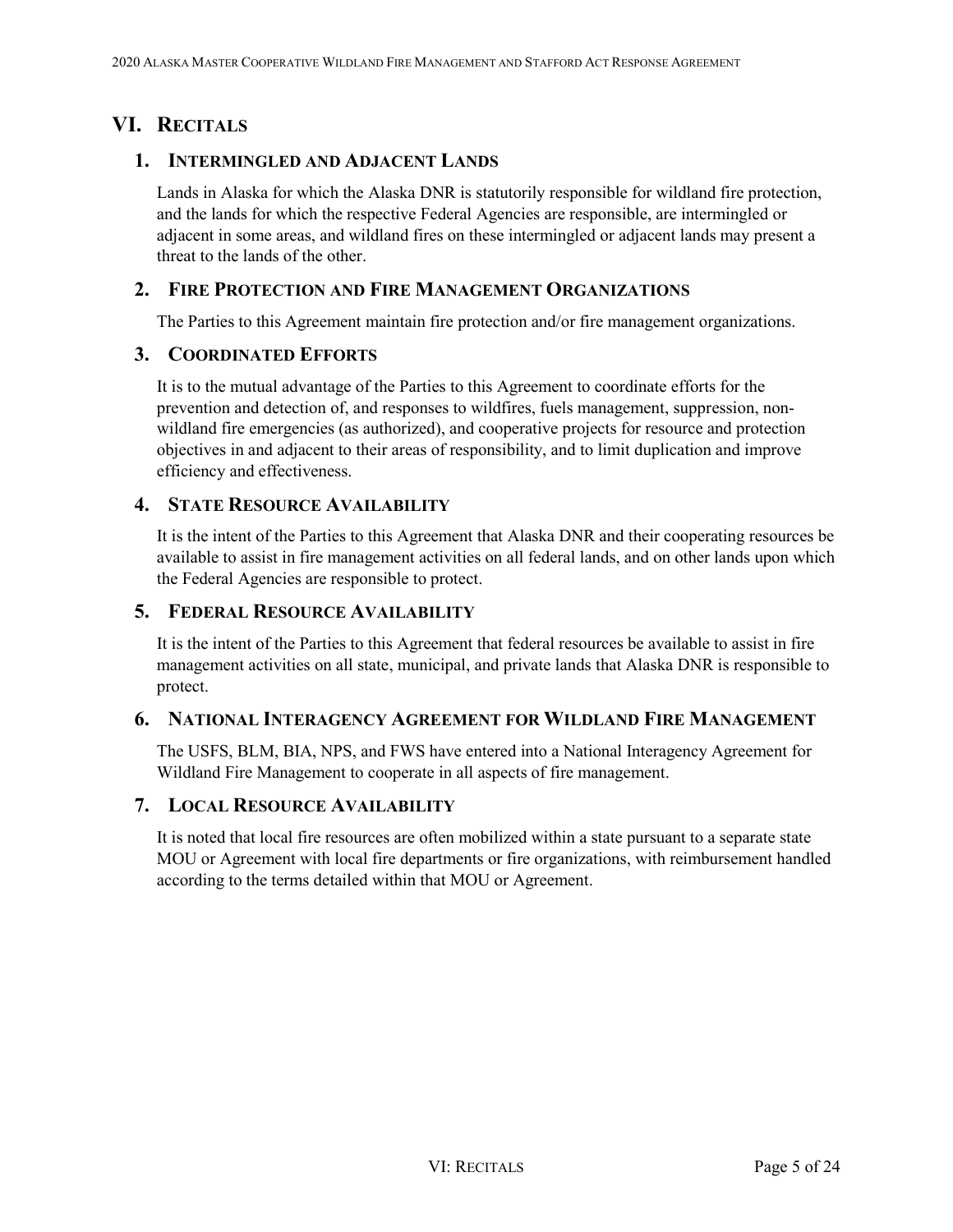# <span id="page-9-0"></span>**8. STAFFORD ACT RESPONSES**

It is expected that all federal, state and local agencies will coordinate assistance and operations during Stafford Act responses by following the procedures and requirements established in the NRF. This Agreement documents the commitment of the Parties to provide cooperation, resources, and support to the Secretary of Homeland Security and Administrator of the FEMA in the implementation of the NRF, as appropriate and consistent with their own authorities and responsibilities. Some state and local resources are limited by statute to wildland fire response, requiring the governor to specifically approve mobilization outside of their state for non-fire emergencies. State emergency declarations and responses for all-hazard and non-Stafford Act responses are outside the scope of this Agreement.

# <span id="page-9-1"></span>**9. RESPONSIBILITIES OF THE PARTIES**

The Responsibilities of the Parties to this Agreement shall be distinguished as follows:

#### **A. Jurisdictional Agency**

The Jurisdictional Agency is the agency having overall land and resource management responsibility for a specific geographical or functional area as provided by federal, state or local law. Under no circumstances may a Jurisdictional Agency abdicate legal responsibilities as provided by federal or state law.

## **B. Protecting Agency**

The Protecting Agency is the agency responsible for providing direct incident management within a specific geographical area pursuant to its jurisdictional responsibility or as specified and provided by contract, cooperative agreement, or other agreement or arrangement.

#### **C. Supporting Agency**

Any agency or entity (including a Jurisdictional Agency, another Protecting Agency, or an agency and entity not party to this agreement) that provides suppression or other support and resource assistance to a Protecting Agency.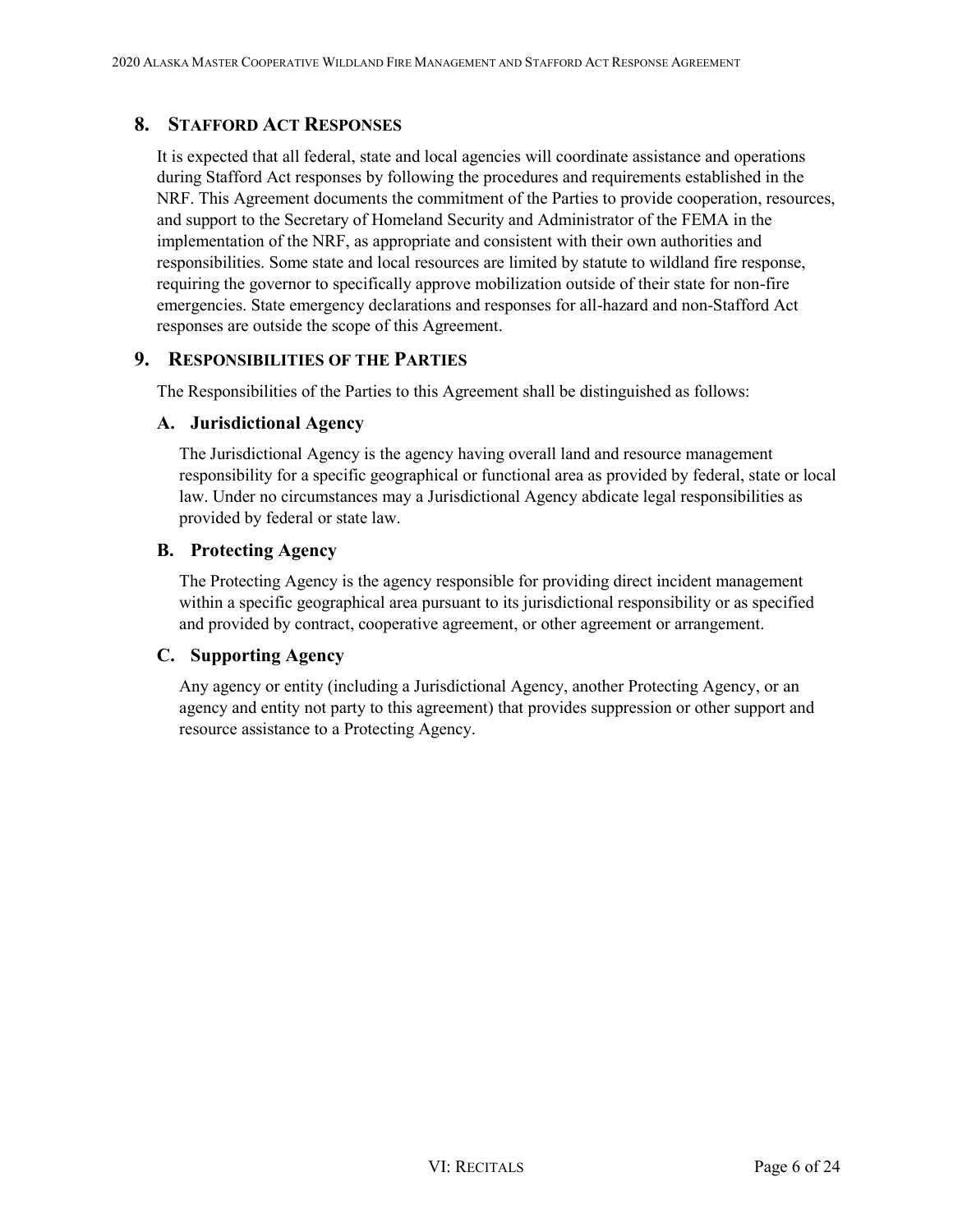# **In consideration of the mutual commitments and conditions herein made, the Parties agree as follows:**

# <span id="page-10-0"></span>**VII. INTERAGENCY COOPERATION**

## <span id="page-10-1"></span>**1. ALASKA COORDINATING GROUPS**

## **A. Alaska Wildland Fire Coordinating Group (AWFCG)**

The Alaska Wildland Fire Coordinating Group (AWFCG) group provides coordination and recommendations for all interagency fire management activities in Alaska. Membership, procedures, and guidelines are documented in the *AWFCG Memorandum of Understanding and Standard Operating Procedures* available at [http://fire.ak.blm.gov/administration/awfcg.php.](http://fire.ak.blm.gov/administration/awfcg.php)

## **B. Alaska Multi-agency Coordination Group (AMAC)**

The Alaska Multi-Agency Coordination Group (AMAC) provides a forum to discuss actions to be taken to ensure that an adequate number of resources are available to meet anticipated needs and to allocate those resources most efficiently. When activated and as warranted, the AMAC is tasked with the following: incident prioritization; resource allocation; coordination of state and federal disaster responses; political interfaces; media and agency information; anticipation of future resource needs; and the identification and resolution of issues. The *AMAC Operations Handbook* is available a[t http://fire.ak.blm.gov/administration/mac.php](http://fire.ak.blm.gov/administration/mac.php)

# <span id="page-10-2"></span>**2. NATIONAL INCIDENT MANAGEMENT SYSTEM**

The Parties to this Agreement will operate under the concepts defined in the National Incident Management System (NIMS). In implementing these concepts, Parties to this Agreement will be expected to follow the National Wildfire Coordinating Group's (NWCG) minimum standards as defined in the *Wildland Fire Qualifications Systems Guide (PMS-310)* available at [http://www.nwcg.gov/pms/docs/docs.htm.](http://www.nwcg.gov/pms/docs/docs.htm) NWCG recognizes the ability of cooperating agencies at the local level to jointly define and accept each other's qualifications for initial attack, extended attack, fire operations, and prescribed fire. These NWCG minimum standards are NIMS compliant. The following NIMS concepts will be followed as they are implemented: Incident Command System (ICS), qualifications system, training system, the management of publications, and participating in the review, exchange and transfer of technology as appropriate for providing qualified resources, and for the management of incidents covered by this Agreement.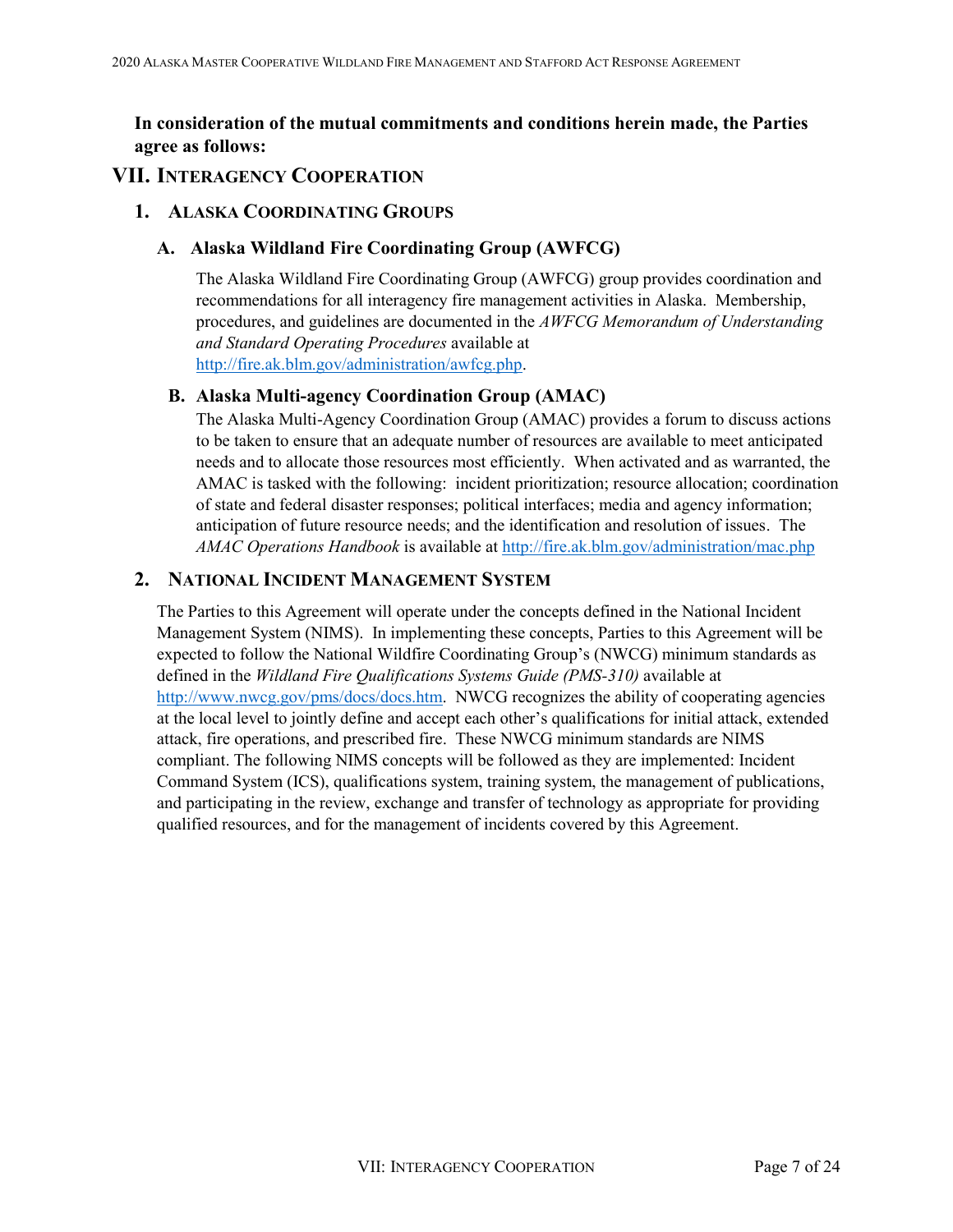## <span id="page-11-0"></span>**3. OPERATING PLANS**

Operating plans will be developed using Exhibit C, Operating Plan Outline, at the geographic, statewide, or sub-geographic area level, as appropriate, and will tier to this Agreement. Operating Plans may be written for more than one year, but should be reviewed annually, and will be subject to modifications, as warranted. No Operating Plan tiered to this Agreement should be written beyond the expiration date of this Agreement. The following operating plans are listed in descending order of precedence:

#### **A. Alaska Statewide Operating Plan**

The *Alaska Statewide Operating Plan* addresses issues affecting statewide cooperation and fiscal obligations. The *Alaska Interagency Mobilization Guide (AIMG)* and the *Alaska Interagency Wildland Fire Management Plan (AIWFMP)* are incorporated by reference into this Operating Plan.

The signatories to the *Alaska Statewide Operating Plan* are the AFS Manager, DNR Chief of Fire and Aviation, the BIA Regional Fire Management Officer, the FWS Regional Fire Management Coordinator, the NPS Regional Fire Management Officer and the USFS Regional Fire Director.

#### **B. Sub-Geographic (Local) Area Operating Plans**

Sub-geographic area operating plans may be developed that outline the details of this Agreement for sub-geographical areas. Protecting Unit FMOs and affected Jurisdictional Unit Administrators are responsible for developing and approving sub-geographic area operating plans. Unless superseded by the *Alaska Statewide Operating Plan*, sub-geographic area operating plans will apply.

#### **C. Project Plans**

Project plans with multi-agency participation that are developed for specific non-suppression, fire related projects will be documented in local agreements or other appropriate written documents (See related clause, **[VIII.4](#page-15-0) [Joint Projects and Project Plans](#page-15-0)**).

#### <span id="page-11-1"></span>**4. INTERAGENCY DISPATCH CENTERS**

The Parties to this Agreement agree to maintain, support, and participate in Interagency Dispatch Centers, as appropriate.

Staffing, funding, and level of participation will be agreed to by the affected Parties to this Agreement and documented in the Alaska Statewide Operating Plan.

#### <span id="page-11-2"></span>**5. ALASKA INTERAGENCY COORDINATION CENTER (AICC)**

The Parties to this Agreement recognize the Alaska Interagency Coordination Center on Fort Wainwright, as the Geographic Area Coordination Center (GACC) for the Alaska Geographic Area. The Parties to this Agreement will coordinate, mobilize and demobilize emergency management resources through the GACC as appropriate. Parties to this Agreement are not precluded from independent movement of their own resources.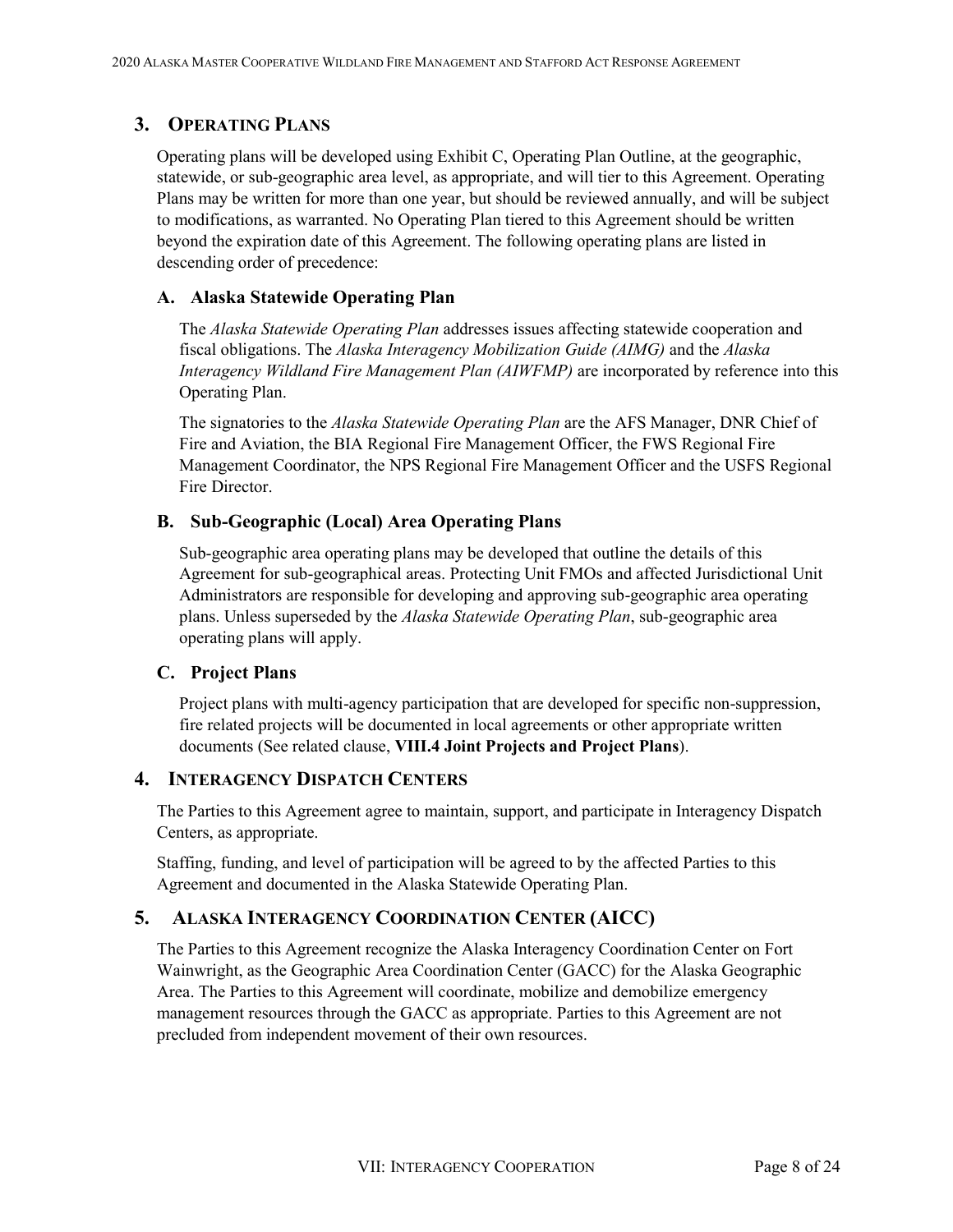#### <span id="page-12-0"></span>**6. INTERAGENCY RESOURCES**

Interagency funding, staffing, and utilization of resources and facilities will be pursued by the Parties to this Agreement whenever an interagency approach is appropriate and cost effective. Shared staffing and funding will be commensurate with each Parties use of resources, will be agreed to and documented in operating plans, and will be subject to the availability of appropriations.

To the extent practical, additional preparedness resource requests will be coordinated. The coordination process will be identified in the *Alaska Statewide Operating Plan*, or in a subgeographic area operating plan.

#### <span id="page-12-1"></span>**7. STATE-TO-STATE RESPONSE**

Should a State Party to this Agreement intend to use the assistance of the Forest Service to seek State reimbursement for amounts expended for resources and services provided to another State for the management and suppression of wildfire, that State shall agree to meet the obligations and requirements, including any reasonable administrative fees, as agreed upon by the State and the Forest Service and detailed in *Exhibit D: Reimbursable Billings and Payments*.

Should a State Party to this Agreement intend to use the assistance of the Forest Service to accept the reimbursement amounts expended for resources and services provided from another State, and have the Forest Service pay that amount to the State seeking reimbursement, that State shall agree to meet the associated reimbursement obligations and requirements, including any reasonable administrative fees, as agreed upon by the State and the Forest Service, and detailed in *Exhibit D: Reimbursable Billings and Payments*.

#### <span id="page-12-2"></span>**8. STANDARDS**

The Parties to this Agreement desire to achieve common standards within the Parties' best interest, recognizing differing agency missions and mandates. Each Party to this Agreement recognizes that other Parties' standards are reasonable, prudent, and acceptable. This clause does not affect the Jurisdictional Agency's land management standards.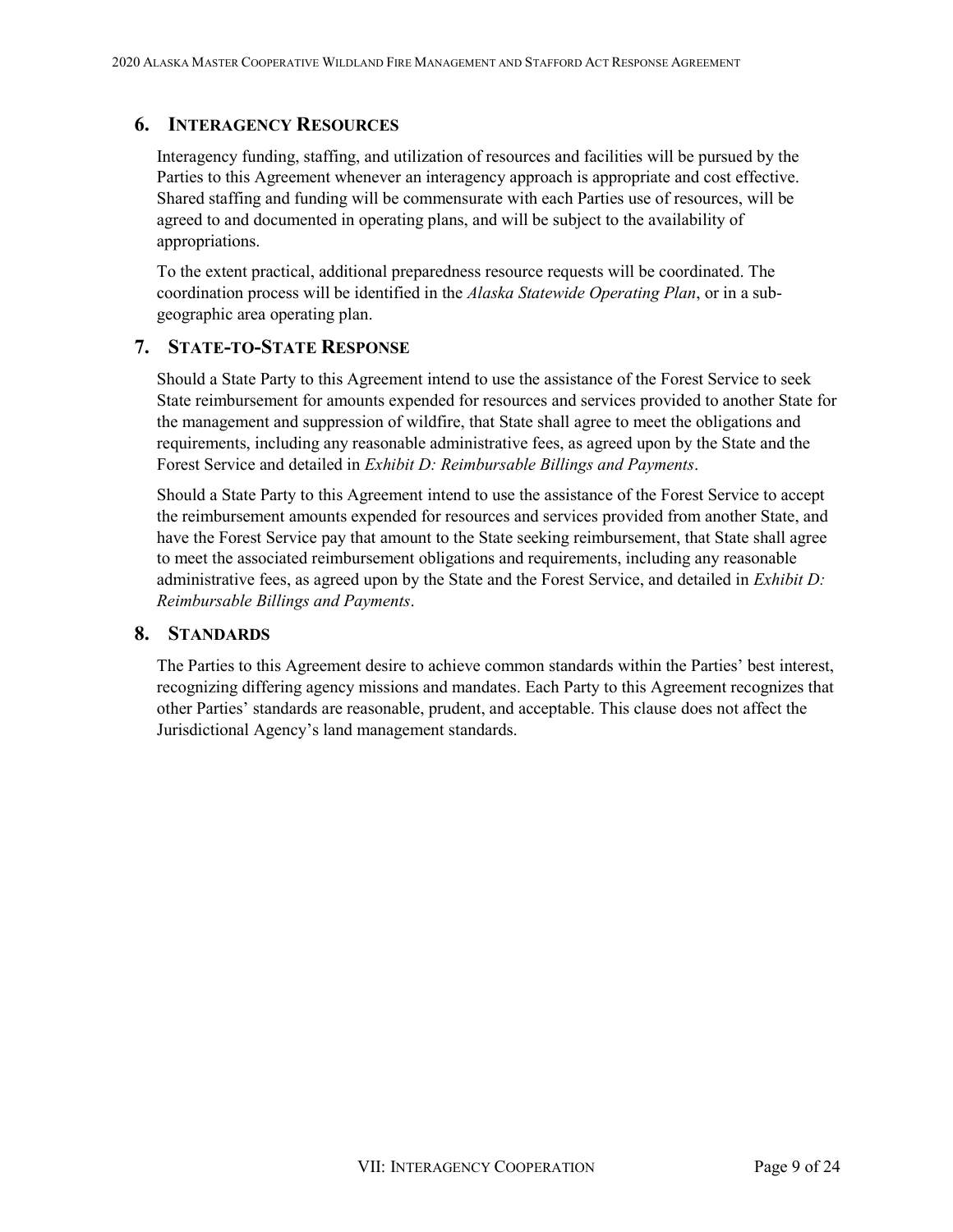# <span id="page-13-0"></span>**VIII. PREPAREDNESS**

## <span id="page-13-1"></span>**1. PROTECTION PLANNING**

Annually, Jurisdictional and Protecting Agencies will complete preparedness activities according to the schedule identified in the *Alaska Statewide Operating Plan*.

The Parties to this agreement have jurisdictional and/or fire protection authority for lands in Alaska and are responsible for:

- Facilitating wildland fire management activities.
- Protecting the public, firefighters, and identified sites from wildfire.
- Providing opportunities to accomplish fire-related land-use and resource management objectives in a cost-efficient manner that is consistent with the policies of the United States Department of the Interior (DOI), the United States Department of Agriculture (USDA) and the Alaska DNR.

#### <span id="page-13-2"></span>**2. PROTECTION AREAS AND BOUNDARIES**

Alaska jurisdictions within the scope of this Agreement include:

- The USFS is the Jurisdictional Agency for USFS lands in Alaska.
- The BLM, FWS, and NPS are the Jurisdictional Agencies for their respective agency's DOI-administered lands.
- The BIA (Alaska Region) is the Jurisdictional Agency for Alaska Native Allotments and certain Townsites.
- For State, private and municipal lands, the Alaska DNR is the Jurisdictional Agency. (*Alaska DNR Department Order 113*)
- For Regional and Village Native Corporation lands conveyed under Alaska Native Claims Settlement Act (ANCSA), the ANCSA Corporation who has the surface rights is the Jurisdictional Agency; however, BLM Alaska Fire Service (AFS) is responsible for the protection of these lands as described below and when necessary, may act as the Jurisdictional Agency representative for ANCSA Corporations within the scope of this Agreement.

The agencies responsible for providing wildfire protection services for the jurisdictions within the scope of this agreement are the Alaska DNR, AFS, and the USFS:

- The DNR has the responsibility, pursuant to Alaska Statute (AS) 41.15.010 41.15.170 to provide protection from wildland fire and other destructive agents, commensurate with the values at risk, on forested land that is owned privately, by the state, or by a municipality (Statute 41.15.030 (a)). The commissioner may enter into necessary protection contracts.
- AFS has the responsibility, pursuant to 620 DM 5, to provide safe, cost-effective emergency wildland fire suppression services in support of land, natural and cultural resource management plans on DOI administered land and on those lands that require protection under ANCSA, as amended (43 U.S.C.1620(e)). AFS also provides protection and fuels management services for US Army Garrison Fort Wainwright lands through a Memorandum of Agreement.
- The USFS has the responsibility, pursuant to the Organic Administration Act, June 4, 1897 (16 U.S.C. 551), for wildland fire management on all lands administered by the Tongass and Chugach National Forests.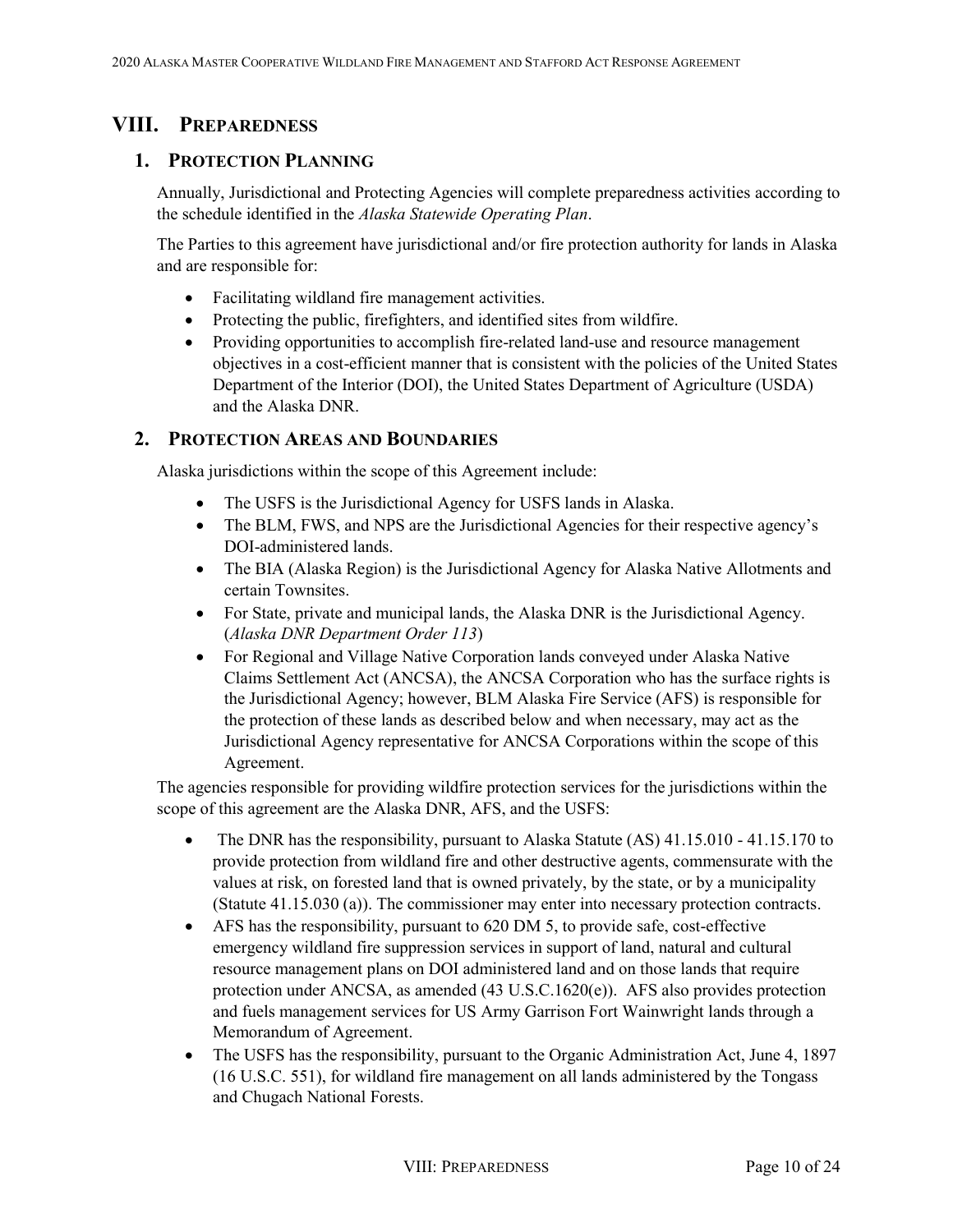Because of the intermingled nature of the lands where these responsibilities apply, the Parties herein agree that wildland fire protection services are best provided by dividing the State into three geographic fire protection areas and assigning a single agency to provide protection for each area irrespective of jurisdictional boundaries and the protecting responsibilities identified above.

The primary intention of this strategy is to provide cost effective suppression services across the State and to minimize unnecessary duplication of suppression systems. The Alaska Statewide Operating Plan describes protection area boundaries and procedures for their modification.

#### <span id="page-14-0"></span>**3. METHODS OF FIRE PROTECTION AND SUPPRESSION**

Under this Agreement, each Protecting Agency agrees to act as an agent of the other within their designated Protection Area as described above in **[VIII.2](#page-13-2) [Protection Areas and Boundaries](#page-13-2)**. This Agreement delegates the authority for each agency to provide wildland fire protection services to all Jurisdictional Agencies within their Protection Area. In addition, Protecting Agencies may establish Mutual Aid agreements with local partners. Fiscal responsibility for protection services is determined as follows:

- The Alaska DNR is fiscally responsible for providing wildfire protection for State, private and municipal lands. (*Alaska DNR Department Order 113*)
- The USFS is fiscally responsible for providing wildfire protection for the Tongass and the Chugach National Forests as well as ANCSA lands in Southeast Alaska (*FSM 5101.1* & *5101.2*).
- BLM is fiscally responsible for providing wildfire protection for BLM lands in Alaska (*620 DM 5* & *BLM Manual 1203 Delegation of Authority*).
- AFS is fiscally responsible for providing wildfire protection for FWS, NPS, and BIA jurisdictions in Alaska, except where those agencies provide resources in direct support of those fires (*620 DM 5*).
- AFS is also fiscally responsible for providing wildfire protection for ANCSA lands, except for Southeast Alaska where the USFS is responsible (*620 DM 5*).

The Alaska Statewide Operating Plan provides additional detail on how fiscal responsibility for protection services is determined and describes reimbursement and billing processes. Nothing herein relieves Jurisdictional Agencies from their responsibility to make fiscally responsible decisions regarding wildfire on their lands, or relieves Protecting Agencies from implementing those decisions in a fiscally responsible manner.

Jurisdictions within Alaska where fire protection and fiscal responsibility are outside of the scope of this Agreement include:

- The Metlakatla Indian Community (MIC) on Annette Island which is administered by the BIA Northwest Region, not a party to this Agreement.
- Lands administered by the Department of Defense or other Federal agencies not party to this Agreement (except where withdrawal language specifies that BLM maintains jurisdictional responsibility for wildfires, as is the case for the Donnelly and Yukon Training Areas).
- Structure fires and fires contained within dumps which are the responsibility of local fire departments and State of Alaska Department of Environmental Conservation.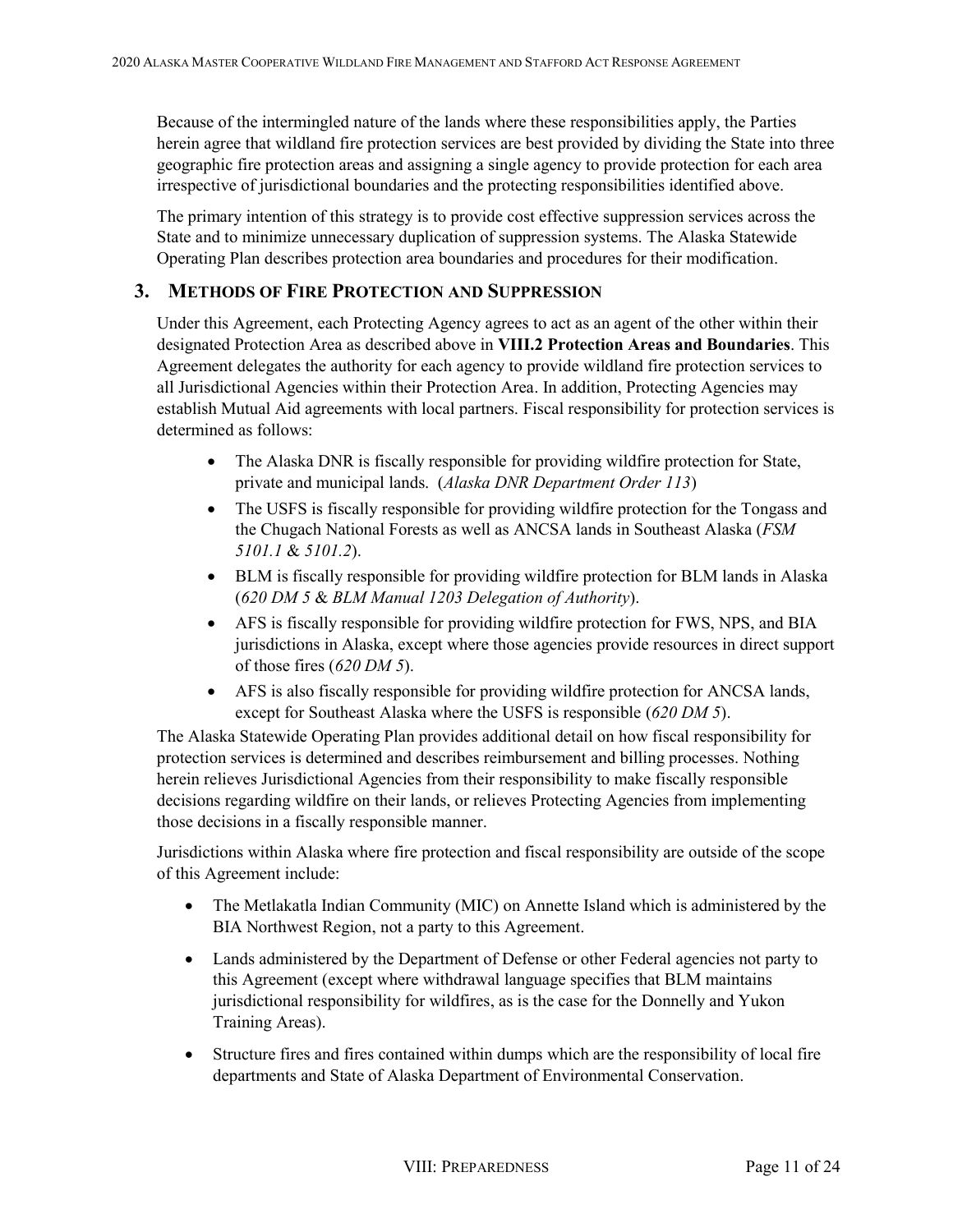# <span id="page-15-0"></span>**4. JOINT PROJECTS AND PROJECT PLANS**

The Parties to this Agreement may jointly conduct cooperative projects, within their authority and as authorized by law, to maintain or improve their fire management services and activities. These projects may involve such activities as prescribed fire/fuels management, preparedness, fire analysis/planning, rehabilitation, training, prevention, public affairs, and other beneficial efforts in support of interagency fire management. Such projects will be documented in separate, local agreements, or other appropriate written documents, executed by the authorized signatories of the involved Parties. This may include a Supplemental Project Agreement, as in **Exhibit I**, or other written document.

# <span id="page-15-1"></span>**5. FIRE PREVENTION**

The Parties to this Agreement agree to cooperate in the development and implementation of fire prevention programs. Unit Administrators will ensure that fire prevention goals and activities are planned at local levels and are addressed in the appropriate operating plans. Specific fire prevention plans should be developed by local interagency fire management personnel. The Parties to this Agreement may pool resources and each Party pay its own costs. Unit Administrators are encouraged to participate in local fire prevention cooperatives, organizations, or groups, where applicable.

## <span id="page-15-2"></span>**6. PUBLIC USE RESTRICTIONS**

Guidelines for implementing restrictions and closures shall be established in the Alaska Statewide Operating Plan, a subordinate operating plan, or by a separate MOU or Agreement.

#### <span id="page-15-3"></span>**7. BURNING PERMITS:**

Open debris burn permit procedures are included in the *Alaska Statewide Operating Plan*. DNR manages permitted burning on State, municipal and private forested lands except where burning is subject to local laws and/or regulations that are equal to or more restrictive than the State. The Parties to this Agreement agree to comply with Alaska Department of Environmental Conservation (DEC) open burning regulations. Additional direction is found in the *Alaska Statewide Operating Plan*.

#### <span id="page-15-4"></span>**8. PRESCRIBED FIRE AND FUELS MANAGEMENT**

Fuels projects may be planned and implemented by either Jurisdictional or Protecting Agencies. Projects are funded, planned, conducted, and reported based on individual agency policy. When the opportunity arises, the Parties to this Agreement agree to cooperate in the development and implementation of planned ignitions, prescribed fire and fuels management programs.

Any Party to this Agreement may provide assistance to another Party as requested and agreed to for the purposes of performing planned ignitions, prescribed fire or other fuels management work. Conditions of the assistance and details related to reimbursement will be agreed to and documented through the procurement or Joint Projects and Project Plans (as referenced in **[VIII.4](#page-15-0) [Joint Projects](#page-15-0)  [and Project Plans](#page-15-0)**). Any instrument processed under this clause shall be in accordance with each Party's applicable laws, regulations, and policy requirements.

#### <span id="page-15-5"></span>**9. SMOKE MANAGEMENT**

Within their authorities, the Parties to this Agreement agree to cooperate in smoke management efforts for wildfires and prescribed fires.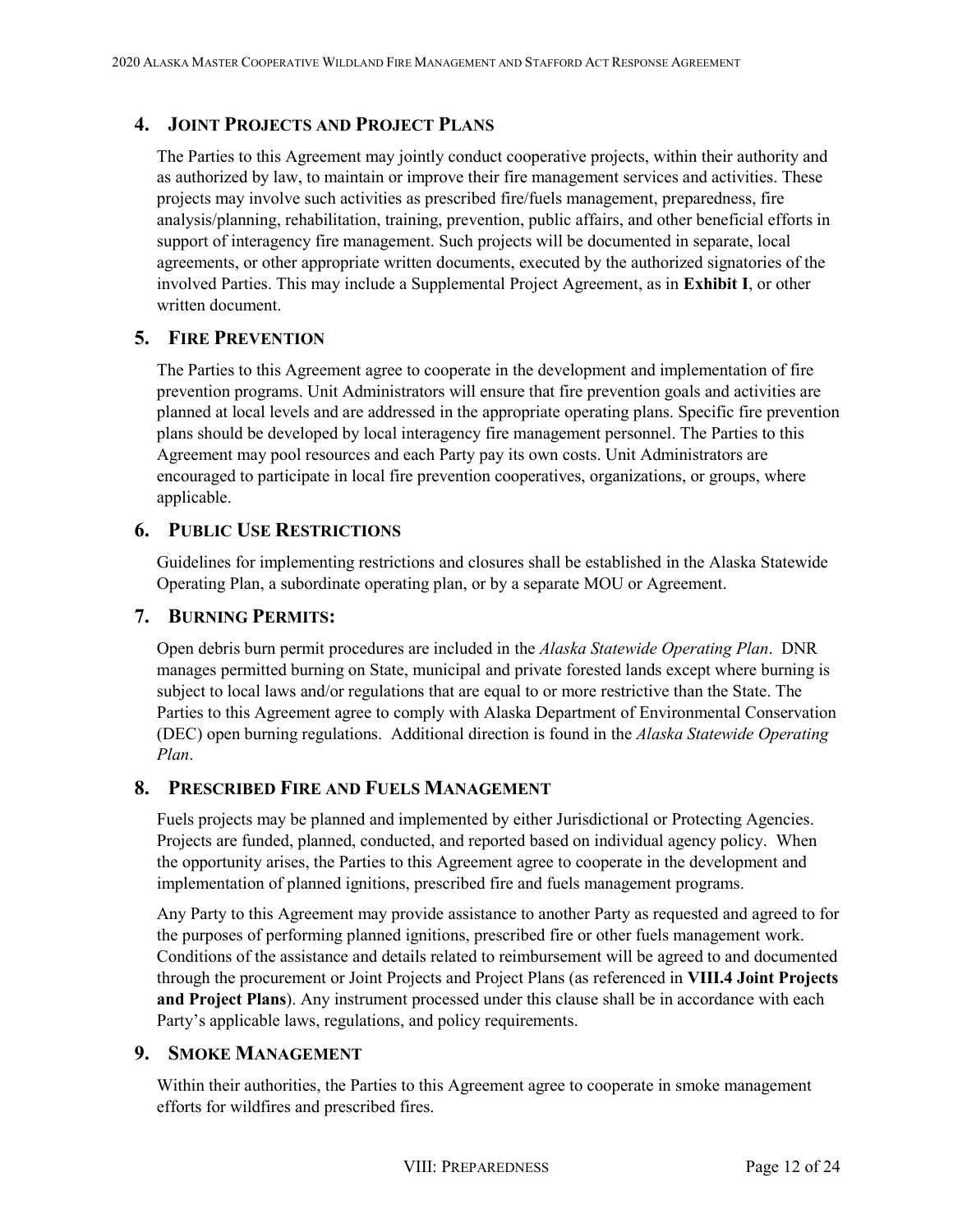# <span id="page-16-0"></span>**IX. OPERATIONS**

## <span id="page-16-1"></span>**1. CLOSEST FORCES CONCEPT**

The guiding principle for dispatch of initial attack suppression resources is to use the closest available and appropriate resource regardless of which Party owns or controls the resources, and regardless of which Agency has protection responsibility or jurisdiction.

## <span id="page-16-2"></span>**2. FIRE NOTIFICATIONS**

Each Party will promptly notify the appropriate Protecting Agency of any fires burning on or threatening lands for which that agency has protection responsibility. Likewise, Protecting Agencies will promptly inform Jurisdictional Agencies whenever they take action on fires for which the Protecting Agency is responsible. Jurisdictional notification is also required for prevention actions taken by a Protecting Agency. Notification standards are described in the *AIWFMP* and the *Alaska Statewide Operating Plan*. Fire reports will be completed and certified according to the processes and timeframes established in the Alaska Statewide Operating Plan.

## <span id="page-16-3"></span>**3. BOUNDARY LINE FIRES**

A boundary line fire, as defined in **Exhibit A, Glossary and Acronyms**, will be the initial attack responsibility of the protecting agencies on either side of the boundary. Neither agency will assume the other Agency is aware of the fire or that the other agency will take action. Each agency will make every reasonable effort to communicate with the other concerning the fire. When the fire location has been established, the responding agencies will determine which Protecting Agency has operational control.

#### <span id="page-16-4"></span>**4. INDEPENDENT ACTION**

Except as otherwise limited in geographic, statewide, or sub-geographic area operating plans, nothing herein shall prohibit any Party, on its own initiative, from going upon lands known to be protected by another Party to this Agreement to engage in suppression of wildfires, when such fires are a threat to lands under that Party's management or protection responsibility. In such instances, the Party taking action will promptly notify the Protecting Agency. The Protecting Agency assumes operational control of the incident and the responding party assumes the role of a Supporting Agency. Such actions will be commensurate with the land management considerations of the Jurisdictional Agency, and subject to the laws and regulations of the Jurisdictional Agency.

Normally all fires will be suppressed by the Protecting Agency but there may be instances where the Jurisdictional Agency may discover a fire and take immediate actions. In such instances, the Party taking action will promptly notify the Protecting Agency to identify what other resources are en route and ensure mitigation of safety issues.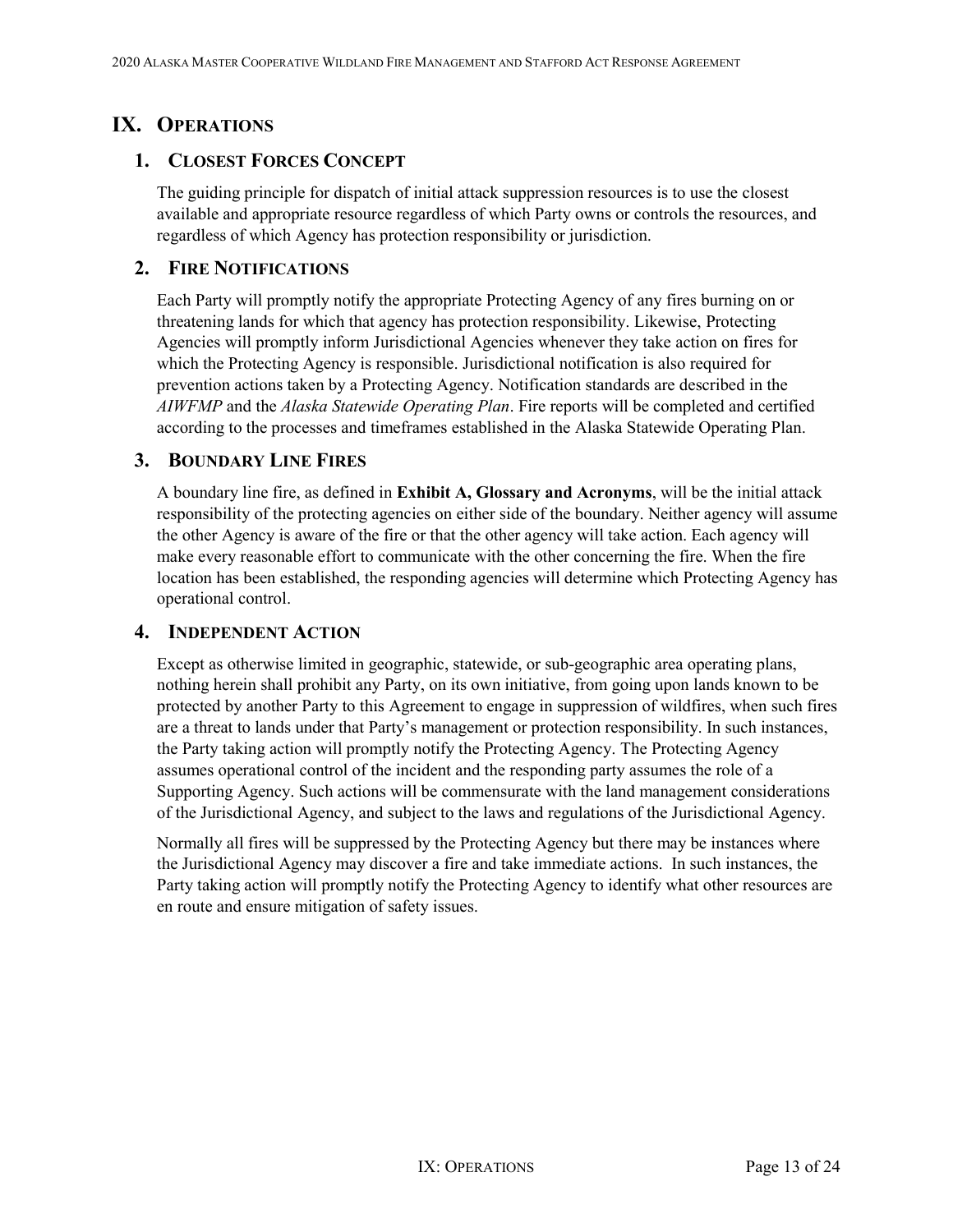## <span id="page-17-0"></span>**5. PRESCRIBED FIRES DECLARED AS WILDFIRES**

Wildfires resulting from escaped prescribed fires that were ignited by, managed at the direction of, or under the supervision of one of the Parties to this Agreement shall be the responsibility of the Jurisdictional Agency. If the Parties to this Agreement jointly conduct or manage a prescribed fire, the responsibility for suppression costs, should it escape, shall be agreed upon and documented in the Project Plan. Unless otherwise agreed, all suppression costs and associated damages are the responsibility of the Jurisdictional Agency. The Parties to this Agreement will not hold each other responsible under this clause for escaped prescribed fires originating on private land, or on state or federal lands not protected by one of the Parties to this Agreement.

#### <span id="page-17-1"></span>**6. RESPONSE TO WILDLAND FIRE**

All Parties agree that the protection of human life is the single, overriding suppression priority. Setting priorities among protecting human communities and community infrastructure, other property and improvements, and natural and cultural resources will be done based on the values to be protected, human health and safety, and the costs of protection. (*Review and Update of the 1995 Federal Wildland Fire Management Policy (January 2001)*)

All fire suppression action conducted by one Party on lands of another Party shall be consistent with the Jurisdictional Agency's fire management policy, preplanned objectives for the area in which the fire occurs, and the terms of this Agreement.

Jurisdictional Agencies and Units are responsible for communicating their values, resource and other management concerns, strategic intent, and any requirements or constraints regarding appropriate fire management actions and firefighting tactical techniques to Protecting Agencies. Sources for this jurisdictional direction will be referenced in the *Special Management Considerations* section of the *Alaska Statewide Operating Plan*.

Unless otherwise agreed, the Jurisdictional Agency will provide an Agency representative or appropriate environmental technical specialist to advise a Protecting Agency of any special management considerations that may influence suppression action. The Incident Commander will incorporate special management considerations into the incident planning process, subject to the delegation of authority.

The *Alaska Statewide Operating Plan* addresses how the entities will handle cost sharing for multijurisdictional wildland fires. Parties to the Agreement recognize that, as in the *Guidance for Implementation of Federal Wildland Fire Management Policy (2009)*, a wildland fire may concurrently be managed for one or more objectives. Additionally, objectives can change as the fire spreads across the landscape, affected by changes in environmental conditions, human influence, and institutional factors. Simply stated, some portions of a wildland fire may receive a protection objective while other portions are managed for multiple objectives, and those portions and objectives might change at some time over the duration of the event.

The intent should never be to allow a wildland fire to burn onto a jurisdiction that does not want it. All Parties should be involved in developing the strategy and tactics to be used in preventing the fire from crossing the jurisdictional boundary, and all Parties should be involved in developing mitigations that would be used if the fire crosses jurisdictional boundaries.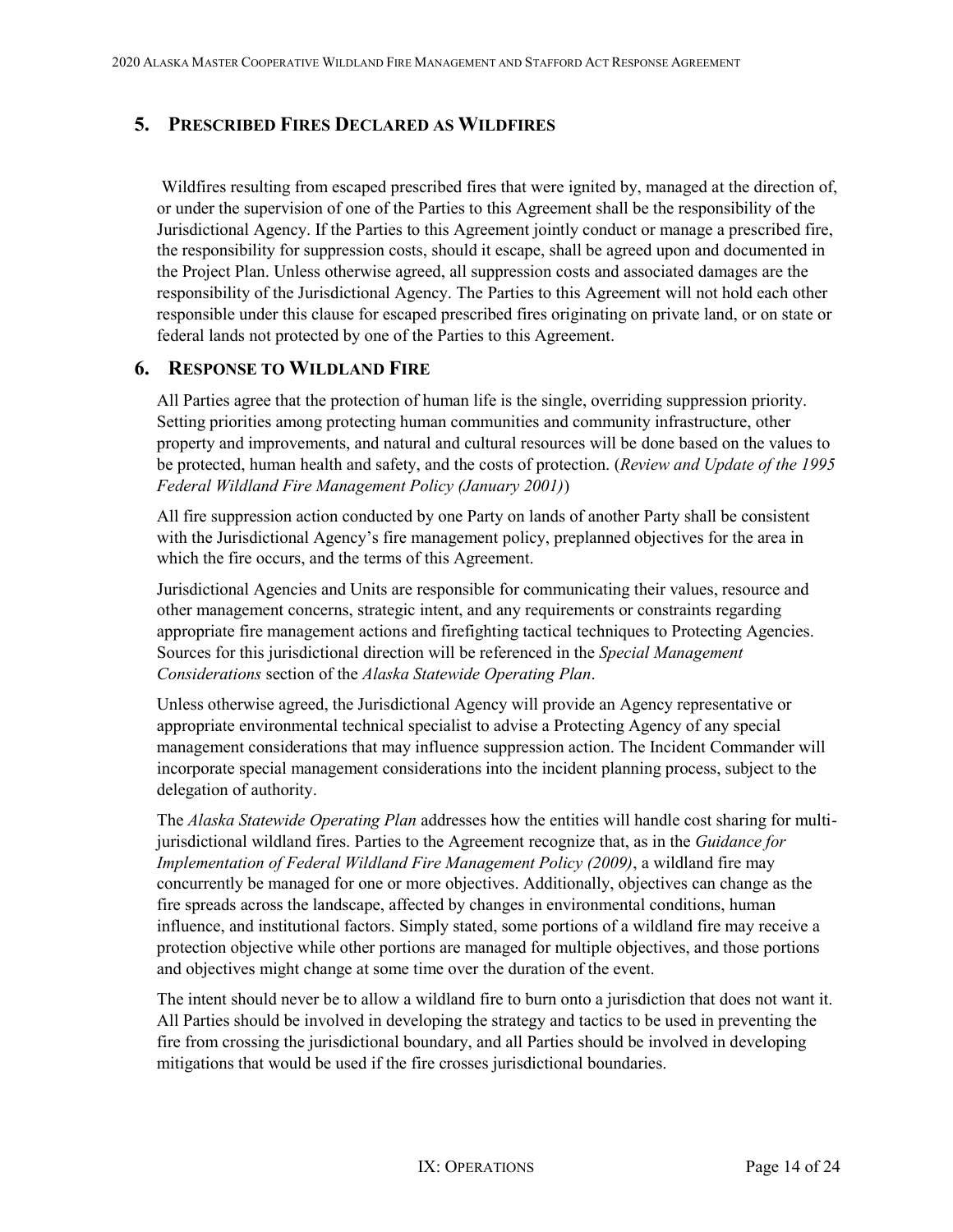# <span id="page-18-0"></span>**7. DELEGATION OF AUTHORITY**

Operating Plans will document procedures and criteria for Unit Administrators to specify direction, authority, and financial management guidelines to Incident Commanders.

#### <span id="page-18-1"></span>**8. PRESERVATION OF EVIDENCE**

As initial action is taken on a wildfire, the initial attack forces will preserve information and evidence pertaining to the origin and cause of the fire. Protecting and Jurisdictional Agencies shall render mutual assistance in the gathering of evidence to the fullest extent practicable. Affected Parties to this Agreement will meet to determine an appropriate investigation process.

#### <span id="page-18-2"></span>**9. STAFFORD ACT RESPONSE**

For Stafford Act Responses, procedures and requirements established in the NRF shall be utilized by Parties to this Agreement to authorize and accomplish any required response or support tasks. Any Party requesting support pursuant to a Stafford Act Response shall issue written instructions and funding limitations to any Party providing cooperation, resources or support. Mobilization activities will be accomplished utilizing established dispatch coordination concepts pursuant to the current *National Interagency Mobilization Guide*.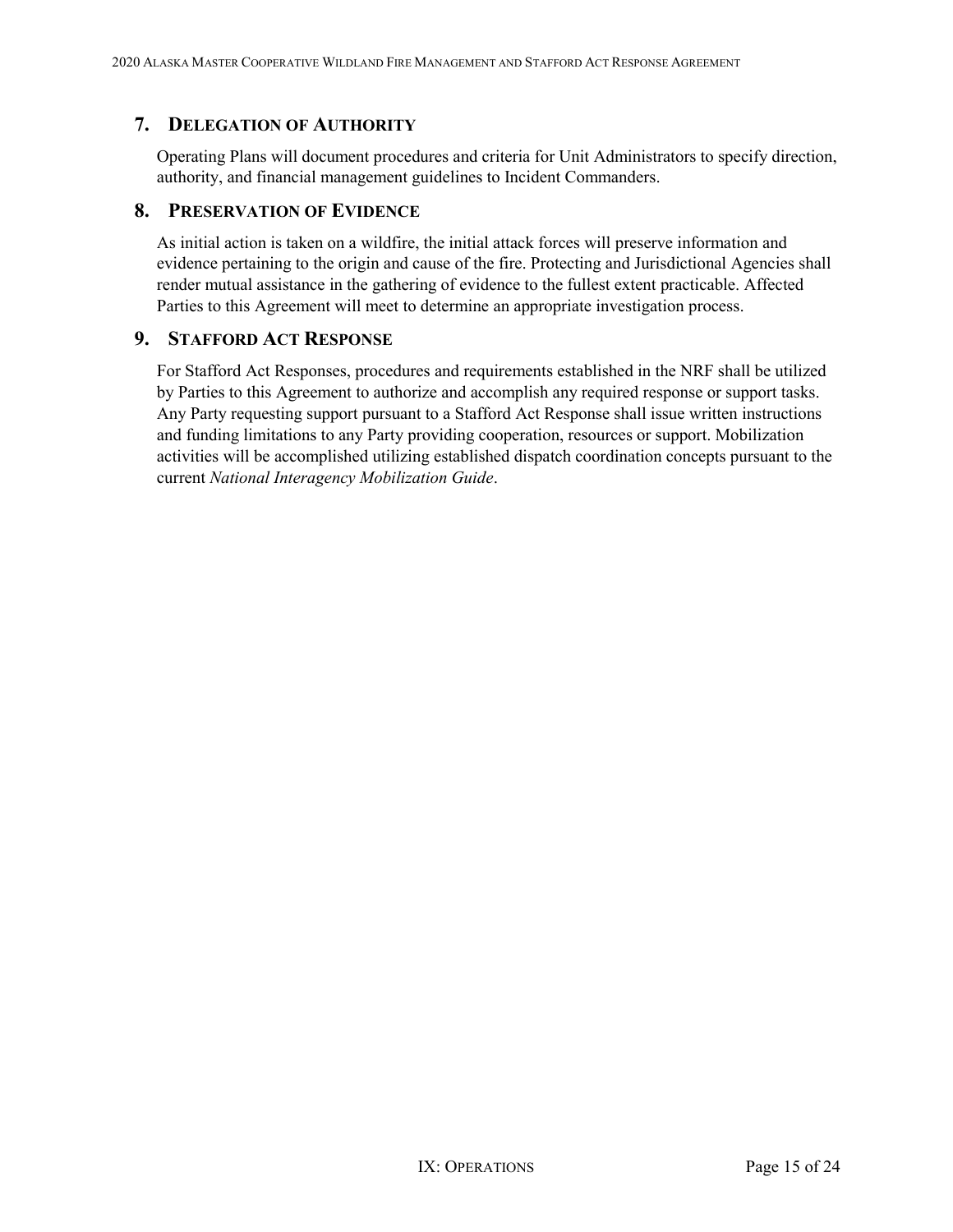# <span id="page-19-0"></span>**X.USE AND REIMBURSEMENT OF INTERAGENCY FIRE RESOURCES**

# <span id="page-19-1"></span>**1. APPROPRIATED FUND LIMITATION**

Nothing in this Agreement shall require the Parties to this Agreement to obligate or expend funds, or require the United States or the State of Alaska to enter into any contract or other obligation for the future payment of money in excess of or in advance of appropriated funds available for payment to meet the commitments of this Agreement and modifications thereto, except as specifically authorized by law.

## <span id="page-19-2"></span>**2. LENGTH OF ASSIGNMENTS**

Consideration must be given to the health and safety of personnel when assigned to fires. The Parties to this Agreement agree that Incident Commanders will release suppression resources to their primary responsibilities as soon as priorities allow, unless otherwise agreed to by the home unit of the resources. Incident Commanders shall adhere to work/rest policies specified within the *NWCG Standards for Interagency Incident Business Management*, the *State of Alaska Incident Business Management Handbook*, and the *National Interagency Mobilization Guide*.

## <span id="page-19-3"></span>**3. COST SHARE AGREEMENTS**

Whenever multiple jurisdictions are affected due to the location of a wildfire, costs will be apportioned according to direction in the *Alaska Statewide Operating Plan* unless an incident specific Cost Share Agreement (Exhibit F) is developed and implemented for the incident. The *Alaska Statewide Operating Plan* addresses how the Parties to this Agreement will handle cost sharing for wildland fires that affect more than one jurisdiction.

A Cost Share Agreement that addresses temporary support functions or facilities may be developed to document cost sharing, especially at times of high fire danger or activity.

#### <span id="page-19-4"></span>**4. PROCUREMENT**

At the time of the incident, the affected agencies will determine the appropriate procurement procedures that will be utilized.

#### <span id="page-19-5"></span>**5. LICENSING**

Drivers and equipment operators will hold appropriate operating licenses to meet state and federal laws and employing agency regulations and policies. Employees of the Parties to this Agreement may operate each other's vehicles provided the operator is qualified by the current operating guidelines and training requirements of their own Agency. Driving and operating equipment will be for official purposes only.

#### <span id="page-19-6"></span>**6. TEXT MESSAGING WHILE DRIVING**

In accordance with Executive Order (EO) 13513, Federal Leadership on Reducing Text Messaging While Driving, any and all text messaging by federal employees is banned: a) while driving a government owned vehicle (GOV) or driving a privately owned vehicle (POV) while on official government business; or b) using any electronic equipment supplied by the government when driving any vehicle at any time. All cooperators, their employees, volunteers, or contractors are encouraged to adopt and enforce policies that ban text messaging when driving company owned, leased or rented vehicles or GOVs when driving while on official government business or when performing any work for or on behalf of the government.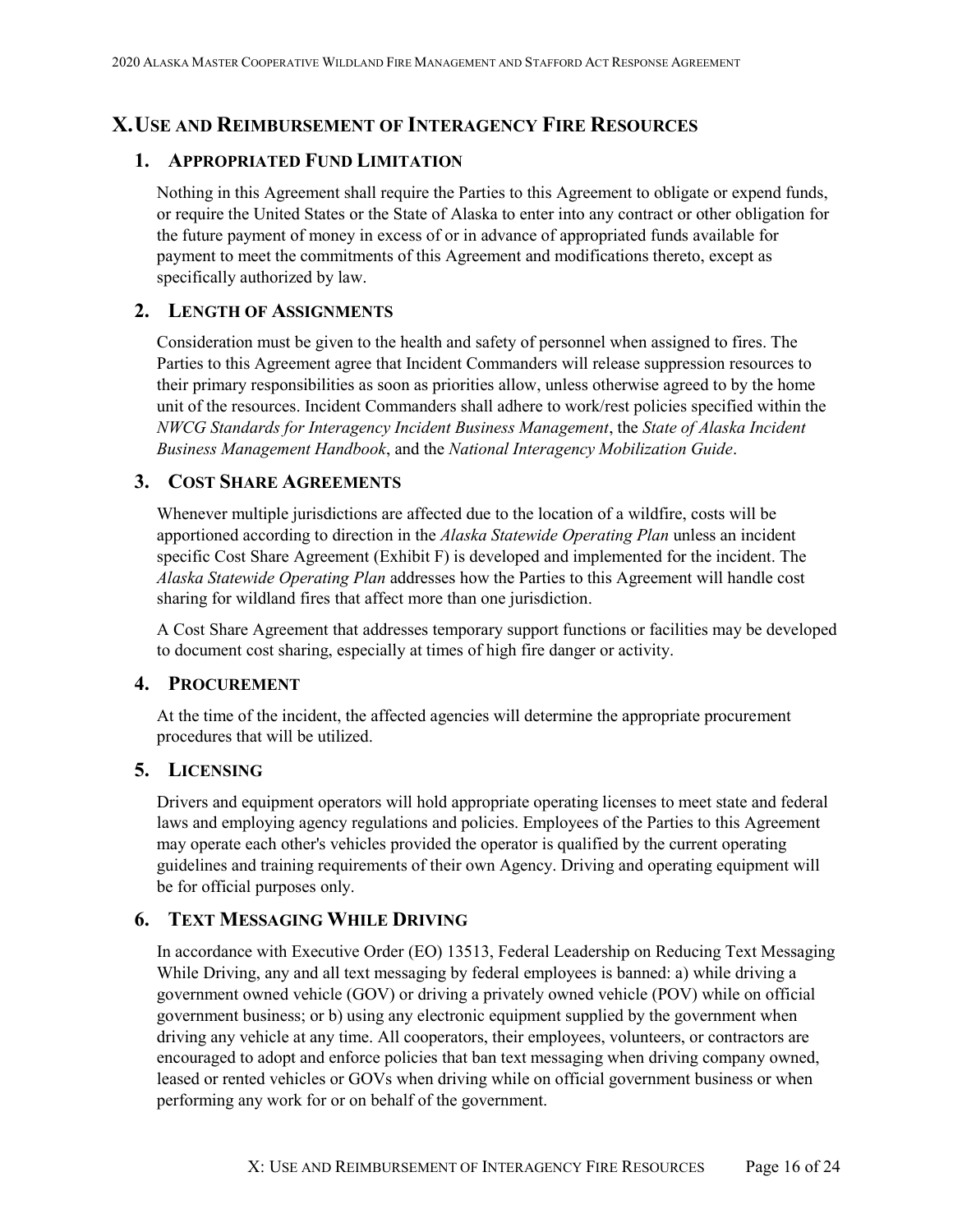## <span id="page-20-0"></span>**7. TRAINING**

The Parties to this Agreement will cooperate to assure that training needs are provided that will produce safe and effective fire management and aviation programs. The intent is to champion high quality training, to minimize training costs by sharing resources, and to standardize training.

#### <span id="page-20-1"></span>**8. COMMUNICATION SYSTEMS AND FACILITIES ACCESS**

The Parties to this Agreement may mutually agree to allow one another the use of communications systems such as computer system access, data transmission lines, and communication sites when there is a mutual benefit to the Parties to this Agreement. Such arrangement shall be approved only by Agency authorized personnel and in accordance with agency laws, regulations and policies governing security of systems and facilities.

Separate interagency agreements exist for sharing of radio frequencies. *The Alaska Statewide Operating Plan* provides additional direction regarding radio frequency sharing and site maintenance.

#### <span id="page-20-2"></span>**9. FIRE WEATHER SYSTEMS**

The Parties to this Agreement will cooperate in the gathering, processing, and use of fire weather data, including the purchase of compatible sensing systems and the joint use of computer software. All such use shall be in accordance with applicable Federal, State, and local laws, software and other applicable licenses. The Parties to this Agreement will jointly evaluate and agree to any deletions or additions to the system. The common and agreed upon fire danger rating system for the Alaska Geographic Area is the Canadian Forest Fire Danger Rating System (CFFDRS).

The Parties to this Agreement agree to cooperate and coordinate the utilization of Incident Meteorologist (IMET) services to support responses to wildfires, as described within the Interagency Agreement for Meteorological and other technical services (IMET Agreement) between the National Weather Service (NWS) and the federal wildland fire agencies. The Parties shall follow the provisions described in the IMET Agreement, along with the procedures detailed in the *Alaska Statewide Operating Plan*.

#### <span id="page-20-3"></span>**10. AVIATION OPERATIONS**

The Parties to this Agreement agree to cooperate in the use of aviation resources to foster effective and efficient use of aircraft and personnel. (Refer to the *Alaska Statewide Operating Plan* for specific direction in the use of aircraft.)

#### <span id="page-20-4"></span>**11. BILLING PROCEDURES**

The Parties agree to follow the policies and procedures detailed in the *Alaska Statewide Operating Plan* and **Exhibit D, Reimbursable Billings and Payments**.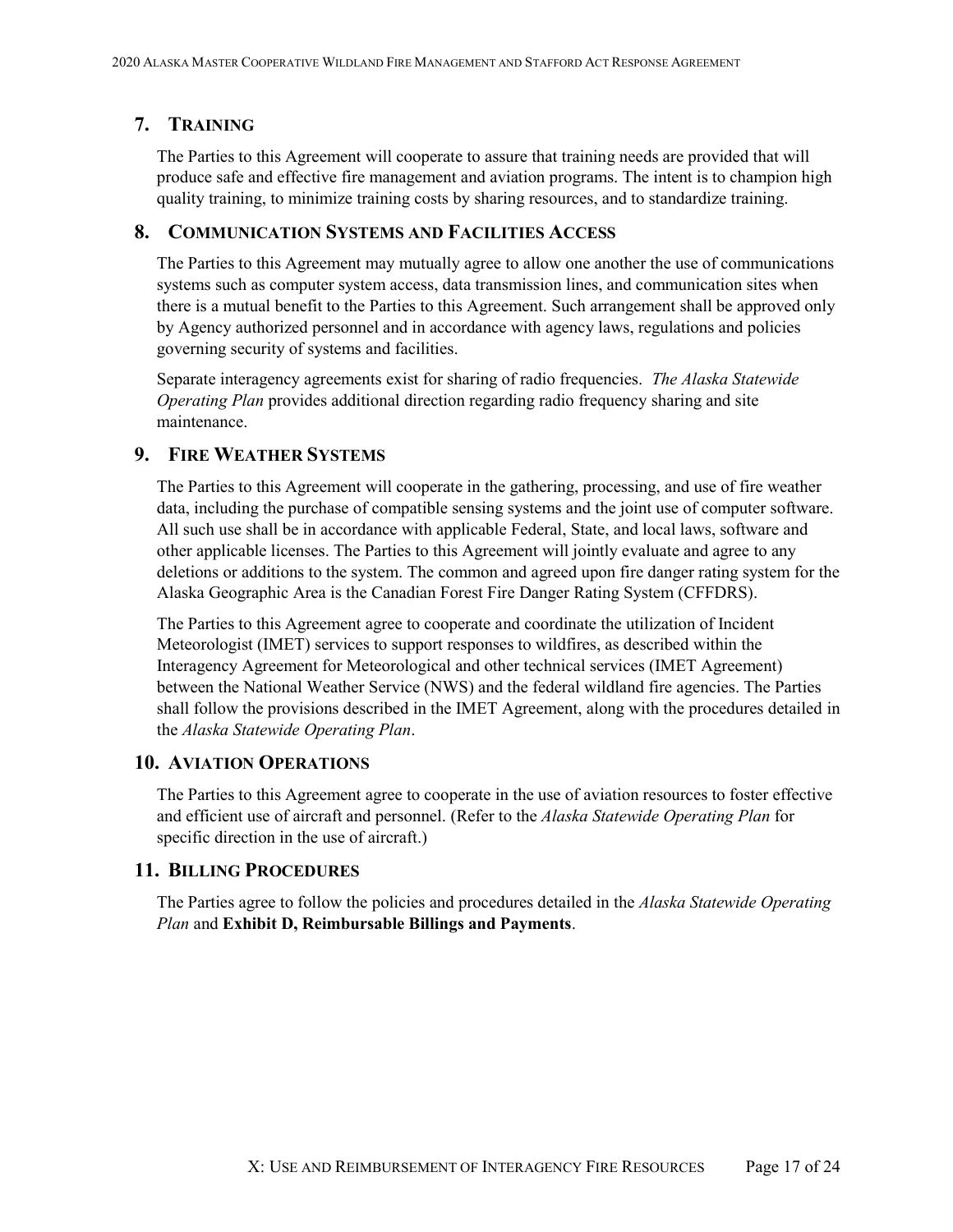# <span id="page-21-0"></span>**12. COST RECOVERY**

Authority to recover suppression costs and damages from those responsible for causing a fire varies depending on contracts, agreements, permits and applicable laws. As soon as possible after a fire, the Authorized Representatives of affected Parties will attempt to reach mutual agreement on the strategy that will be used to recover suppression costs and damages from the individuals responsible for such costs and damages. If possible, all costs should be determined prior to the initiation of cost recovery efforts. Such strategy may alter interagency billing procedures, timing and content as otherwise provided in this Agreement. As authorized by law, any Party may independently pursue civil actions against individuals to recover suppression costs and damages, though adequate notice should be provided the other Parties to the Agreement. In those cases where costs have been recovered from an individual, reimbursement of initial attack, as well as suppression costs to the extent included in the recovery, will be made to the Party taking reciprocal action, as authorized by law.

## <span id="page-21-1"></span>**13. STAFFORD ACT USE AND REIMBURSEMENT**

The use and reimbursement for resources when responding under the Stafford Act shall be governed by the provisions contained in the *Alaska Statewide Operating Plan*, **Exhibit D Reimbursable Billings and Payments**, and **Exhibit H, Use and Reimbursement for Stafford Act Shared Resources**.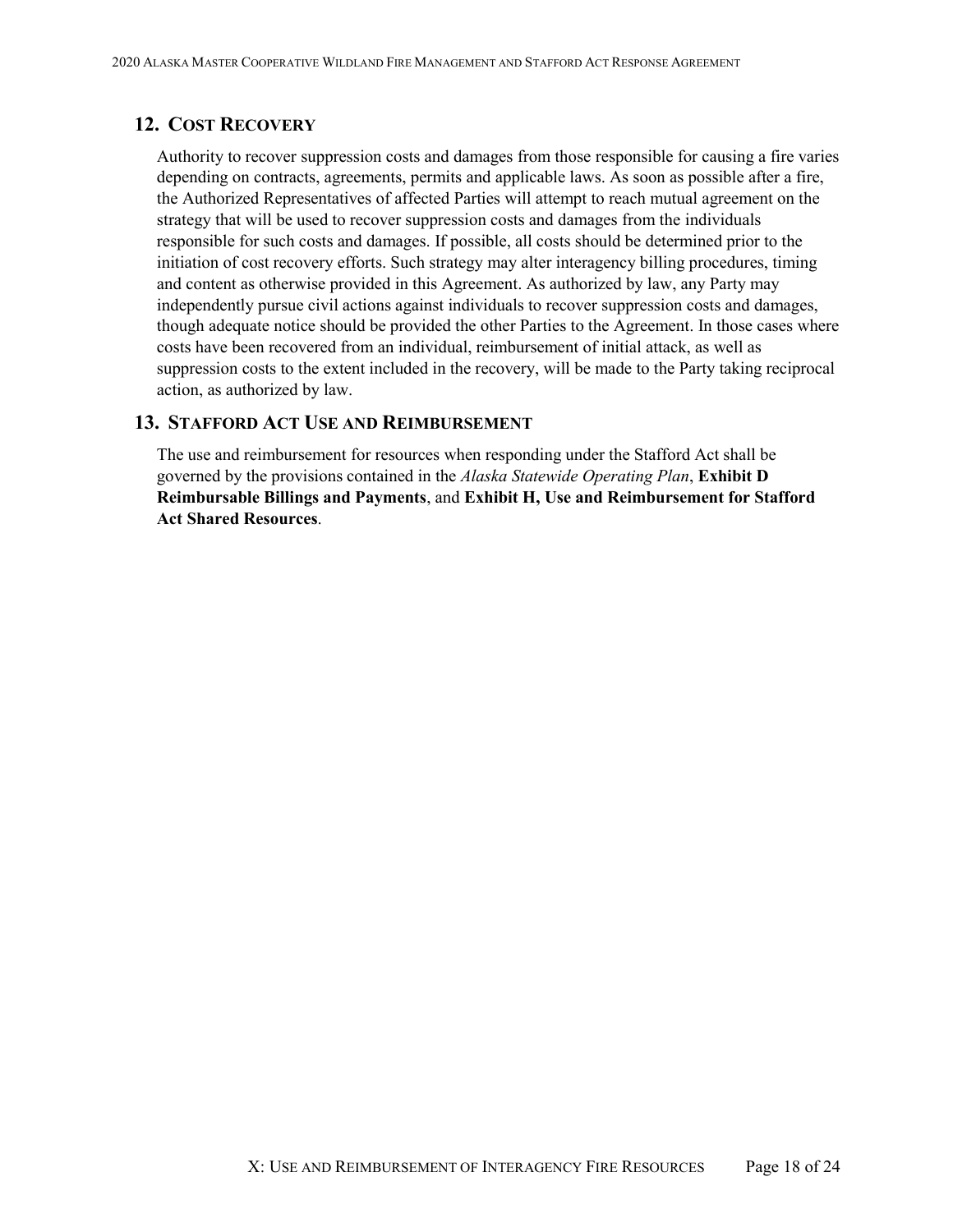# <span id="page-22-0"></span>**XI. GENERAL PROVISIONS**

# <span id="page-22-1"></span>**1. PERSONNEL POLICY**

Employees of the Parties to this Agreement shall be subject to the personnel rules, laws and regulations of their respective agencies, unless they are employed temporarily by another Party to this Agreement and the authority under which such temporary employment is authorized provides that such employees shall be subject to the employing Party's personnel laws and regulations.

## <span id="page-22-2"></span>**2. SUPPLEMENTAL FIRE DEPARTMENT RESOURCES**

There are situations when additional support personnel are necessary for national mobilization and the need can be filled by supplemental personnel available to the fire district. When this situation arises resources will be mobilized via the process outlined in **Exhibit G, Supplemental Project Agreement Template**.

#### <span id="page-22-3"></span>**3. MUTUAL SHARING OF INFORMATION**

Subject to applicable state and federal rules and regulations, including the Privacy Act, Parties to this Agreement may furnish to each other, or otherwise make available upon request, such as maps, documents, GIS data, instructions, records, and reports including, but not limited to: fire reports, employment records, and investigation reports as either Party considers necessary in connection with the Agreement.

#### <span id="page-22-4"></span>**4. FREEDOM OF INFORMATION ACT**

Public access to grant or agreement records must not be limited, except when such records must be kept confidential and would be exempted from disclosure pursuant to Freedom of Information Regulations (5 U.S.C. 552). Requests for research data are subject to 2 CFR 215.36

Public access to culturally sensitive data and information and information of Federally-recognized Tribes may also be explicitly limited by P.L. 110-234, Title VIII Subtitle B §8106 (2008 Farm Bill).

# <span id="page-22-5"></span>**5. RECORD RETENTION**

All records related to this Agreement should be retained by the Parties in accordance with Agency regulations and policies, but no less than five years from the date that all Agreement projects have been completed, or 09/30/2025, whichever is later. If any litigation, claim, negotiation, audit or other action involving the records has been started by a Party to the Agreement, that Party should provide notification to any other Party to the Agreement of the need to retain records until the litigation, claim, negotiation, audit or other action is resolved.

#### <span id="page-22-6"></span>**6. ACCIDENT INVESTIGATIONS**

When an accident occurs involving the equipment or personnel of a Supporting Agency, the Protecting Agency shall immediately notify the jurisdictional and supporting agencies. As soon as practical, the Protecting Agency shall initiate an investigation of the accident. The investigation shall be conducted by a team of representatives from the affected agencies, as appropriate. The Parties agree that the Protecting Agency and affected Supporting Agency will collaborate to ensure that appropriate notification of the accident is provided to the National Transportation Safety Board, and/or the Occupational Safety and Health Administration and/or other appropriate Agencies.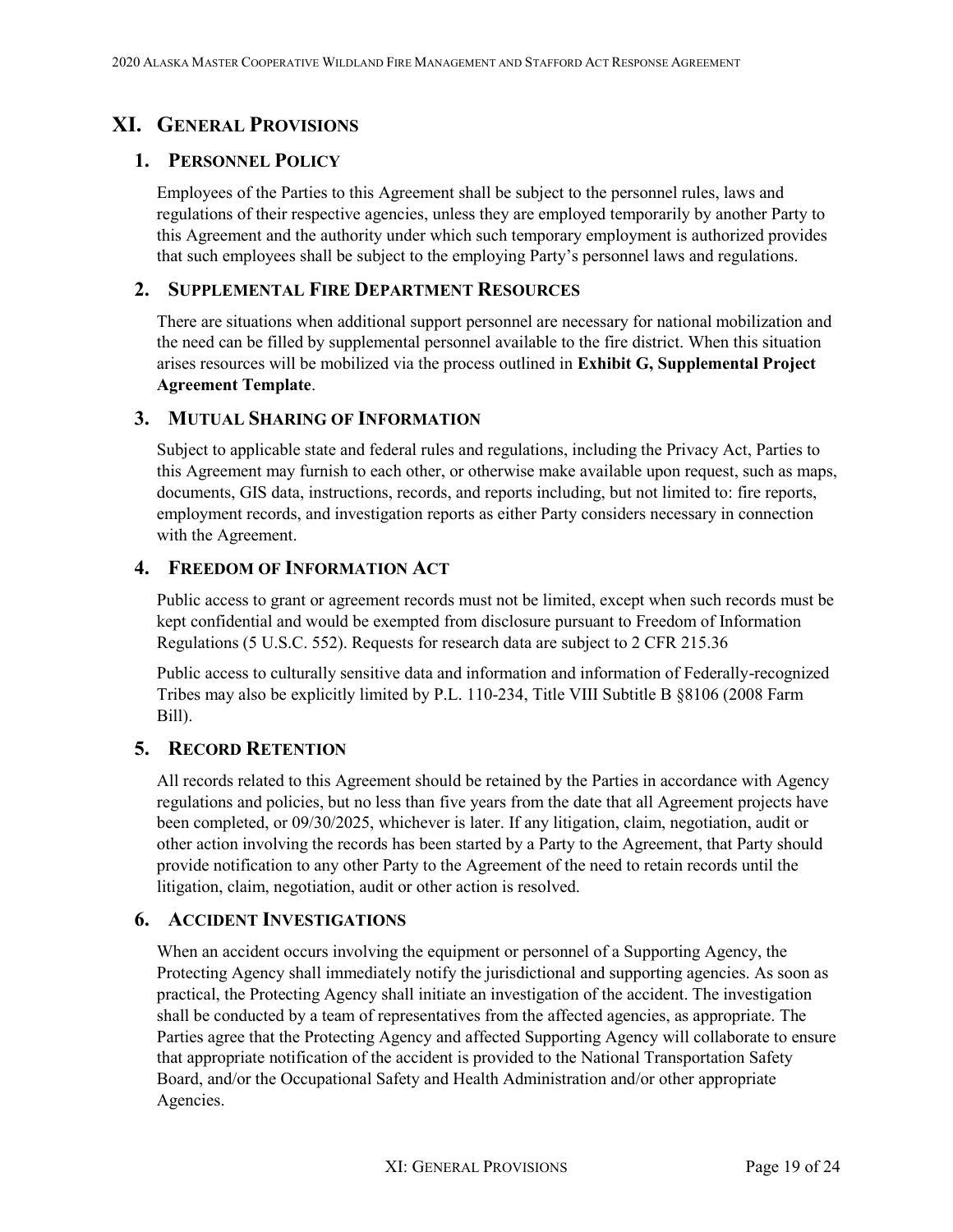# <span id="page-23-0"></span>**7. PURCHASER, CONTRACTOR, OPERATOR, PERMITTEE, ETC., FIRES**

The Protecting Agency will notify the Jurisdictional Agency of any fire suspected to have been caused by a purchaser, contractor, operator or permittee, etc., of the Jurisdictional Agency as soon as it becomes aware of the situation. The Protecting Agency will be responsible for management of the fire under the provisions of this Agreement. Parties to the Agreement will meet and confer to determine a cost recovery process as outlined in the *Alaska Statewide Operating Plan*.

#### <span id="page-23-1"></span>**8. WAIVER OF CLAIMS**

Parties to the Agreement shall each be responsible for their own losses arising out of the performance of this Agreement, and each Party hereby waives any claim against any other Party for loss or damage of its property and/or personal injury or death of its employees or agents occurring as a consequence of the performance of this Agreement; provided, this provision shall not relieve any Party from responsibility for claims from third Parties for losses for which the Party is otherwise legally liable. This waiver does not extend to ordinary expenses incurred as part of the cost of the fire (gloves, fusees, hose, etc.). This provision pertains to claims between the respective state and federal agencies and does not pertain to claims advanced by third Parties.

Claims requesting compensation for property loss or damage, personal injury, or death resulting from the negligence or other wrongful acts of employees performing under this Agreement will be received by the Protecting Agency and forwarded to the hiring, or home agency of the allegedly negligent employee for processing.

Employee claims for loss of or damage to personal property must be submitted to the Jurisdictional Agency and then forwarded to the hiring, or home agency of the employee for processing in accordance with the hiring agency's administrative procedures.

# <span id="page-23-2"></span>**9. EQUIPMENT, SUPPLIES, AND CACHE ITEMS**

The parties recognize that wildland fire suppression will often involve the use of equipment, supplies and cache items. Equipment, supplies and cache items checked out (such as pumps, hoses, nozzles, etc.) or loaned by one party and received by another party, shall become the responsibility of the receiving party. Equipment, supplies, and cache items shall be returned in the same condition as when received, reasonable wear and tear excepted. Notwithstanding the general Waiver of Claims provision, the parties agree that the receiving party shall reimburse the loaning party for cost of any items expended, lost, or destroyed.

Equipment owned and operated by a party shall be the responsibility of that party. However, notwithstanding the general Waiver of Claims provision, the parties agree that when providing support for another party, the party providing support may be reimbursed for damage or repair costs to their owned and operated equipment if the damage is directly attributed to the incident and in excess of reasonable wear and tear. These costs must be authorized using a unique request and resource order number (for example a S#). When applicable, insurance claims shall be pursued prior to requesting reimbursement.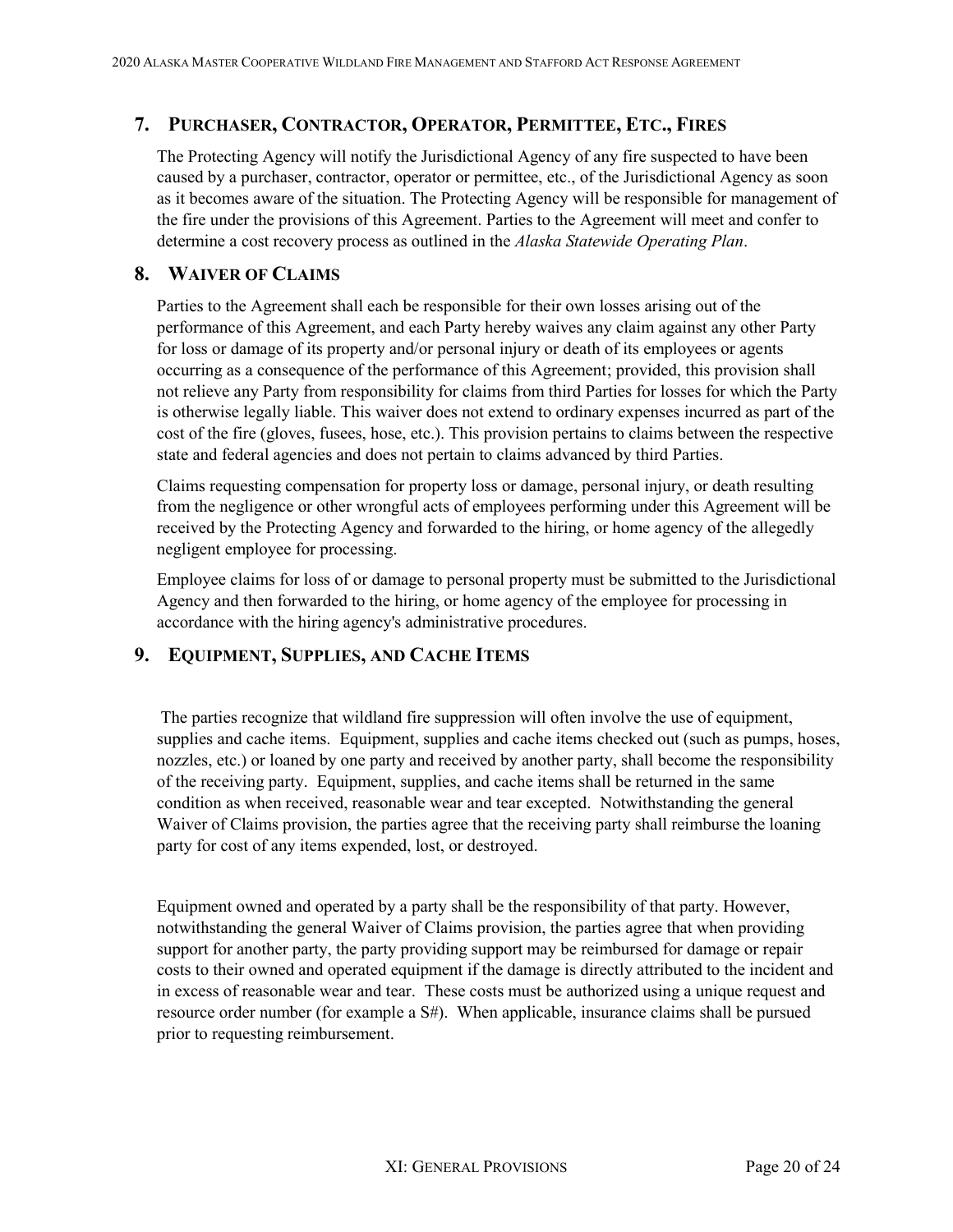## <span id="page-24-0"></span>**10. TRANSPORTED EQUIPMENT**

Equipment transported or operated by Supporting Agency personnel in transit to or from an incident is considered under the control of the Supporting Agency. When arrangements are made with a transportation service provider to deliver equipment, the Party making arrangements for the transportation should ensure that the transportation service provider will be responsible for all loss and damage to equipment or supplies consigned on the bill of lading.

#### <span id="page-24-1"></span>**11. AUTHORIZED REPRESENTATIVES**

By signature below, all signatories to this Agreement certify that the individuals listed in this document are authorized to act in their respective areas for matters related to this Agreement.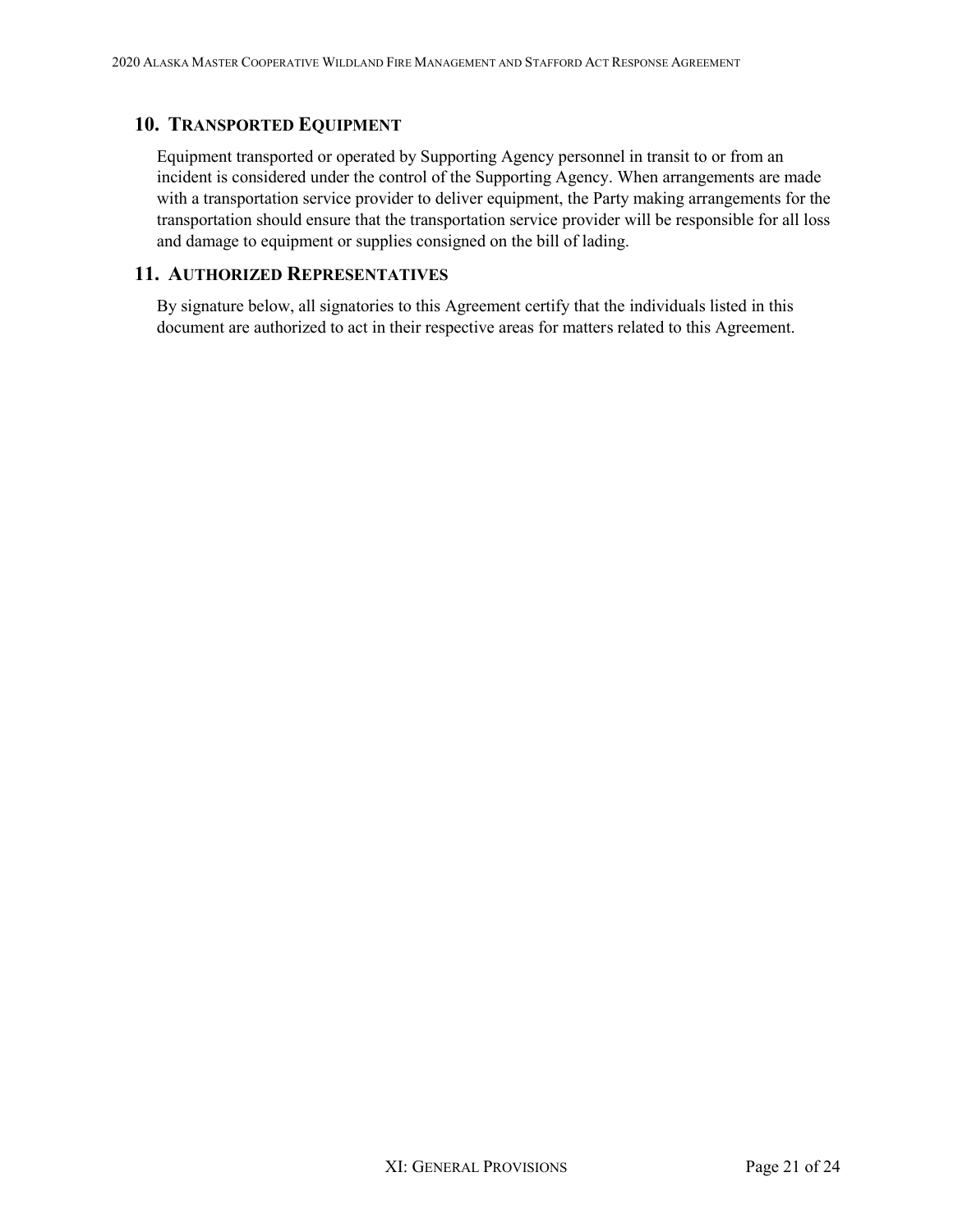IN WITNESS WHEREOF, the Parties hereto have executed this Agreement as of the last date written below but commences on June 12, 2020:

| <b>USDOI FISH AND WILDLIFE SERVICE</b>         |                                                                                                  | <b>USDOI NATIONAL PARK SERVICE</b>                      |                                                                                                                                |
|------------------------------------------------|--------------------------------------------------------------------------------------------------|---------------------------------------------------------|--------------------------------------------------------------------------------------------------------------------------------|
| <b>GREGORY</b><br><b>SIEKANIEC</b>             | INTERIOR UNIFIED REGION 11, ALASKA<br><b>SIEKANIEC</b><br>Date: 2020.07.27 16:20:16<br>$-08'00'$ | <b>DONALD</b><br><b>STRIKER</b>                         | <b>INTERIOR UNIFIED REGION 11, ALASKA</b><br>Digitally signed by DONALD<br><b>STRIKER</b><br>Date: 2020.07.02 15:32:14 -08'00' |
|                                                | Gregory E. Siekaniec, Regional Director                                                          |                                                         | Don Striker, Acting Regional Director                                                                                          |
| 7/27/2020<br>Date:<br><b>KENNET</b>            | Digitally signed by                                                                              | 7/2/2020<br>Date:                                       |                                                                                                                                |
| <b>LUND</b>                                    | <b>KENNETH LUND</b><br>Date: 2020.07.07<br>15:37:48 - 04'00'                                     | <b>YVONNE</b><br><b>FINLEY</b>                          | Digitally signed by YVONNE<br><b>FINLEY</b><br>Date: 2020.06.26 09:50:41<br>$-08"00"$                                          |
|                                                | Contracting Officer (if required by agency)                                                      |                                                         | Contracting Officer (if required by agency)                                                                                    |
| 7/7/2020<br>Date:                              |                                                                                                  | 6/26/2020<br>Date:                                      |                                                                                                                                |
|                                                | <b>USDOI BUREAU OF LAND MANAGEMENT</b>                                                           |                                                         | <b>USDOI BUREAU OF INDIAN AFFAIRS</b>                                                                                          |
| <b>CHAD</b><br><b>PADGETT</b>                  | INTERIOR UNIFIED REGION 11, ALASKA<br><b>PADGETT</b><br>Date: 2020.08.06 12:01:36                | <b>ALASKA REGION</b><br><b>EUGENE</b><br><b>PELTOLA</b> | Digitally signed by EUGENE<br><b>PELTOLA</b><br>Date: 2020.06.24 09:38:12<br>$-08'00'$                                         |
| $-08'00'$<br>Chad Padgett, State Director      |                                                                                                  | Eugene R. Peltola Jr., Regional Director                |                                                                                                                                |
| 8/6/2020<br>Date:                              |                                                                                                  | 6/24/2020<br>Date:                                      |                                                                                                                                |
| N/A                                            | Digitally signed by N/A<br>Date: 2020.08.07<br>14:18:26 -08'00"                                  | N/A                                                     | Digitally signed by N/A<br>Date: 2020.07.06<br>07:28:27 -08'00"                                                                |
|                                                | Contracting Officer (if required by agency)                                                      |                                                         | Contracting Officer (if required by agency)                                                                                    |
| Date:                                          |                                                                                                  | 6/24/2020<br>Date:                                      |                                                                                                                                |
| <b>USDA FOREST SERVICE</b>                     |                                                                                                  | <b>STATE OF ALASKA</b>                                  |                                                                                                                                |
| REGION 10, ALASKA<br>Digitally signed by DAVID |                                                                                                  |                                                         | <b>DEPARTMENT OF NATURAL RESOURCES</b>                                                                                         |
| <b>DAVID SCHMID SCHMID</b>                     | Date: 2020.06.17 12:53:35 -08'00"                                                                |                                                         |                                                                                                                                |
| David Schmid, Regional Forester                |                                                                                                  | Corri A. Feige, Commissioner                            |                                                                                                                                |
| 6/17/2020<br>Date:                             |                                                                                                  | Date:                                                   |                                                                                                                                |

KEVIN NEELY Digitally signed by KEVIN NEELY

Kevin Neely, Grants Management Specialist

6/16/2020

Date:

Date:  $\mathcal{Q}/\mathcal{I}/\mathcal{I}/\mathcal{P}$ 

 $N/A$ 

Agreements Coordinator (if required by agency)

Date:  $\frac{6/19}{2020}$ 

**SIGNATURES**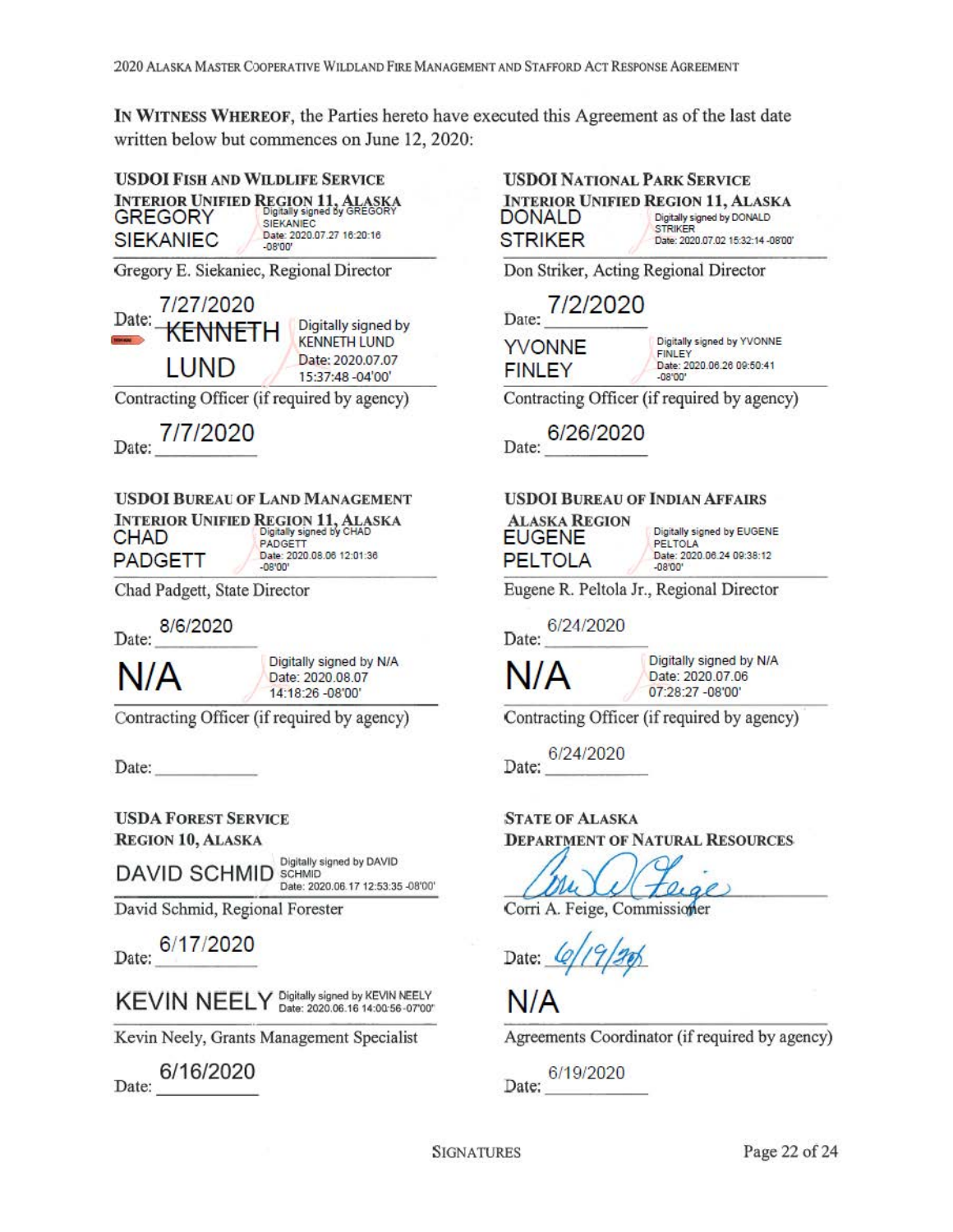#### **Burden Statement**

According to the Paperwork Reduction Act of 1995, an agency may not conduct or sponsor, and a person is not required to respond to a collection of information unless it displays a valid OMB control number. The valid OMB Control Number for this information collection is 0596-0242. The time required to complete this information collection is estimated between 4 to 24 hours per response, including the time for reviewing instructions, searching existing data sources, gathering and maintaining the data needed, and completing and reviewing the collection of information.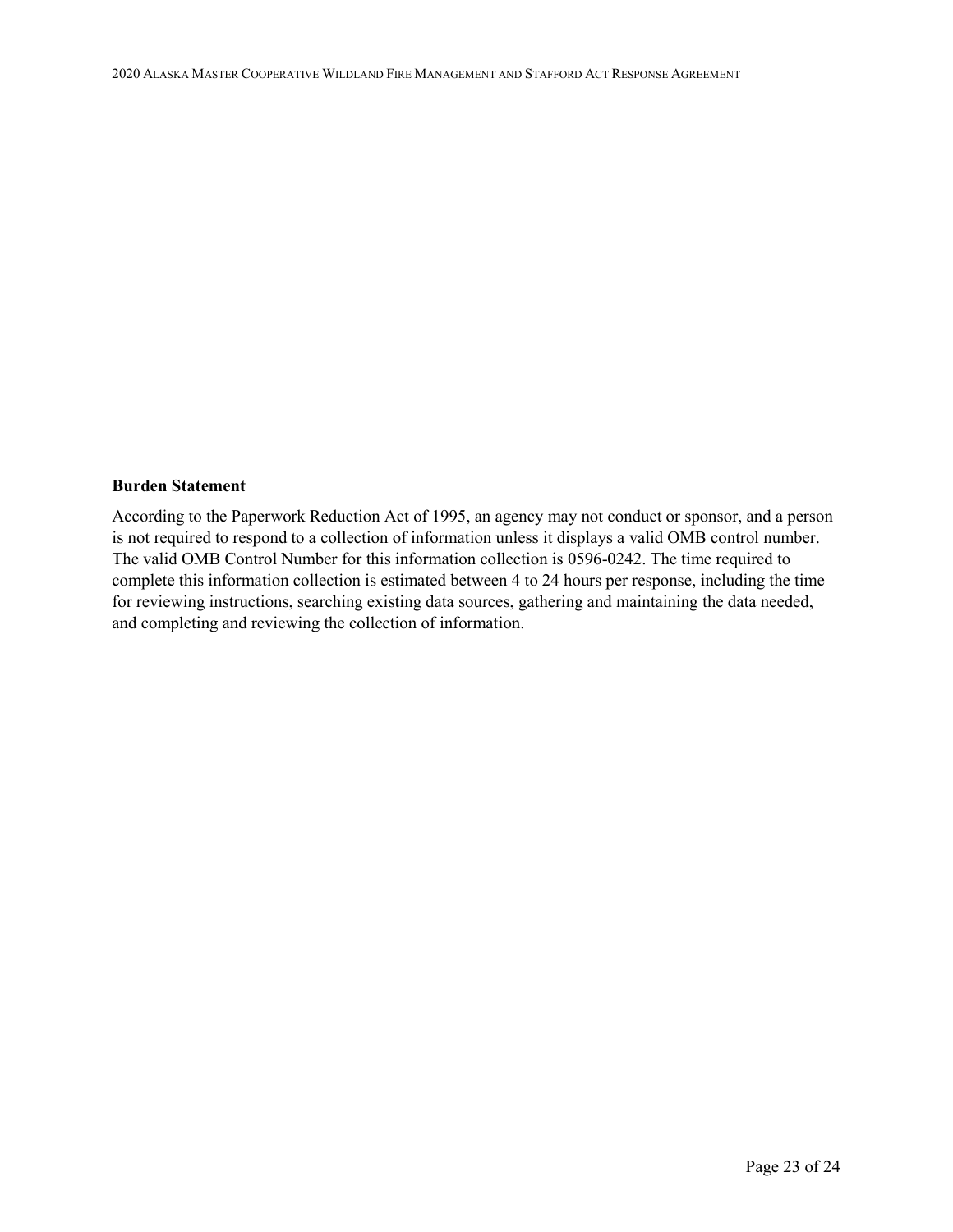# <span id="page-27-0"></span>**TABLE OF APPENDICES**

| Exhibit A: |                                                                                |  |
|------------|--------------------------------------------------------------------------------|--|
| Exhibit B: |                                                                                |  |
| Exhibit C: |                                                                                |  |
| Exhibit D: |                                                                                |  |
| Exhibit E: |                                                                                |  |
| Exhibit F: |                                                                                |  |
| Exhibit G: |                                                                                |  |
| Exhibit H: | Use and Reimbursement for Shared Resources in Stafford Act Response ActionsH-1 |  |
| Exhibit I: |                                                                                |  |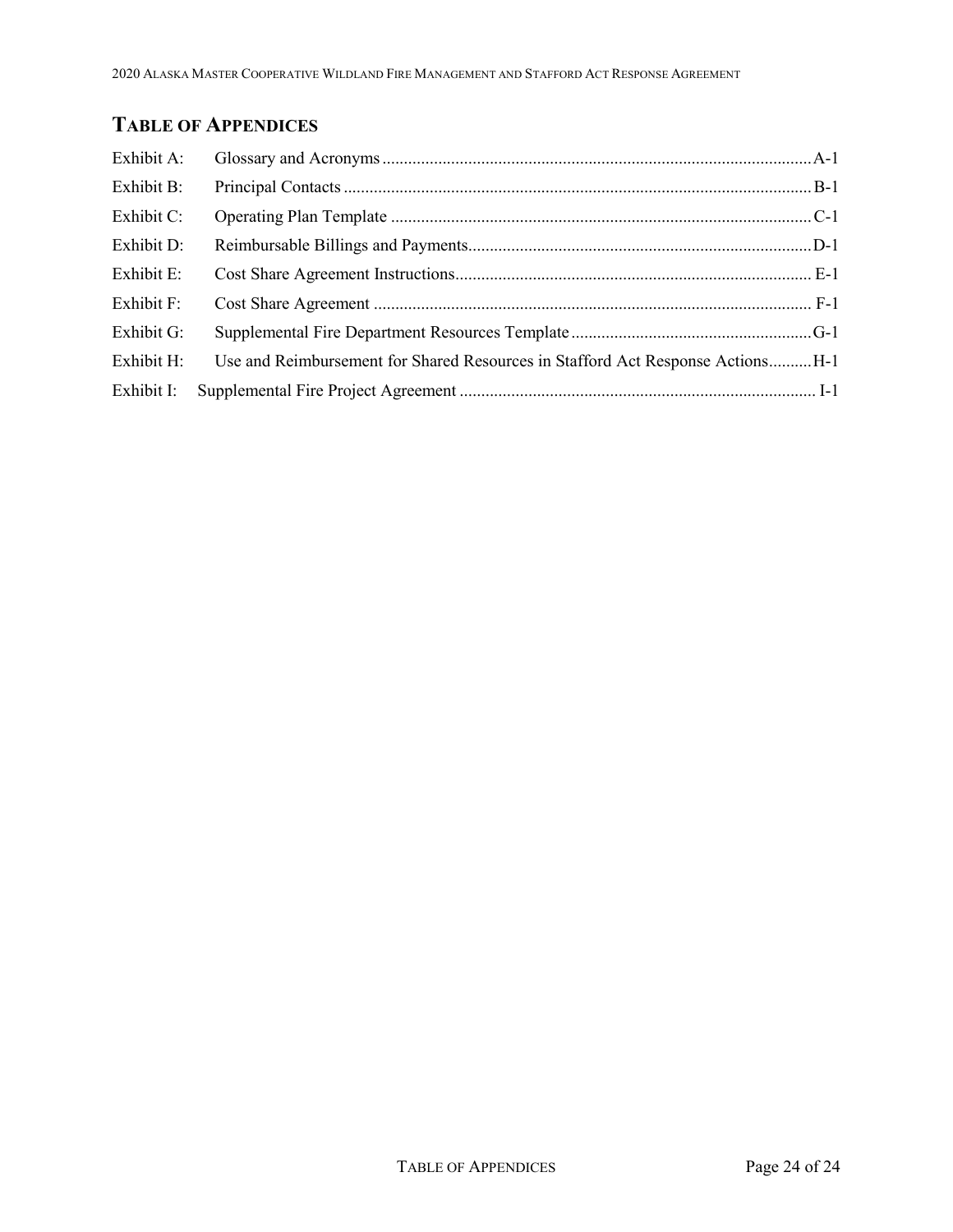# <span id="page-28-0"></span>*Exhibit A: Glossary and Acronyms*

# <span id="page-28-1"></span>**1. GLOSSARY**

## *The NWCG Glossary is an extensive and recommended reference for fire terminology; it can be found at: [https://www.nwcg.gov/glossary/a-z.](https://www.nwcg.gov/glossary/a-z) The list below is specific to this Agreement.*

**Agencies:** Governmental agencies that have direct fire management or land management responsibilities or that have programs and activities that support fire management activities.

**Agency:** A division of government with a specific function offering a particular kind of assistance. In ICS, agencies are defined either as jurisdictional (having statutory responsibility for incident management) or as assisting or cooperating (providing resources or other assistance).

**Agency Administrator:** The official responsible for the management of a geographic unit or functional area.

**Agency Representative:** A person assigned by a primary, assisting, or cooperating federal, state, local, or tribal government agency or private entity that has been delegated authority to make decisions affecting that agency's or organization's participation in incident management activities following appropriate consultation with the leadership of that agency.

**Alaska Fire Service (AFS):** The AFS has the responsibility, pursuant to 620 DM 2.4, to provide safe, cost-effective emergency wildland fire suppression services in support of land, natural and cultural resource management plans on DOI administered land and on those lands that require protection under the Alaska Native Claims Settlement Act, as amended (43 U.S.C.1620(e)). In addition, by agreement, AFS provides wildland fire and fuels management services on specified lands to the U.S. Army-Alaska.

**Alaska Interagency Coordination Center (AICC):** The AICC will be the interagency focal point for coordinating the mobilization of resources for wildland fire and other incidents throughout Alaska and nationally.

**Alaska Interagency Wildland Fire Management Plan (AIWFMP):** The interagency plan and reference for wildland fire operational information in Alaska.

**Alaska Multi-Agency Coordination Group (AMAC):** AMAC provides a forum to discuss actions to be taken to ensure that an adequate number of resources are available to meet anticipated needs and to allocate those resources most efficiently. When activated and as warranted, AMAC is tasked with the following: incident prioritization; resource allocation; coordination of state and federal disaster responses; political interfaces; media and agency information; anticipation of future resource needs; and the identification and resolution of issues.

**Alaska National Interest Lands Conservation Act 1980 (ANILCA):** The act that transferred approximately 100 million acres from BLM-managed to National Park Service and U.S. Fish and Wildlife management.

**Alaska Native Claims Settlement Act 1971 (ANCSA):** The act provided Alaska Natives with 44 million acres of land. It also set up a system of regional corporations to administer the settlement.

Alaska Statehood Act 1959: The act that made Alaska the<sub>n</sub>49<sup>th</sup> state and conveyed 104 million acres of public domain land to state ownership.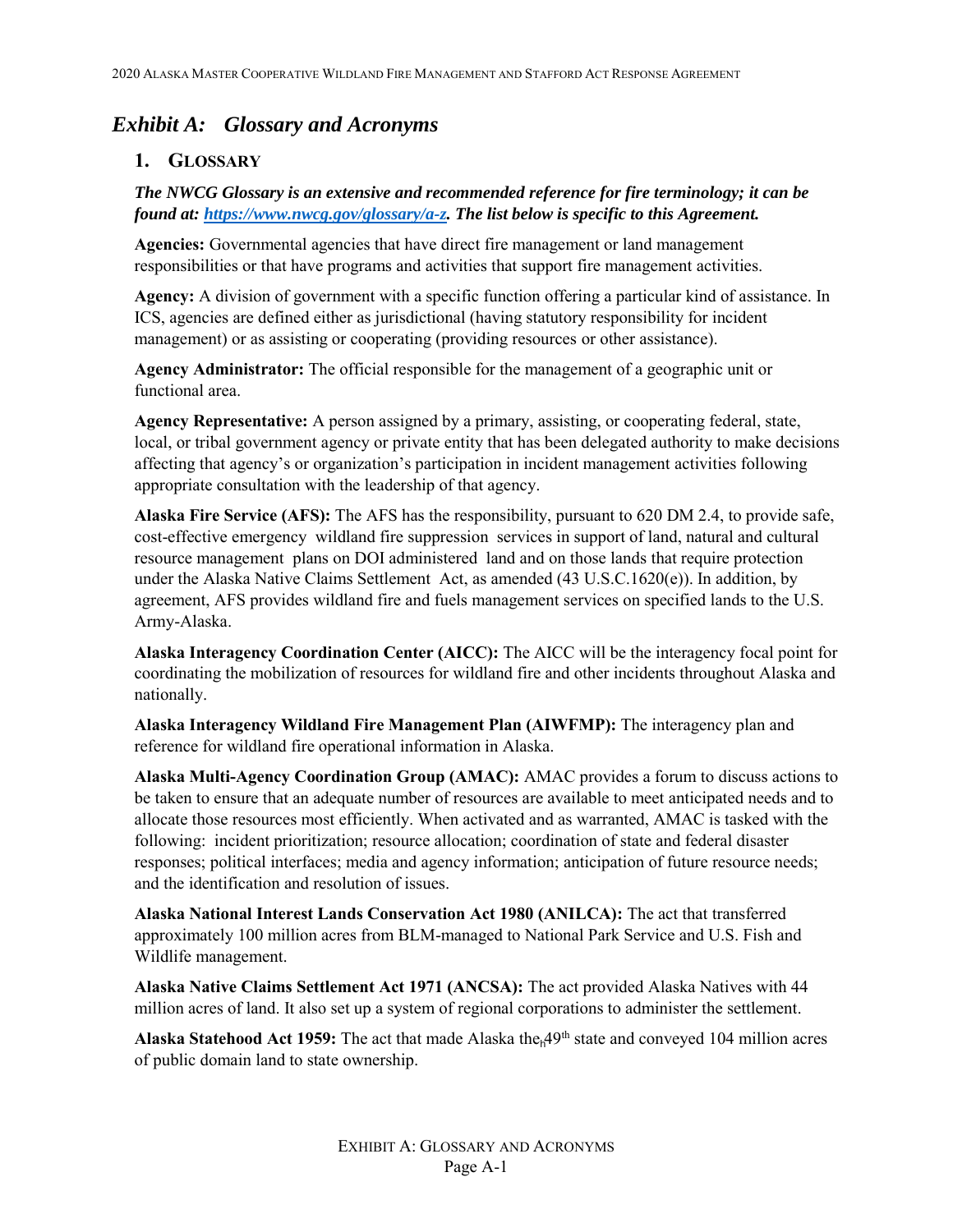**Alaska Statewide Annual Operating Plan (AOP):** The Alaska Statewide AOP tiers to the Alaska Master Cooperative Wildland Fire Management and Stafford Act Response Agreement and further defines statewide interagency working relationships, roles, responsibilities, standards and expectations. It provides for a consistent approach to fire operations with the primary intention of providing cost-effective suppression services and minimizing unnecessary duplication. It addresses issues affecting cooperation, protocols, financial arrangements and joint activities. The *Alaska Interagency Wildland Fire Management Plan (AIWFMP)* and the *Alaska Interagency Mobilization Guide (AIMG)* are incorporated into the Statewide AOP by reference. It will be updated annually to address issues and concerns.

**Alaska Wildland Fire Coordinating Group (AWFCG):** AWFCG provides coordination and recommendations for all interagency fire management activities in Alaska. Membership, procedures, and guidelines are documented in the A WFCG MOU and Standard Operating Procedures.

**Area:** The lands in a described geographic area that are managed and/or protected by the Parties within this Agreement.

**Area Command (Unified Area Command):** An organization established (1) to oversee the management of multiple incidents that are each being handled by an ICS organization or (2) to oversee the management of large or multiple incidents to which several Incident Management Teams have been assigned. Area Command has the responsibility to set overall strategy and priorities, allocate critical resources according to priorities, ensure that incidents are properly managed, and ensure that objectives are met and strategies followed. Area Command becomes Unified Area Command when incidents are multi-jurisdictional. Area Command may be established at an Emergency Operations Center (EOC) facility or at some location other than an ICP.

**Boundary Line Fire:** Fire occurrences on lands of intermingled and/or adjoining protection responsibilities.

**Canadian Forest Fire Danger Rating System (CFFDRS):** The model used to systematically evaluate burning conditions in Alaska.

**Closest Forces Concept:** Dispatch of the closest available initial attack suppression resources regardless of which agency owns or controls them, and regardless of which agency has protection responsibility.

**Confine:** Restrict the wildfire within determined boundaries, established either prior to, or during the fire. These identified boundaries will restrict the fire, with no action being taken to put the fire out.

**Contain:** Restrict a wildfire to a defined area, using a combination of natural and constructed barriers that will stop the spread of the fire under the prevailing and forecasted weather conditions, until out.

**Control:** Aggressively fight a wildfire through the skillful use of personnel, equipment, and aircraft to establish firelines around a fire to halt the spread and to extinguish all hotspots, until out.

**Cost Share Agreement:** A document prepared to distribute costs on a multi-jurisdictional incident (see Exhibit F, Cost Share Agreement Template).

**Department of the Interior (DOl) Alaska Fire Committee:** This committee is comprised of regional fire management staff from the DOl agencies and is responsible for coordinating the DOl's implementation of the National Fire Plan, national policy, Departmental policy, and evolving legislative mandates in Alaska with regard to wildland fire.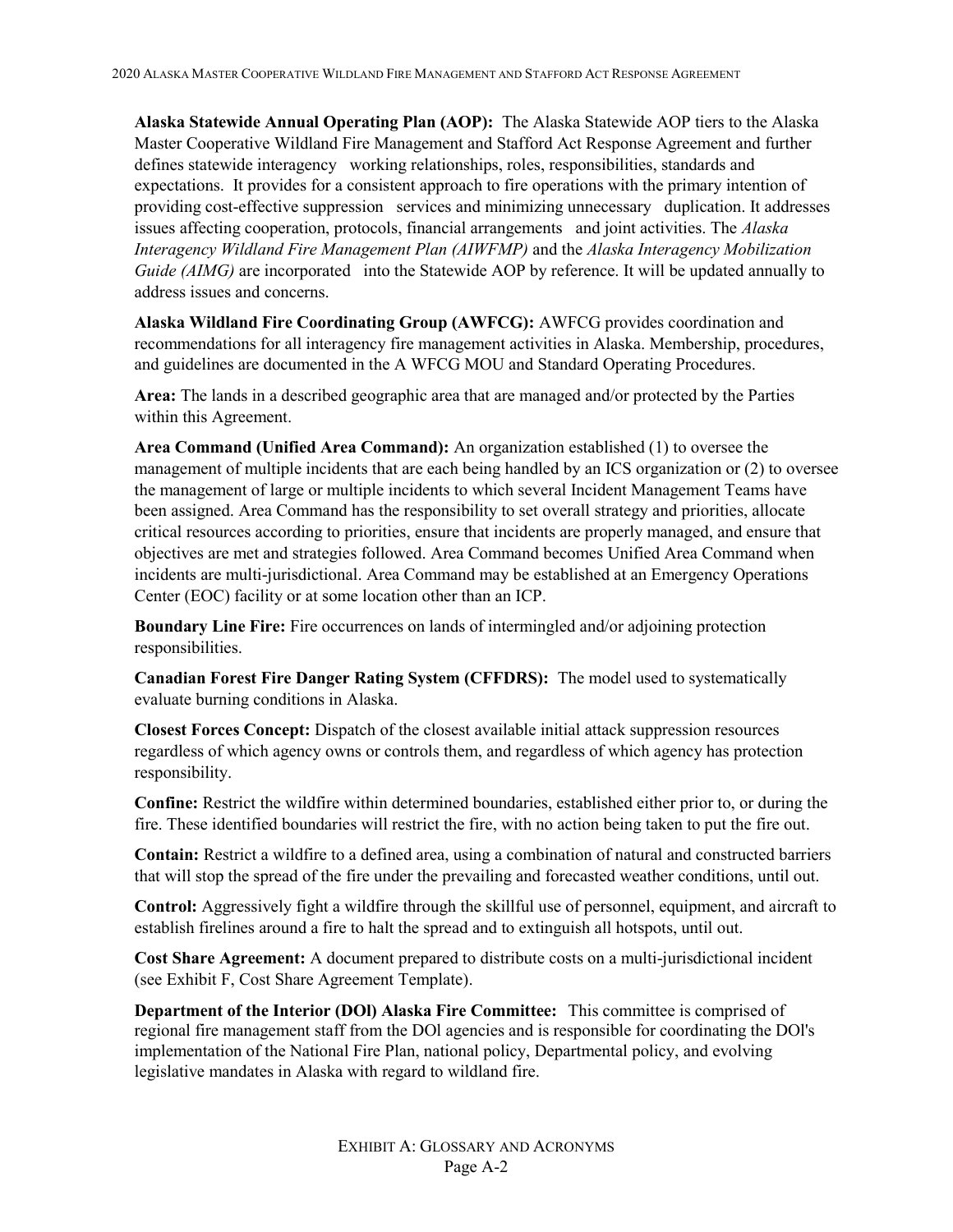**Direct Costs:** Direct costs are those items of expense specifically identified with the delivery or completion of a project or program. Examples include, but are not limited to, personnel costs (salary and fringe benefits), equipment costs, travel, materials, supplies, and contracts.

**Direct Protection Area:** That area which, by law or identified or authorized pursuant to the terms of this Agreement, is provided protection by the Parties. This may include land protected under exchange or payment for protection.

#### **Disaster:** See **Major Disaster.**

**Division of Forestry (DOF):** The organizational section of the Alaska Department of Natural Resources responsible for wildland fire suppression on state, municipal and private lands.

**Emergency:** As defined by the Stafford Act, an emergency is, *"*any occasion or instance for which, in the determination of the President, Federal assistance is needed to supplement State and local efforts and capabilities to save lives and to protect property and public health and safety, or to lessen or avert the threat of a catastrophe in any part of the United States.*"*

**Emergency Firefighter (EFF) Crew:** A crew composed of firefighters hired as needed.

**Emergency Support Function (ESF):** Used by the Federal Government and many State governments as the primary mechanism at the operational level to organize and provide assistance. ESFs align categories of resources and provide strategic objectives for their use. ESFs utilize standardized resource management concepts such as typing, inventorying, and tracking to facilitate the dispatch, deployment, and recovery of resources before, during, and after an incident.

**Escaped Prescribed Fire:** a prescribed fire that has exceeded or is expected to exceed prescription parameters or otherwise meets the criteria for conversion to wildfire. The criteria are specified in, *Interagency Prescribed Fire – Planning and Implementation Procedures Reference Guide*.

**ESF Primary Agency:** A Federal Agency with significant authorities, roles, resources, or capabilities for a particular function within an Emergency Support Function of the NRF. A Federal Agency designated as an ESF primary agency serves as a Federal Executive Agent under the Federal Coordinating Officer (or Federal Resource Coordinator for non-Stafford Act incidents) to accomplish the ESF mission.

**Extended Attack:** Actions taken on a wildfire that has exceeded the initial response.

**Federal:** Of or pertaining to the Federal Government of the United States of America.

**Fee Basis Acquisition of Services:** One agency provides fire management services on the lands under the jurisdiction of another and payment is provided for the service. For a given fee, one agency can become the Protecting Agency for the other. The fee (or cost) is the price for the work agreed to be performed on each acre of land.

**Fire Management Activities and/or Services:** Any or all activities that relate to managing fire or fuels on lands under the jurisdiction of any agency to this Agreement. Activities include, but are not limited to: suppression, prescribed fire/fuels management, fire analysis/planning, rehabilitation, training, prevention, public affairs, post-fire rehabilitation, and restoration activities in fire management.

**Fire Management Plan:** A compilation of goals, objectives, and requirements from the land/resource management planning process necessary to implement wildland fire management decisions.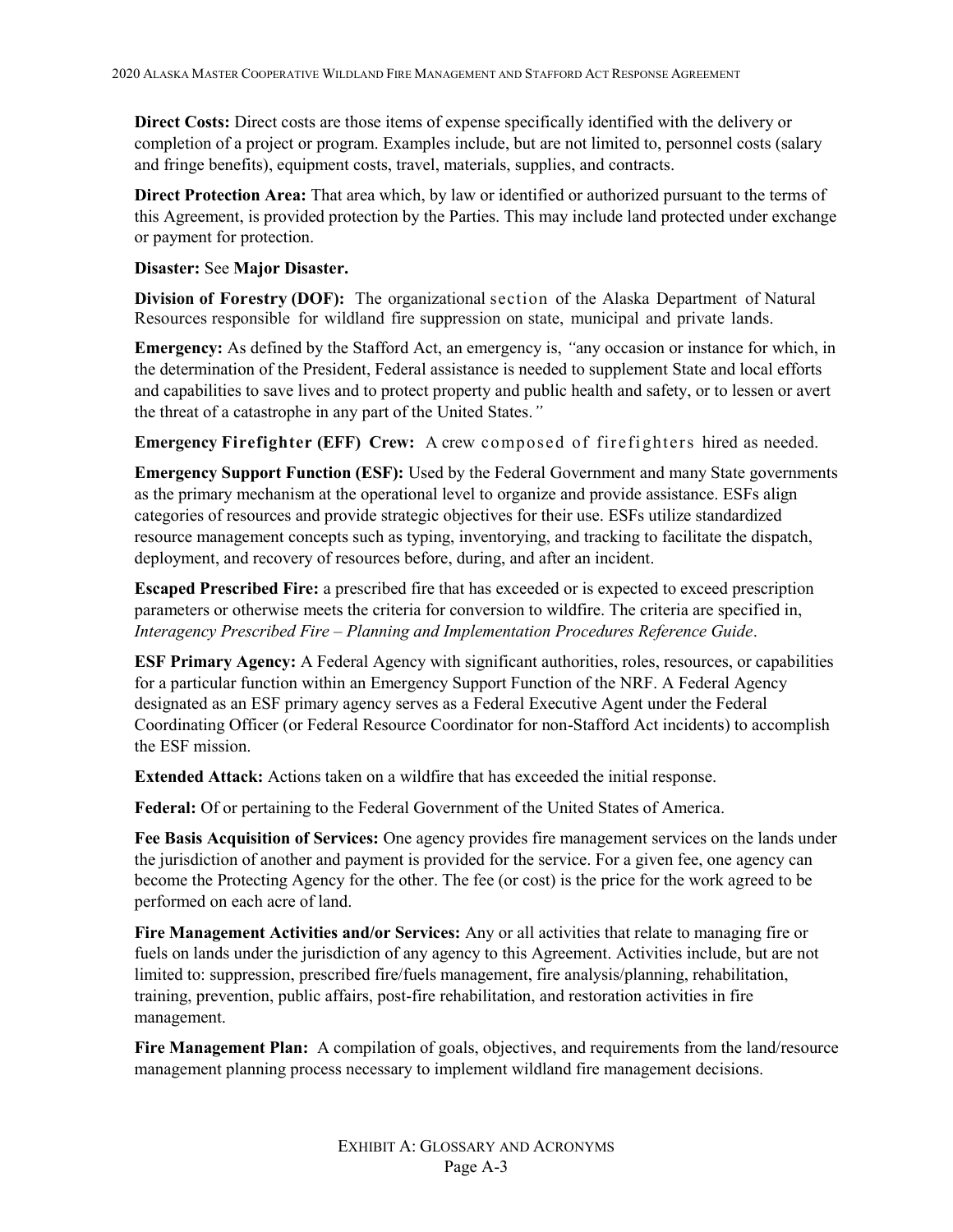**Fiscally Responsible Agency:** AFS is fiscally responsible for the costs of wildfires on DOIadministered lands and Alaska Native lands conveyed under Alaska Native Claims Settlement Act 1971; DNR is fiscally responsible for the costs of wildfires on State, private and municipal lands; USFS is the responsible party for costs incurred on national forest lands and Alaska Native land in southeast Alaska.

**Geographic Area Coordination Center (GACC):** The physical location of an interagency, regional operation center for the effective coordination, mobilization and demobilization of emergency management resources.

**Geographic Area Coordinating Group (GACG):** Interagency, regional fire management bodies.

**Hazard:** Something that is potentially dangerous or harmful, often the root cause of an unwanted outcome.

**Hazard Mitigation:** Any cost effective measure which will reduce the potential for damage to a facility from a disaster event.

**Hazardous Material:** For the purposes of ESF #1, hazardous material is a substance or material, including a hazardous substance, that has been determined by the Secretary of Transportation to be capable of posing an unreasonable risk to health, safety, and property when transported in commerce, and which has been so designated (see 49 CFR 171.8). For the purposes of ESF #10 and the Oil and Hazardous Materials Incident Annex, the term is intended to include hazardous substances, pollutants, and contaminants as defined within the National Oil and Hazardous Substances Contingency Plan, known as the National Contingency Plan (NCP). See 40 C.F.R. Part 400 for additional information.

**Incident Command System (ICS):** A standardized, on-scene emergency management construct specifically designed to provide for the adoption of an integrated organizational structure that reflects the complexity and demands of single or multiple incidents, without being hindered by jurisdictional boundaries. ICS is the combination of facilities, equipment, personnel, procedures, and communications operating with a common organizational structure, designed to aid in the management of resources during incidents. ICS is used for all kinds of emergencies and is applicable to small as well as large and complex incidents. ICS is used by various jurisdictions and functional agencies, both public and private, or organized field-level incident management operations.

**Incident Commander (IC):** The individual responsible for all incident activities, including the development of strategies and tactics and the ordering and release of resources. The IC has overall authority and responsibility for managing and conducting incident operations.

**Incident Management Team (IMT):** The IC and appropriate Command and General Staff personnel assigned to an incident.

**Indirect Costs:** Indirect costs are those items of expense incurred as part of general management and administrative support of an organization. These costs are not attributable to a specific project, program or output, but are distributed among many benefiting activities. Often they are proposed as a percentage of direct project costs and are referred to as administrative costs, overhead, or burden. Examples may include office space, computer equipment, postage, utilities, salaries for administrative activities, such as procurement, personnel, accounting, and so forth.

**Infrastructure:** The manmade physical systems, assets, projects, and structures, publicly and/or privately owned, that are used by or provide benefit to the public. Examples of infrastructure include utilities, bridges, levees, drinking water systems, electrical systems, communications systems, dams, sewage systems, and roads.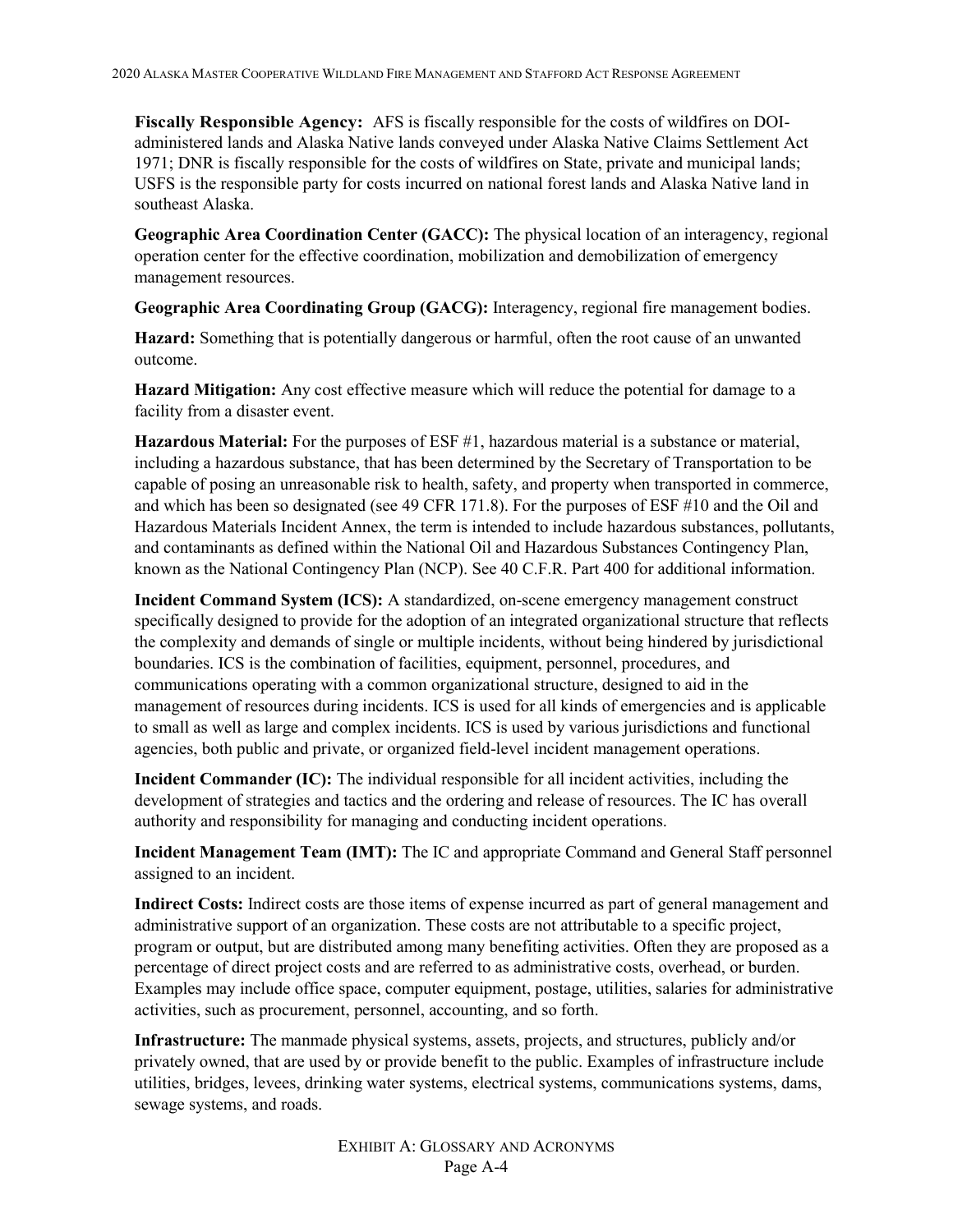#### **Initial Action:** See Initial Response

**Initial Attack:** An aggressive action to put the fire out by the first resources to arrive, consistent with firefighter and public safety and values to be protected.

**Initial Attack Zone:** An identified area in which predetermined resources would normally be the initial resource to respond to an incident.

**Initial Response:** The initial decisions and actions taken in reaction to a reported incident.

**In-Kind Donations:** Donations other than cash (usually materials or professional services) for disaster survivors.

**Interagency:** Coordination, collaboration, communication among cooperating agencies.

**Interim Conveyance:** Lands approved for conveyance to the Native corporations and a document of interim conveyance issued. This document is used for conveyance until survey has been accomplished and a patent issued. After lands have been interim conveyed (IC) they are administered and managed by the Native Corporation.

**Jurisdictional Agency:** The agency having land and resource management responsibility for a specific geographical or functional area as provided by federal, state or local law.

**Land/Resource Management Plan (L/RMP):** A document prepared with public participation and approved by an agency administrator that provides general guidance and direction for land and resource management activities for an administrative area. The L/RMP identifies the need for fire's role in a particular area and for a specific benefit. The objectives in the L/RMP provide the basis for the development of fire management objectives and the fire management program in the designated area.

**Major Disaster:** As defined by the Stafford Act, any natural catastrophe (including any hurricane, tornado, storm, high water, wind-driven water, tidal wave, tsunami, earthquake, volcanic eruption, landslide, mudslide, snowstorm, or drought) or, regardless of cause, any fire, flood, or explosion, in any part of the United States, which in the determination of the President causes damage of sufficient severity and magnitude to warrant major disaster assistance under this act to supplement the efforts and available resources of States, local governments, and disaster relief organizations in alleviating the damage, loss, hardship, or suffering caused thereby.

**Management Option:** A fire management classification assigned by jurisdictional agency that determines the initial response to a wildfire. Responses range from full fire suppression to managing fires for resource benefits.

**Mission Assignment:** The mechanism used to support federal operations in a Stafford Act major disaster or emergency declaration. It orders immediate, short-term emergency response assistance when an applicable State or local government is overwhelmed by the event and lacks the capability to perform, or contract for, the necessary work.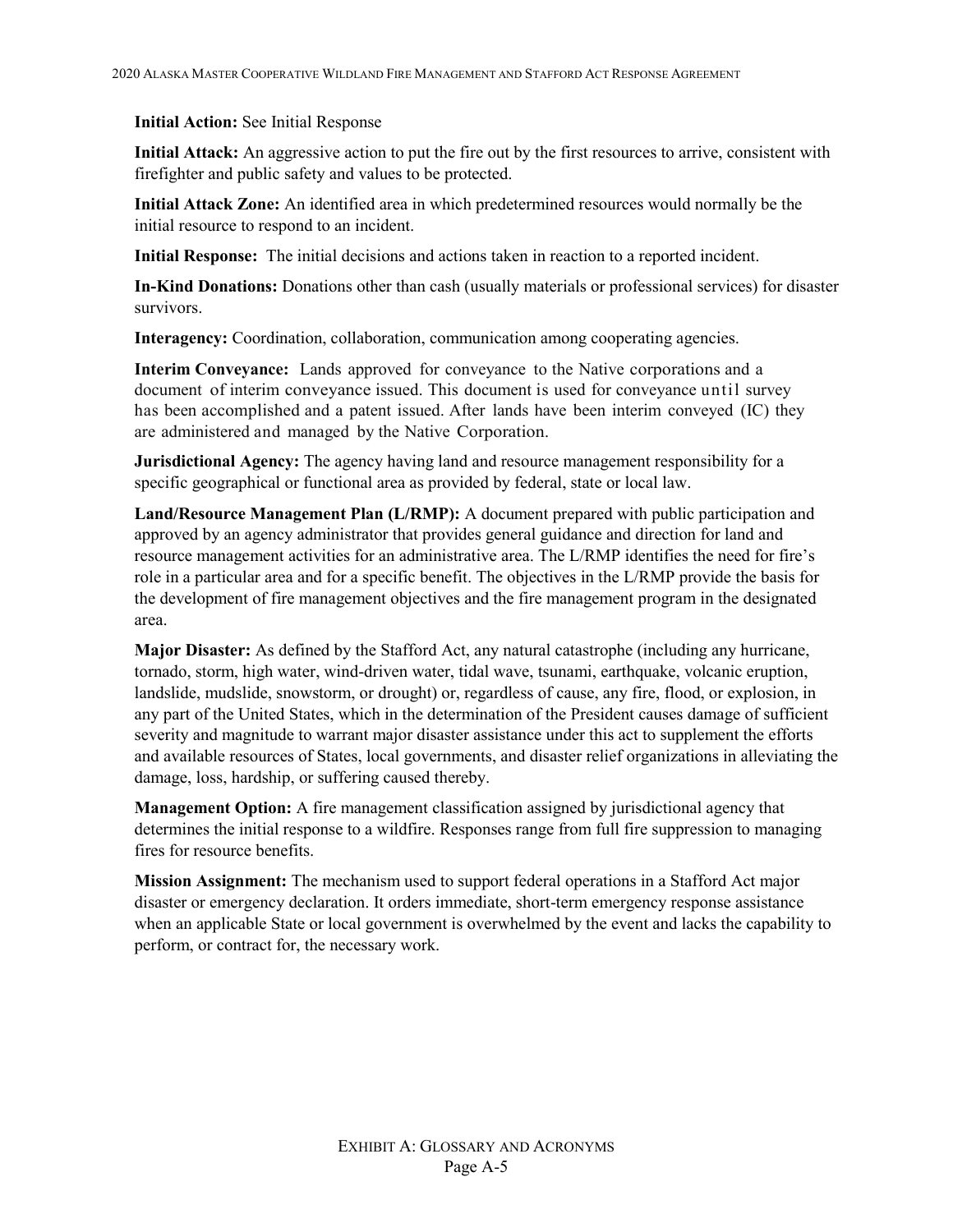**Mitigation:** Activities designed to reduce or eliminate risks to persons or property or to lessen the actual or potential effects or consequences of an incident. Mitigation measures may be implemented prior to, during, or after an incident. Mitigation measures are often developed in accordance with lessons learned from prior incidents. Mitigation involves ongoing actions to reduce exposure to, probability of, or potential loss from hazards. Measures may include zoning and building codes, floodplain buyouts, and analysis of hazard-related data to determine where it is safe to build or locate temporary facilities. Mitigation can include efforts to educate governments, businesses, and the public on measures they can take to reduce loss and injury.

**Mobilization:** The process and procedures used by all organizations—federal, state, local, and tribal—for activating, assembling, and transporting all resources that have been requested to respond to or support an incident.

**National:** Of a nationwide character, including the federal, state, local, and tribal aspects of governance and policy.

**National Incident Management System (NIMS):** The NIMS provides a systematic, proactive approach to guide departments and agencies at all levels of government, nongovernmental organizations, and the private-sector to work seamlessly to prevent, protect against, respond to, recover from, and mitigate the effects of incidents, regardless of cause, size, location, or complexity, in order to reduce the loss of life and property and harm to the environment. NIMS works hand in hand with the NRF. NIMS provides the template for the management of incidents, while the NRF provides the structure and mechanisms for national-level policy for incident management.

**National Response Framework (NRF):** The NRF guides how the nation conducts all-hazards response. The Framework documents the key response principles, roles, and structures that organize national response. It describes how communities, States, the Federal Government, and private-sector and nongovernmental partners apply these principles for a coordinated, effective national response. And it describes special circumstances where the Federal Government exercises a larger role, including incidents where federal interests are involved and catastrophic incidents where a State would require significant support. It allows first responders, decision makers, and supporting entities to provide a unified national response.

**Native Allotments:** Prior to the passage of the Alaska Native Claims Settlement Act, any Indian, Aleut, or Eskimo of full or mixed blood who resides in and is a Native of Alaska, who is head of a family or twenty-one years of age can be allotted land not to exceed 160 acres of non-mineral land. The selected land can consist of up to four parcels of land. The allotted land shall be deemed the homestead of the allottee and their heirs in perpetuity, and shall be inalienable and nontaxable until otherwise provided by Congress. Allotment applications on record, if not appealed or in conflict with other land selections, were administratively approved by ANILCA. The BIA has a trust responsibility for the Native allottee so long as the allotment remains in restricted status.

**Native Corporation, Regional:** An Alaska Native Regional Corporation, established under the laws of the State of Alaska in accordance with the provisions of ANCSA. The State of Alaska has been divided into twelve Native Regional Corporations with a thirteenth formed for Alaska Natives who live outside of Alaska. Regional Corporations receive all subsurface rights of lands acquired by Village Corporations within their region. They also receive the surface and subsurface rights of lands conveyed to the region.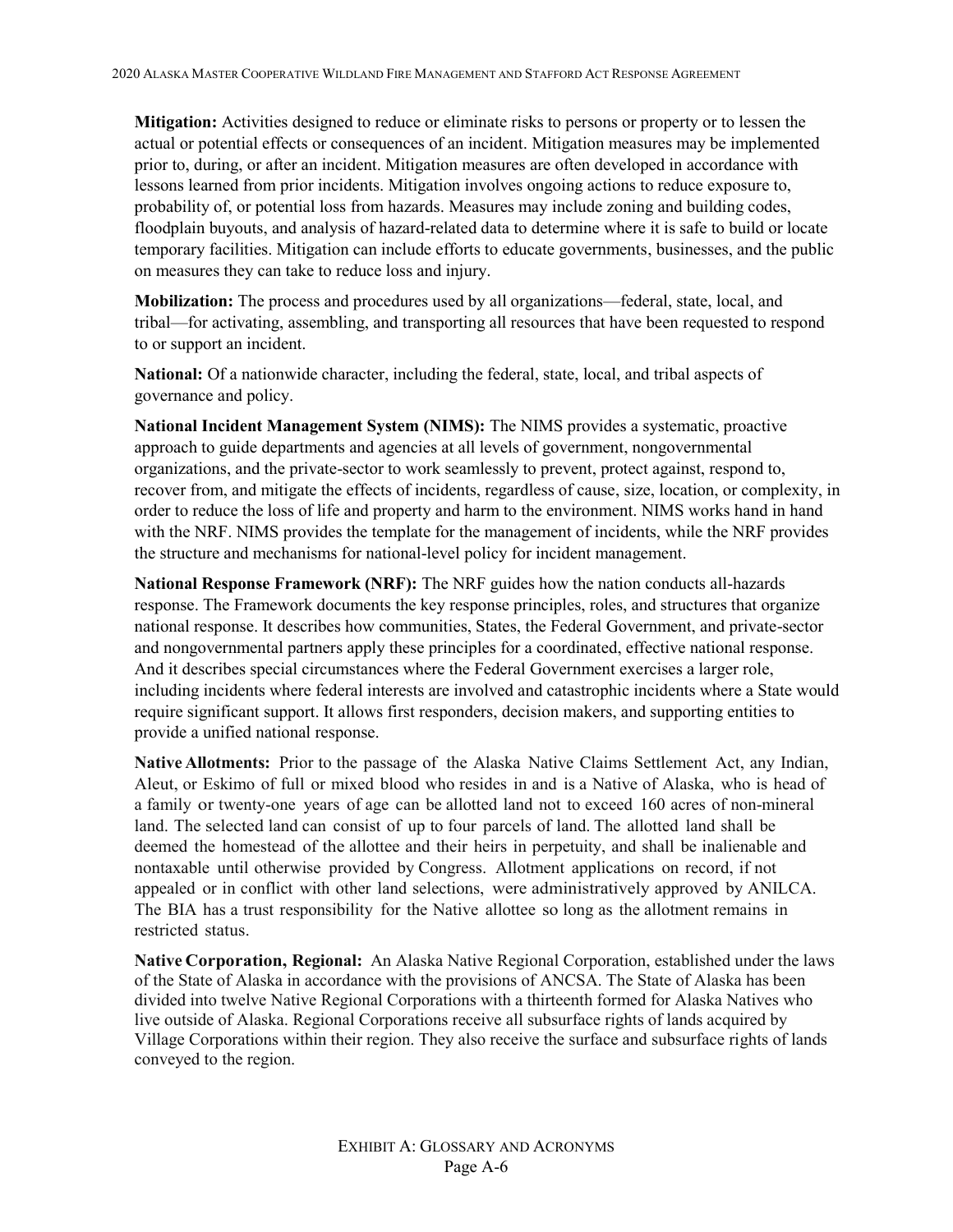**Native Corporation, Village:** An Alaskan Native Village Corporation, organized under the laws of the State of Alaska as a business for profit or nonprofit corporation to hold, invest, manage and/or distribute lands, property, funds and other rights and assets for and on behalf of a native village in accordance with the terms of ANCSA. Village Corporations receive ownership of the surface estate on the land conveyed to them. The Village Corporation entitlement varies from three to seven townships, depending on their population as of 1970.

**Native-Selected:** Lands withdrawn for Native selection under ANCSA and selected by Native village or regional corporations.

**NWCG:** National Wildfire Coordinating Group; the NWCG is an interagency, intergovernmental body that establishes operational fire management standards and procedures such as qualification and certification protocols, allocation or resources protocols, equipment standards, training programs.

**Offset:** Exchange of fire protection services in specific locations that is anticipated to be of approximately equal value between agencies.

**Operating Plan:** A document reviewed annually, updated as necessary, and authorized by the appropriate officials for implementing the Cooperative Wildland Fire Management and Stafford Act Response Agreement in their respective areas of responsibilities.

**Operational Control:** The act of providing safe, cost effective emergency wildland fire suppression services that includes initiating, conducting, or terminating all phases of wildfire suppression oversight, supervision, operations, coordination, logistical support, and reporting.

Party: An entity that is signatory to this Agreement.

**Planned Ignition:** See Prescribed Fire.

**Preparedness:** Activities that lead to a safe, efficient, and cost effective fire management program in support of land and resource management objectives through appropriate planning and coordination.

**Prescribed Fire:** A wildland fire originating from a planned ignition in accordance with applicable laws, policies, and regulations to meet specific objectives. See also: Wildland Fire

**Prevention:** Activities directed at reducing the incidence of fires, including public education, law enforcement, personal contact and reduction of fuel hazards (fuels management).

**Procurement Documents:** Agency specific documents for acquisition of goods or services that include financial obligation.

**Protecting Agency:** Agency responsible for providing direct incident management within a specific geographical area pursuant to its jurisdictional responsibility or as specified and provided by contract, cooperative agreement, etc.

**Protection:** The actions taken to mitigate the adverse effects of fire on environmental, social, political, economic, and community values at risk.

**Protection Area:** That area for which a particular fire protection organization has the primary responsibility for attacking an uncontrolled fire and for directing the suppression actions.

**Protection Boundaries:** The exterior perimeter of an area within which a specified fire agency has assumed a degree of responsibility for wildland fire control. It may include land in addition to that for which the agency has jurisdiction or contractual responsibility.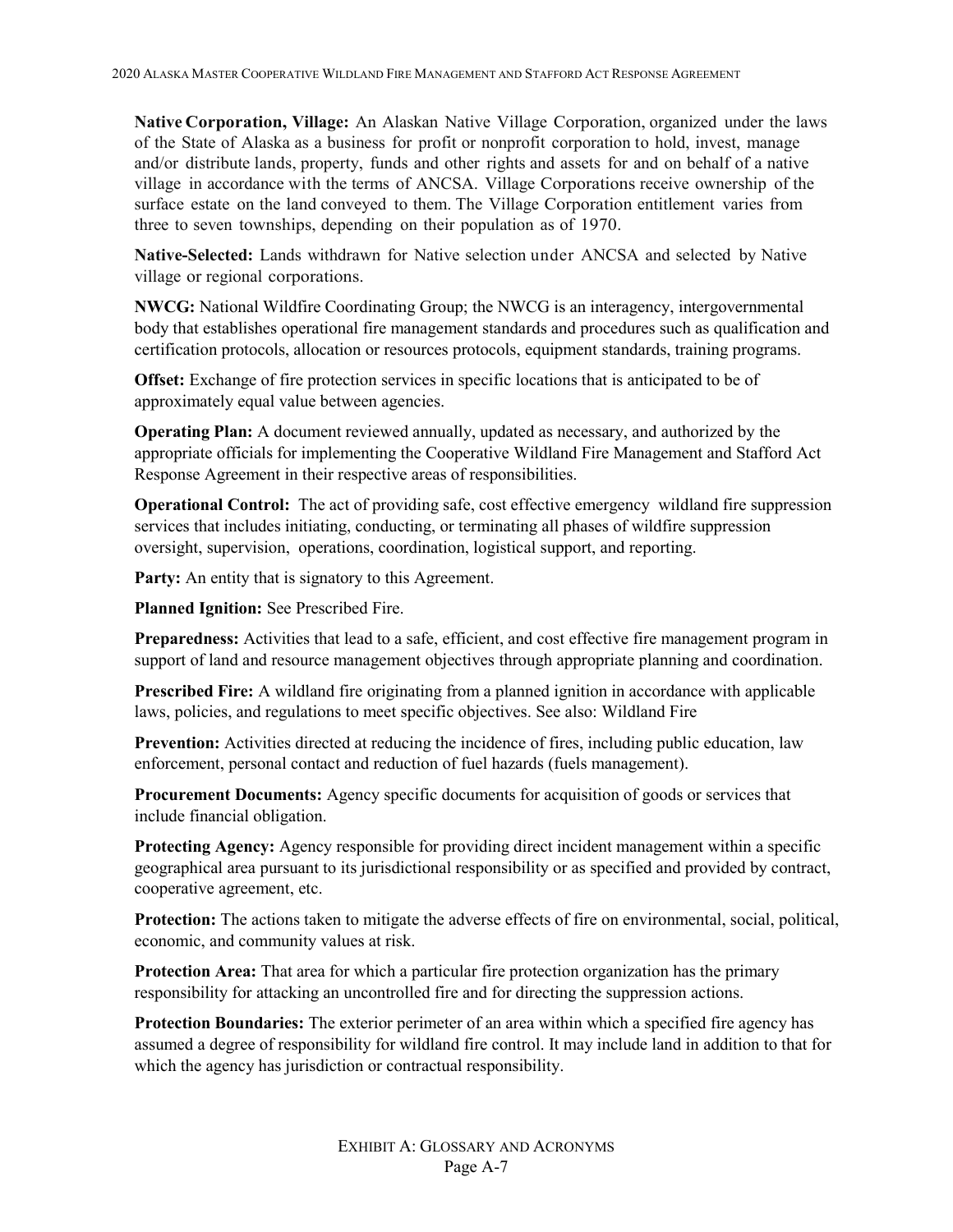**Reciprocal Fire Protection:** The act of helping a neighboring Protecting Agency through written agreement for mutual aid in furnishing fire protection, which includes personal services and equipment required for fire prevention, the protection of life and property from fire, and firefighting. Reciprocity is attained by agreeing among agencies regarding the kind, location and numbers of firefighting resources which will automatically be made available as part of the initial response to a wildfire, regardless of the Protecting Agency. The kind, locations, and numbers of resources which constitute reciprocity are defined in or through local operating plans.

**Reconciliation Process:** The process for tracking incidents for all Parties to this Agreement for the purpose of issuing one annual billing for each paying Party.

**Recovery:** The development, coordination, and execution of service- and site-restoration plans for impacted communities and the reconstitution of government operations and services through individual, private-sector, nongovernmental, and public assistance programs that: identify needs and define resources; provide housing and promote restoration; address long-term care and treatment of affected persons; implement additional measures for community restoration; incorporate mitigation measures and techniques, as feasible; evaluate the incident to identify lessons learned; and develop initiatives to mitigate the effects of future incidents.

**Regional Corporation:** see Native Corporation

**Reimbursable Costs:** All costs associated with operations and support ordered on a resource order or under a Joint Project or Project Plan by or for an incident or project within the provisions of this Agreement.

**Resources:** Personnel and major items of equipment, supplies, and facilities available for assignment to incident operations and for which status is maintained. Resources are described by kind and type and may be used in operational support or supervisory capacities at an incident or at an EOC.

**Response:** Activities that address the short-term, direct effects of an incident. Response includes immediate actions to save lives, protect property, and meet basic human needs. Response also includes the execution of emergency operations plans and of incident mitigation activities designed to limit the loss of life, personal injury, property damage, and other unfavorable outcomes.

As indicated by the situation, response activities include: applying intelligence and other information to lessen the effects or consequences of an incident; increased security operations; continuing investigations into the nature and source of the threat; ongoing public health and agricultural surveillance and testing processes; immunizations, isolation, or quarantine; and specific law enforcement operations aimed at preempting, interdicting, or disrupting illegal activity, and apprehending actual perpetrators and bringing them to justice.

**Severity Funding:** Suppression funds used to increase the level of pre-suppression capability and fire preparedness when predicted or actual burning conditions exceed those normally expected, due to severe weather conditions.

**Stafford Act Response:** the mobilization of the necessary services and resources to a request from FEMA under the provisions of the Stafford Act and based on the procedures and requirements established in the NRF.

**State:** Any State of the United States, the District of Columbia, the Commonwealth of Puerto Rico, the U.S. Virgin Islands, Guam, American Samoa, the Commonwealth of the Northern Mariana Islands, and any possession of the United States. (As defined in section 2(14) of the Homeland Security Act of 2002, Public Law 107-296, 116 Stat. 2135, et seq. (2002).)

> EXHIBIT A: GLOSSARY AND ACRONYMS Page A-8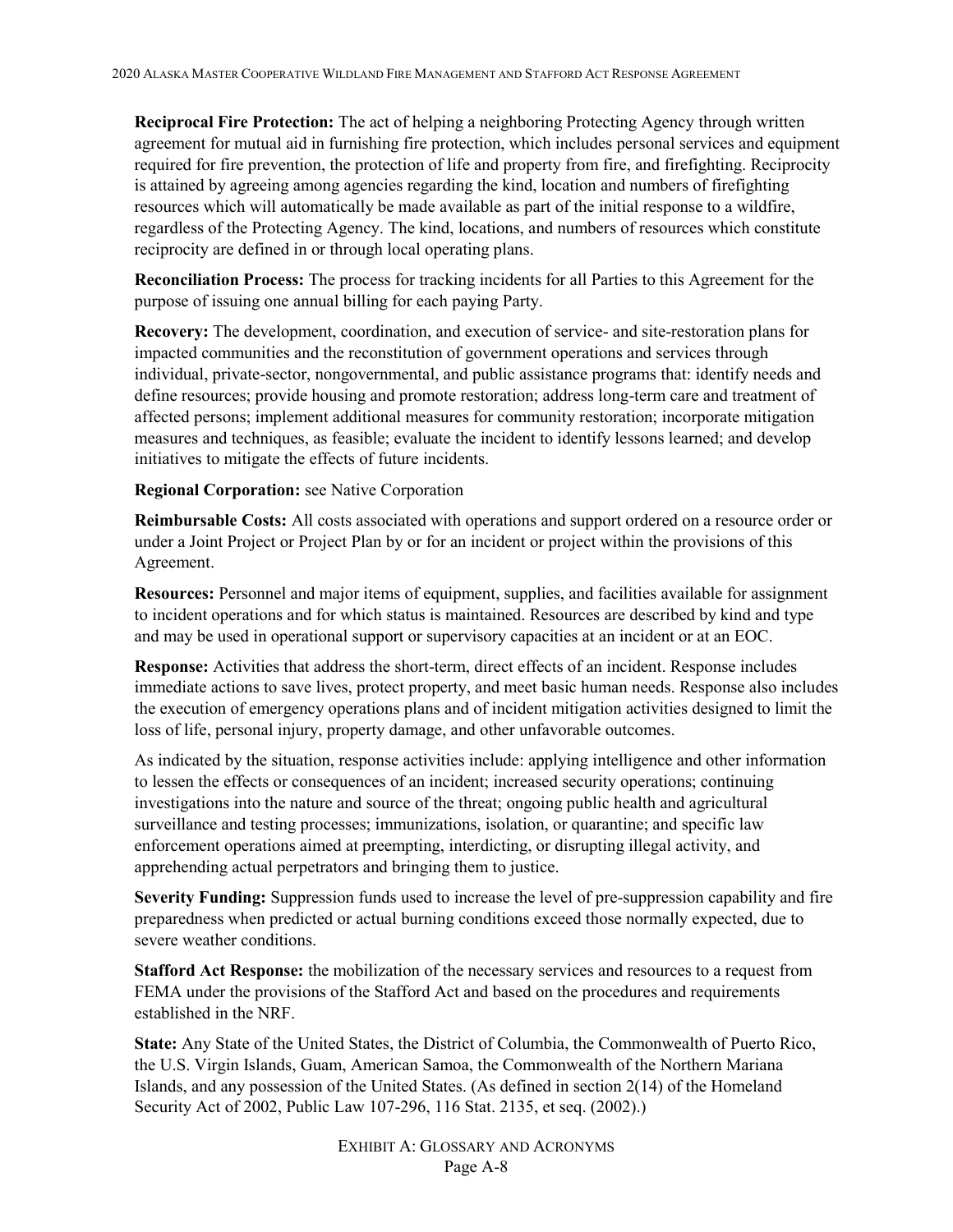**State-Selected:** Land selected by the State under the Alaska Statehood Act for possible future conveyance.

**Statewide Shared Tactical Resources:** Smokejumpers, aerial supervision modules, air attack, lead planes and air tankers.

**Strategic:** Strategic elements of incident management are characterized by continuous, long-term, high-level planning by organizations headed by elected or other senior officials. These elements involve the adoption of long-range goals and objectives, the setting of priorities, the establishment of budgets and other fiscal decisions, policy development, and the application of measures of performance or effectiveness.

**Sub-Object Class Code:** Detailed codes used by the Federal Government to record its financial transactions according to the nature of services provided or received when obligations are first incurred.

**Supplemental Fire Department Resources:** Overhead tied to a local fire department generally by agreement who are mobilized primarily for response to incidents/wildland fires outside of their district or mutual aid zone. They are not a permanent part of the local fire organization and are not required to attend scheduled training, meetings, etc. of the department staff.

**Supporting Agency:** An agency providing suppression or other support and resource assistance to a Protecting Agency.

**Suppression:** All the work to extinguish or limit wildland fire spread.

**Threat:** An indication of possible harm, or danger.

**Tribe:** Any Indian tribe, band, nation, or other organized group or community, including any Alaskan Native Village as defined in or established pursuant to the Alaskan Native Claims Settlement Act (85 Stat. 688) [43 U.S.C.A. and 1601 et seq.], that is recognized as eligible for the special programs and services provided by the United States to Indians because of their status as Indians.

**Unified Command:** An application of ICS used when there is more than one agency with incident jurisdiction or when incidents cross political jurisdictions. Agencies work together through the designated members of the Unified Command to establish their designated Incident Commanders at a single Incident Command Post and to establish a common set of objectives and strategies and a single Incident Action Plan.

**Unit Administrator (Line Officer):** The individual assigned administrative responsibilities for an established organizational unit, such as Forest Supervisors or District Rangers for the Forest Service, District Manager for the Bureau of Land Management, Area Forester, District Forester, or State Forester as designated for the State Forest Service, Agency Superintendent for the Bureau of Indian Affairs, Park Superintendent for the National Park Service, and Refuge Manager (Project Leader) for Fish and Wildlife Service. May also include managers for a Tribe, state, county or local government entity.

**United States:** The term "United States", when used in a geographic sense, means any State of the United States, the District of Columbia, the Commonwealth of Puerto Rico, the U.S.Virgin Islands, Guam, American Samoa, the Commonwealth of the Northern Mariana Islands, any possession of the United States, and any waters within the jurisdiction of the United States. (As defined in section 2(16) of the Homeland Security Act of 2002, Public Law 107-296, 116 Stat. 2135, et seq. (2002).)

**Unplanned Ignition:** See Wildfire.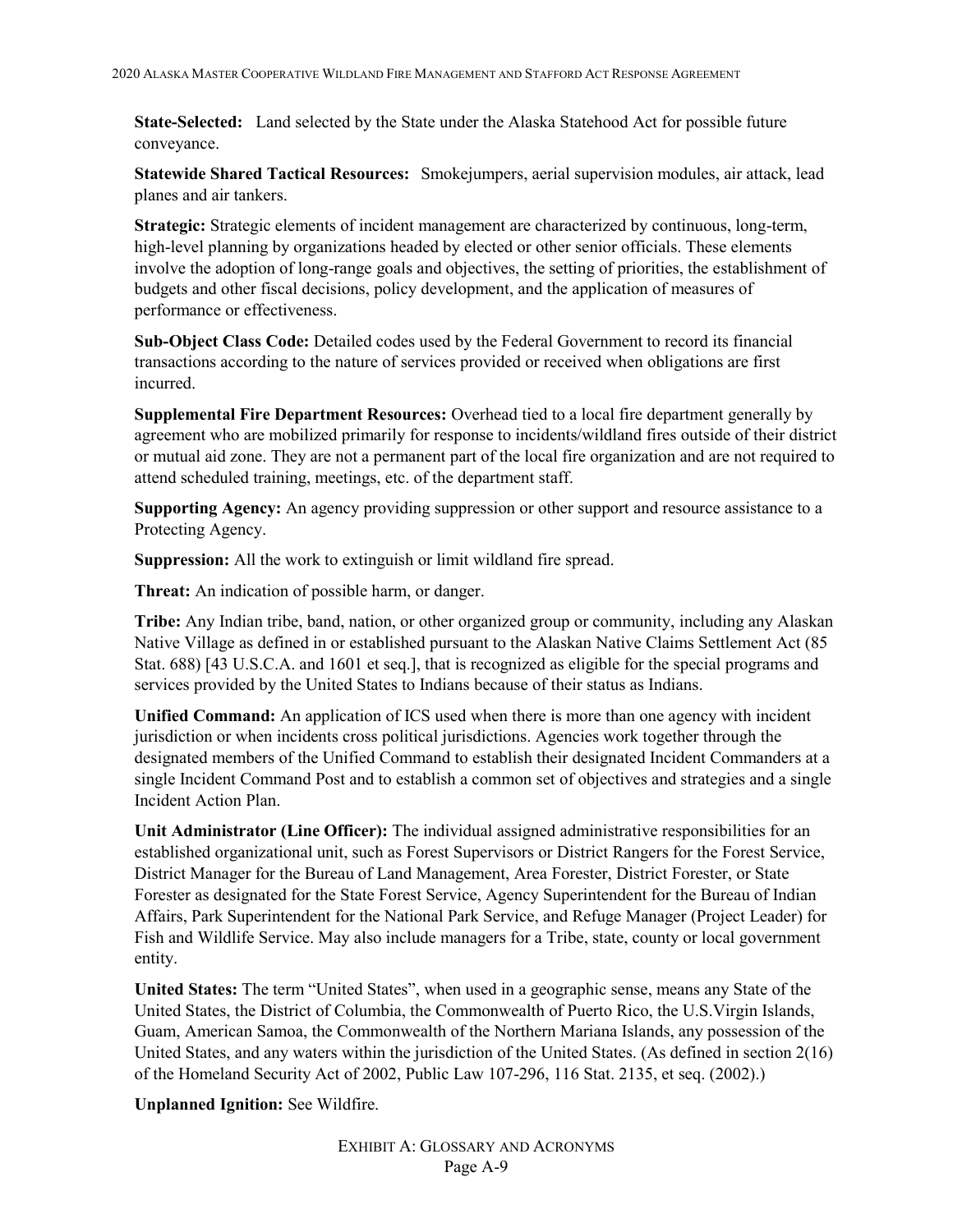#### **Village Corporation:** See Native Corporation

**Wildfire:** A wildland fire originating from an unplanned ignition, such as lightning, volcanos, unauthorized and accidental human caused fires, and prescribed fires that are declared wildfires.

**Wildland Fire:** Any non-structure fire that occurs in vegetation or natural fuels. Includes Wildfires and Prescribed Fires.

**Wildland Urban Interface (WUI):** The line, area, or zone where structures and other human development meet or intermingle with undeveloped wildland or vegetation fuels.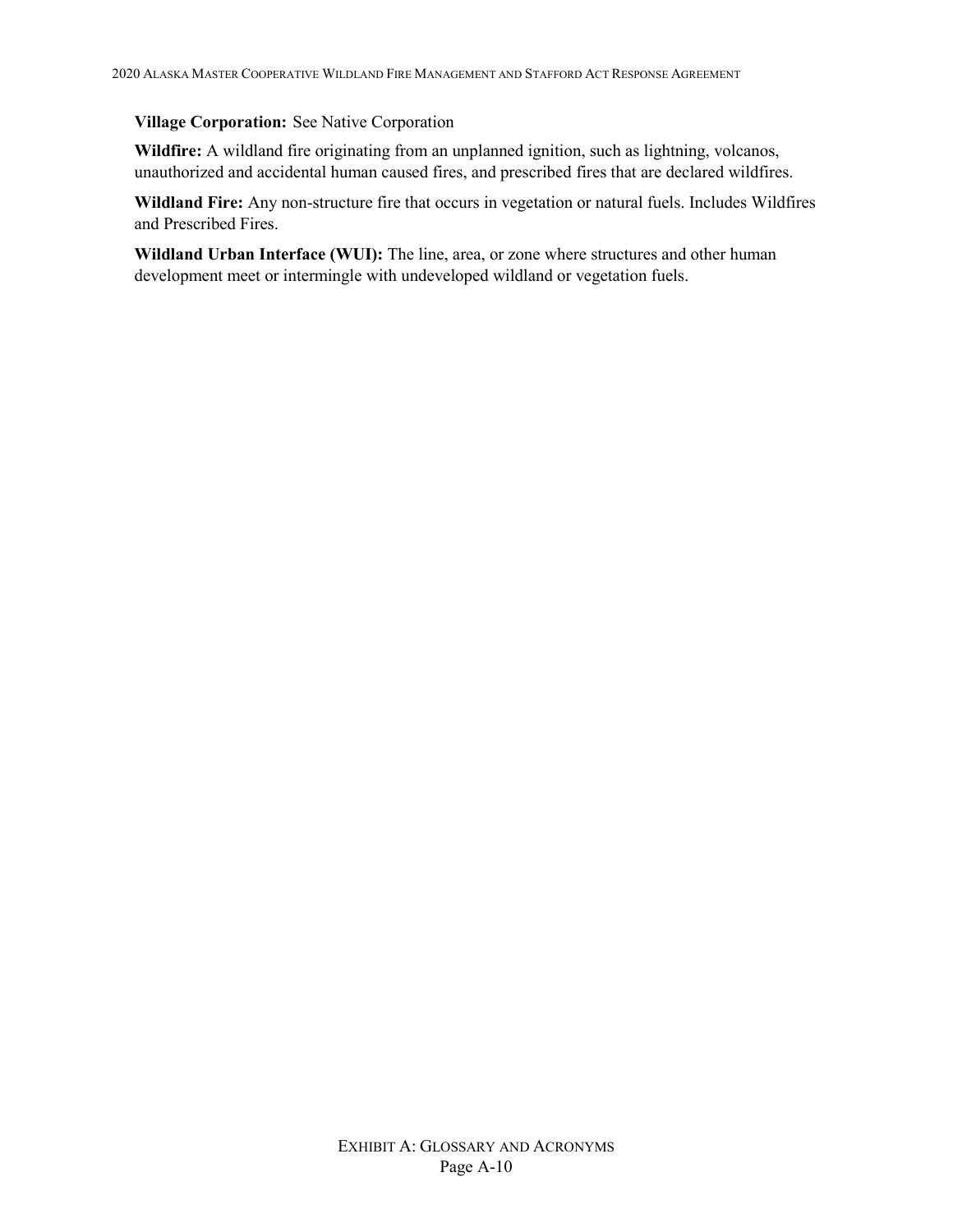# <span id="page-38-0"></span>**2. ACRONYMS**

| ADEC          | Alaska Department of Environmental Conservation                 |
|---------------|-----------------------------------------------------------------|
| <b>AFS</b>    | Bureau of Land Management, Alaska Fire Service                  |
| <b>AICC</b>   | Alaska Interagency Coordination Center                          |
| <b>AIMG</b>   | Alaska Interagency Mobilization Guide                           |
| <b>AIWFMP</b> | Alaska Interagency Wildland Fire Management Plan                |
| <b>AMAC</b>   | Alaska Multi-Agency Coordination Group                          |
| AOP           | <b>Annual Operating Plan</b>                                    |
| AS            | Alaska Statute                                                  |
| <b>AWFCG</b>  | Alaska Wildland Fire Coordinating Group                         |
| <b>BIA</b>    | DOI, Bureau of Indian Affairs                                   |
| <b>BLM</b>    | DOI, Bureau of Land Management                                  |
| <b>CAD</b>    | Computer-aided Dispatch                                         |
| <b>DCIA</b>   | Debt Collection Improvement Act of 1996                         |
| <b>DHS</b>    | United States Department of Homeland Security                   |
| DM            | DOI, Departmental Manual                                        |
| <b>DNR</b>    | State of Alaska, Department of Natural Resources                |
| <b>DOI</b>    | United States Department of the Interior                        |
| <b>EFF</b>    | <b>Emergency Fire Fighter</b>                                   |
| <b>FEMA</b>   | DHS, Federal Emergency Management Agency                        |
| <b>FMAGP</b>  | Fire Management Assistance Grant Program                        |
| <b>FMO</b>    | Fire Management Officer                                         |
| <b>FOIA</b>   | Freedom of Information Act                                      |
| <b>FWS</b>    | DOI, Fish and Wildlife Service                                  |
| GIS           | Geographic Information System                                   |
| <b>IFM</b>    | Integrated Fire Management (DOF Computer-aided Dispatch system) |
| <b>IMT</b>    | Incident Management Team                                        |
| <b>InFORM</b> | Interagency Fire Occurrence Reporting Module                    |
| <b>IROC</b>   | <b>Interagency Resource Ordering Capability</b>                 |
| <b>IRWIN</b>  | Integrated Reporting of Wildland-fire Information               |
| <b>JIC</b>    | Joint Information Center                                        |
| <b>MAC</b>    | Multi-Agency Coordination Group                                 |
| <b>MOU</b>    | Memorandum of Understanding                                     |
| <b>NIMS</b>   | National Incident Management System                             |
|               |                                                                 |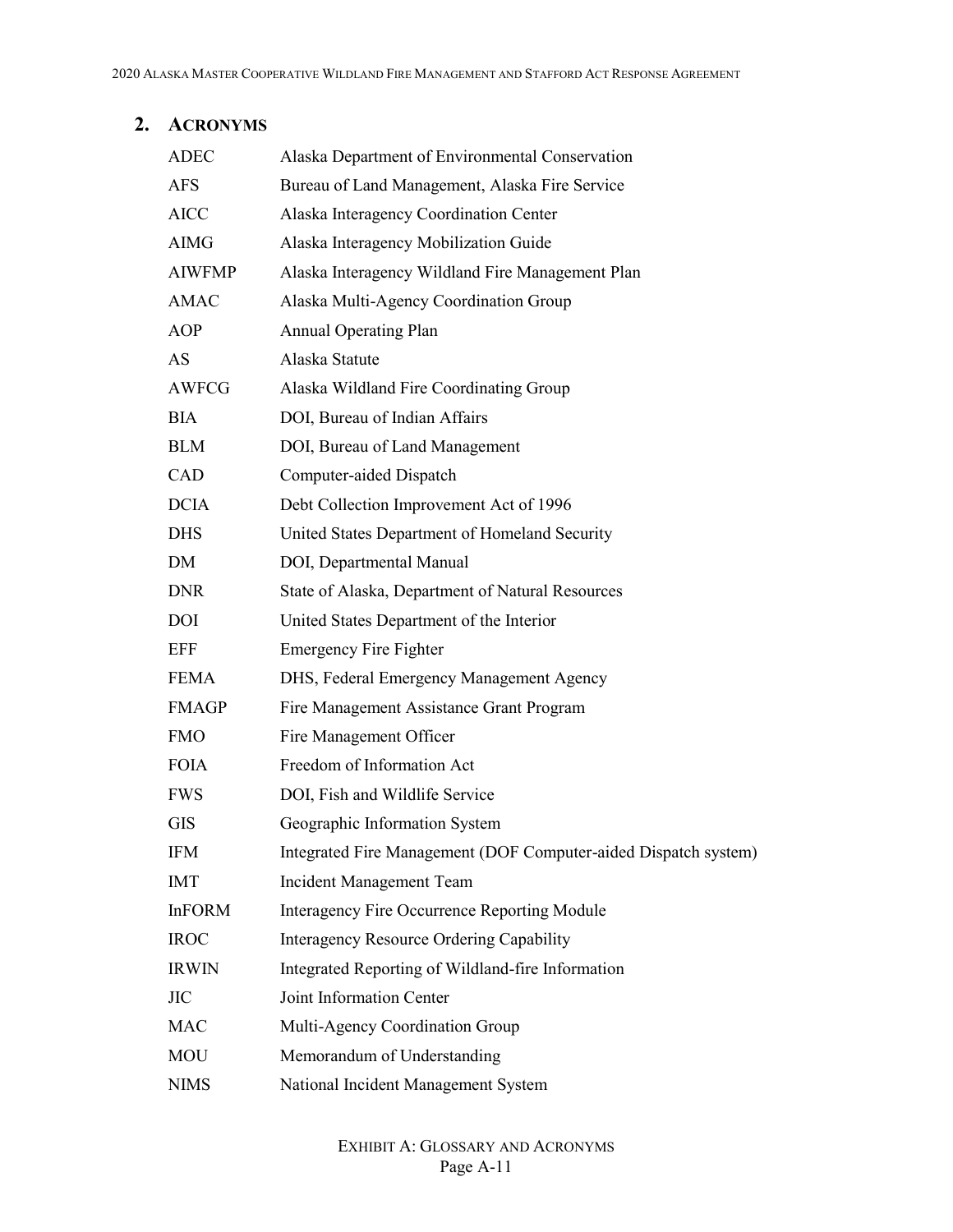| <b>NPS</b>   | DOI, National Park Service               |
|--------------|------------------------------------------|
| <b>NRF</b>   | National Response Framework              |
| <b>NWCG</b>  | National Wildfire Coordinating Group     |
| <b>OAS</b>   | DOI, Office of Aviation Services         |
| <b>RAWS</b>  | Remote Automatic Weather Station         |
| <b>ROSS</b>  | Resource Order and Statusing System      |
| <b>SLC</b>   | <b>State Logistics Center</b>            |
| <b>UFMP</b>  | Administrative Unit Fire Management Plan |
| <b>USDA</b>  | United States Department of Agriculture  |
| <b>USFS</b>  | USDA, Forest Service                     |
| <b>WFDSS</b> | Wildland Fire Decision Support System    |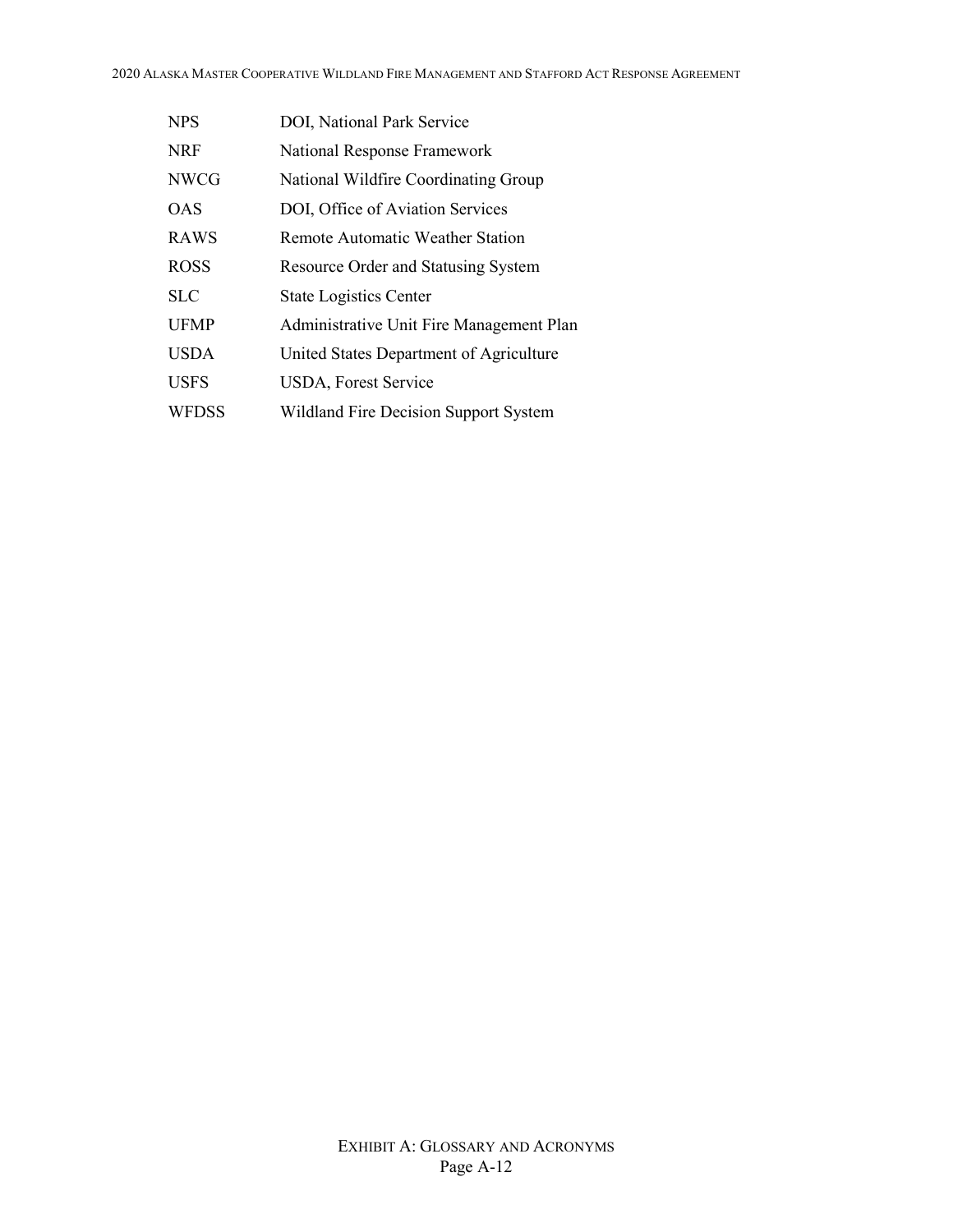# <span id="page-40-0"></span>*Exhibit B: Principal Contacts*

See Alaska Statewide Operating Plan Exhibit 3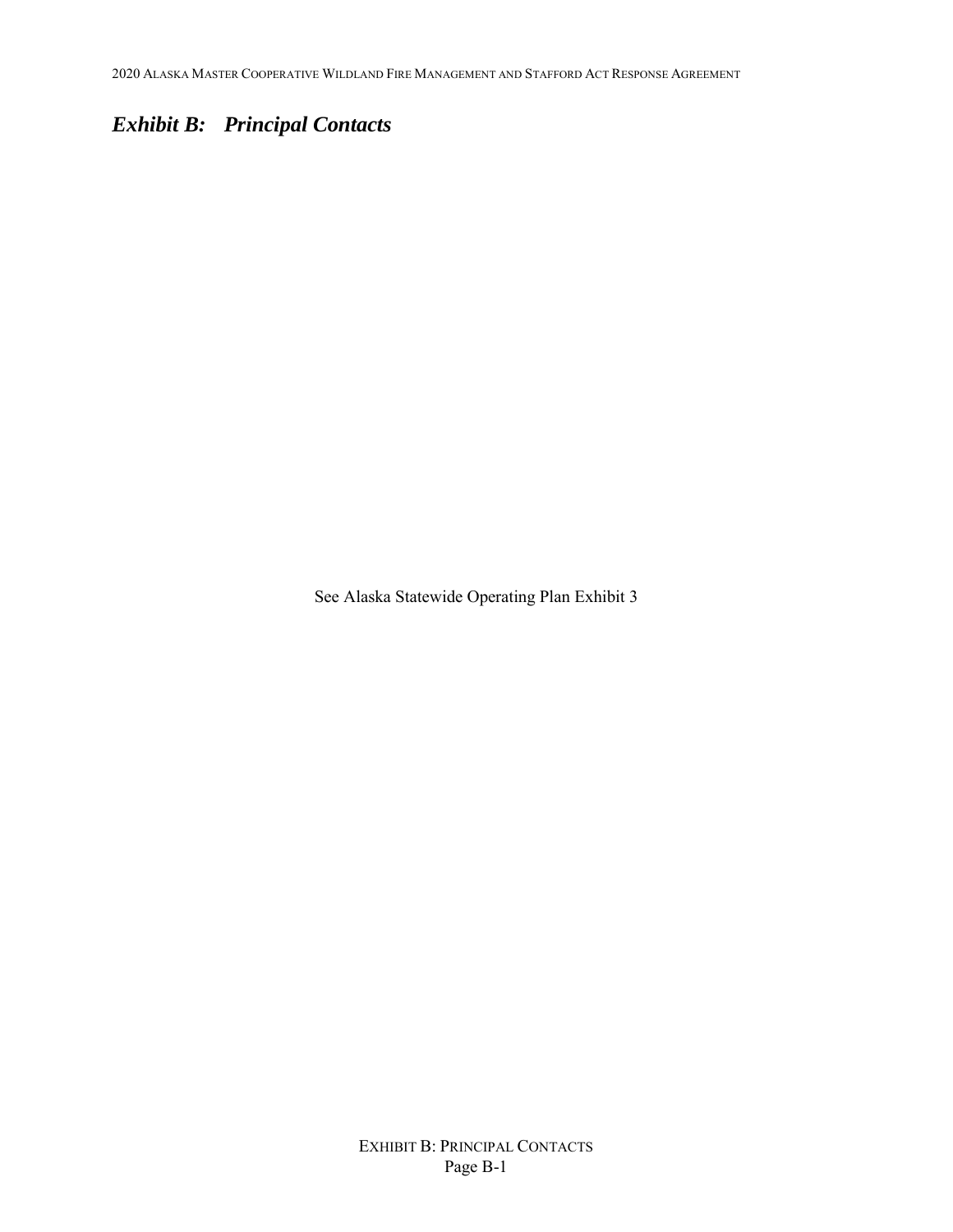# <span id="page-41-0"></span>*Exhibit C: Operating Plan Template*

Alaska Statewide Operating Plan is provided in a separate document.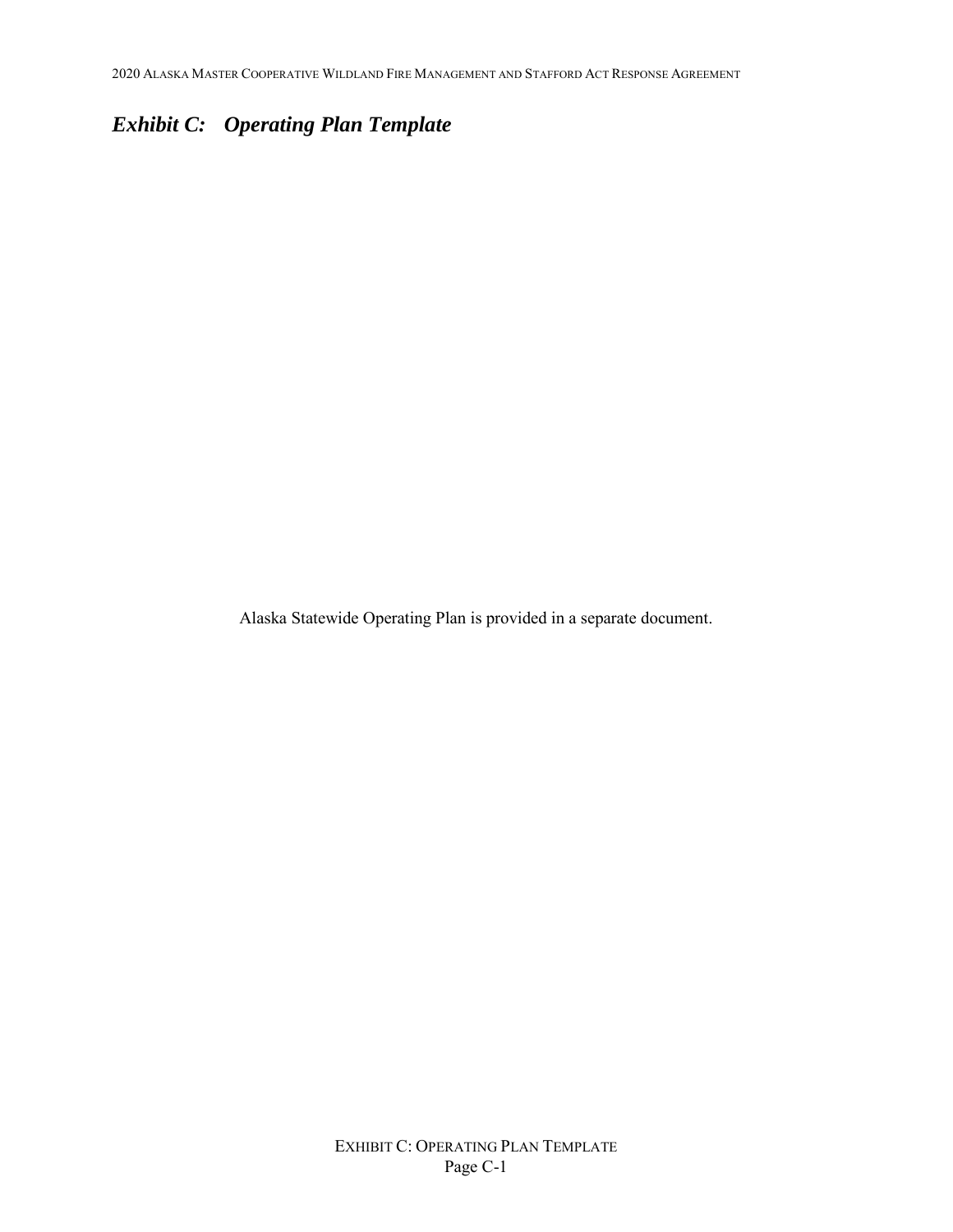# <span id="page-42-0"></span>*Exhibit D: Reimbursable Billings and Payments*

#### **I. Suppression Billings**

The Forest Service (USFS), Bureau of Land Management (BLM), Bureau of Indian Affairs (BIA), National Park Service (NPS), and Fish and Wildlife Service (USFWS) will not bill each other for suppression costs. However, pre-suppression costs, fair sharing for interagency dispatch centers costs, prevention costs, and other fire management costs will be billed in accordance with existing agreements or other written documents.

Parties to this Agreement may opt to use a "Reconciliation Process" for tracking incident costs for all Parties to this Agreement for the purpose of issuing one annual billing to the paying Party. If the Reconciliation Process is not utilized, parties to the Agreement shall utilize the applicable Incident by Incident process.

The preferred method for suppression billing under this Agreement is the Reconciliation Process as outlined below with clarification and exceptions noted in Section VII of the Alaska State Operating Plan.

**1. Reconciliation Process**: State and Federal agencies agree to consolidate billing and minimum balances.

All costs of fires occurring in Alaska, regardless of jurisdictional boundary, will be compiled based on each agencies' costs. A reconciliation balance sheet will be developed and billed as a consolidated amount, with the consolidated amount split out by fire codes. This cost tracking method will reduce the number of payments and ensure that a fair division of suppression costs can be made between the federal agencies and the state in a timely fashion. Agency and cooperator costs are identified by fire number and code and tracked on an annual balance sheet. Federal balance sheets (and State balance sheets depending on funding laws) must align with a single fiscal year. A final division of cost responsibilities based on jurisdiction, minimum thresholds and cost share agreements will be negotiated by the end of the state fiscal year on June 30 each year.

There is no minimum Billing Threshold for fires included in this process. This does not apply to out-of-state responses. The minimum threshold does not apply to costs for cooperating fire departments under a separate agreement with the state when working outside their jurisdictional boundary or requested by a resource order for extended attack.

The State will be responsible for managing the balance sheet which includes all agencies' costs and cost share information. Actual costs are tracked by each agency for each incident. Agency actual costs are subject to audit procedures. The balance sheet is verified but may be disputed based on the cost share allocation, severability of costs and actual costs submitted for each fire. The balance sheet will result in a final settlement between all parties and one transfer of funds is required to reconcile the fire season, unless a request is submitted to complete reconciliation prior to the end of fire season, at which point a settlement will be done for expenses to the requested date.

**Billing Time Frames for reconciliation process**: Agencies will submit invoices within 30 days of final reconciliation. Requests for extensions beyond 30 days for invoice submittal must be presented in writing to the reimbursing agency. Alaska Statewide Operating plan will include contact information for written requests for extensions.

#### **2. Incident by Incident Process**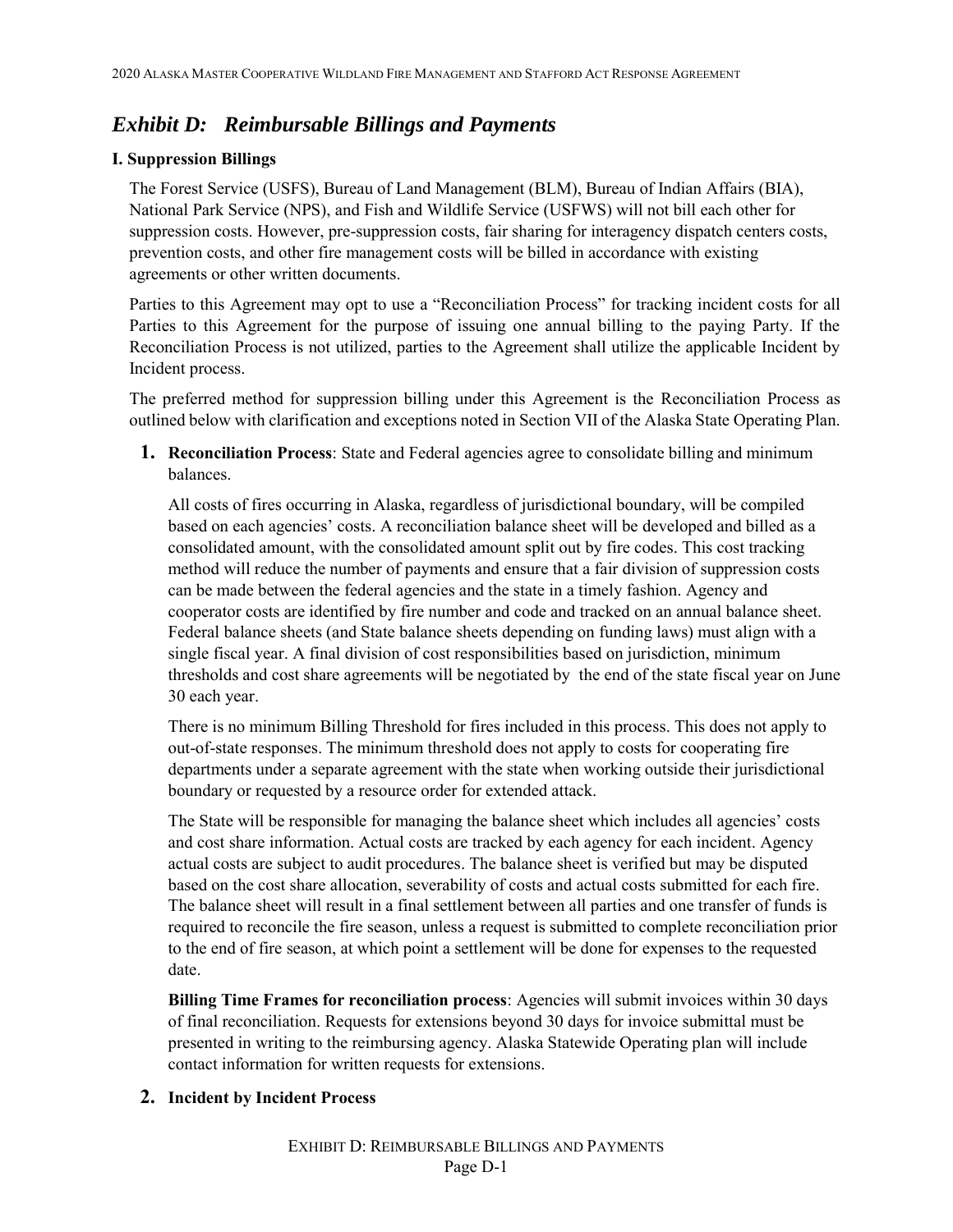- A. **Federal Billings by Incident**: There are no billings between the Federal wildland fire agencies, pursuant to the Master Interagency Agreement for Wildland Fire Management. Federal Agencies will submit bills for their reimbursable costs to the State of Alaska whenever the Alaska Department of Natural Resources (Alaska DNR) is the fiscally responsible Agency and a billing is appropriate.
- B. **State Billings by Incident**: When Alaska DNR is the supporting Agency and the fire is within the State of Alaska the State will bill the fiscally responsible Agency for reimbursable costs when a billing is appropriate. Anytime Alaska DNR responds to a Federal Agency fire outside of Alaska, the State will bill all applicable costs to the jurisdictional federal agency or agencies. Operating plans will include billing location information.
- C. **Billing Time Frames**: Agencies will submit invoices within 180 days of the demobilization of the incident. Extensions beyond 180 days for invoice submittal must be presented in writing to the reimbursing agency. It should be noted that some categories of expenses may often require subsequent billings outside of the 180 day period, such as: Outstanding Cost Shares, Claims, Aircraft expenses, and Fire cache costs.

Alaska Statewide Operating plan includes contact information for written requests for extensions. Absent a written extension of time granted by the reimbursing agency, the final itemized bill should be submitted to the reimbursing agency within 180 days of the demobilization of the incident. After a final billing has been sent, and if additional costs are identified, a supplemental billing may be issued if agreeable to applicable parties.

Each Party to this agreement will strive to provide appropriate parties of an estimate of the amount of reimbursable bills they expect to submit within 90 calendar days in each reimbursable action.

**3. Severity:** Costs incurred on severity assignments within the state of Alaska will be billed individually to the fiscally responsible Agency. Severity assignments are reimbursable under the Reciprocal Fire Protection Act.

#### **4. Electronic Funds Transfer (EFT)**

Notwithstanding any other provision of law, effective January 2, 1999, US Treasury Regulation, Money and Finance at 31 CFR 208.3 requires that federal payments are to be made by EFT unless waived in accordance with specific circumstances set forth in 31 CFR 208.4.

In order to receive EFT payments, the payment recipient shall register in System for Award Management (SAM) and are required to validate their information in SAM once per year. The payment recipient is also required to have a Data Universal Numbering System (DUNS) number. The DUNS number is assigned by Dun & Bradstreet, Inc. (D&B) to identify unique business entities. For more information, refer to [www.sam.gov.](http://www.sam.gov/)

Each party to this agreement shall provide the following information in the Alaska Statewide operating plan.

- Agency name and billing address
- Financial Contact (name, phone, email)
- Agency DUNS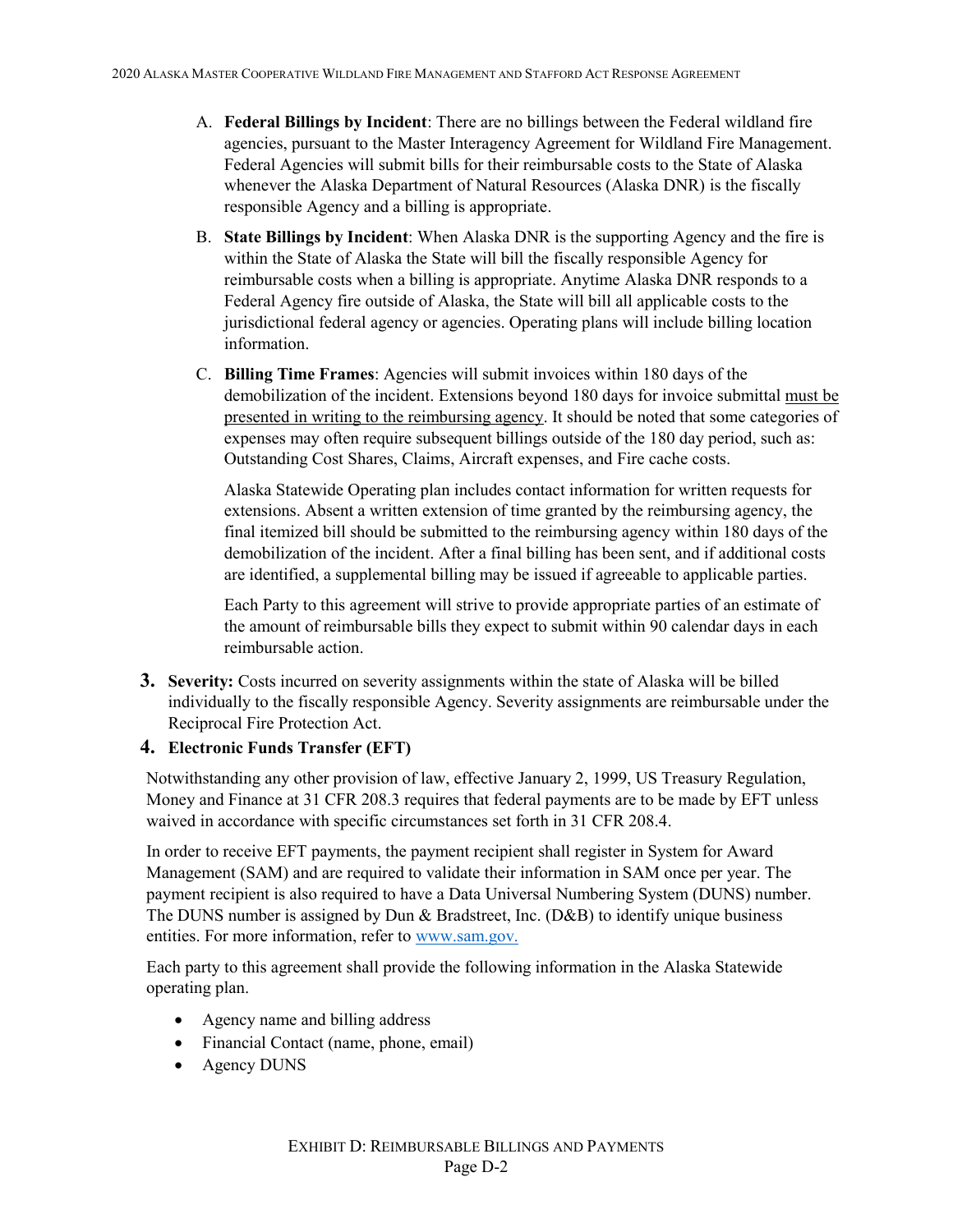- **5. Billing Content**: The following items will be included as a minimum for each bill, noting that a resource order is not always required or available in order for a bill to be valid. Provide as a minimum on each invoice/bill:
	- Agency name, address, phone number, and agency financial contact,
	- Invoice or bill number
	- Agreement number
	- Incident name and number
	- Dates of the incident covered by the billing,
	- Location and jurisdictional unit
	- Appropriate Firecode or charge code.
	- Summary cost data for the amount being billed.

Summary data may include list of individual fires by fire number, final acreage, acres burned by fiscally responsible agency(s), initial response, detailed finance reports incident specific cost share agreements and/or total expenditures by agency to date. Generally, cost source documents will not be required unless summary cost data is disputed or unless specific agency regulations require cost source documents.

At times, supplemental information, summary data or additional billing documentation may be requested (such as list of aircraft, personnel, travel, and equipment expenses; and a listing by vendor name and amount spent for supplies and services procured) and provided if agreed upon by the Parties. The process for handling such requests should be documented in the Alaska Statewide Operating Plan.

- **6. Payment Due**: Whenever this Agreement provides for billing, the agency receiving the bill has an obligation to pay. Once bills are received by the reimbursing agency, payment will be made in accordance with that agency's payment processes outlined in the Alaska Statewide operating plan.
- **7. Services Received and Certification of Billings**: Reimbursing agencies must provide written notice of incorrect invoices to billing agencies within the timeframes specified in the annual Alaska Statewide Operating Plan
- **8. Financial Dispute Resolution:** If a conflict arises between the agency's payment processes, the terms of the billing document, or the costs associated with the billing document, the parties should attempt to resolve the differences. If the differences cannot be resolved after consultation between the Parties, the Parties follow their dispute resolution processes.
- **9. Review Procedures:** The parties agree to jointly conduct a review, sampling transactions of the incidents managed under this agreement. Findings that are inconsistent with the normal or accepted way of doing business will be reconciled on a case by case basis. Any decision to further examine records will be considered on a case by case basis and appropriate follow up action agreed upon by all agencies involved.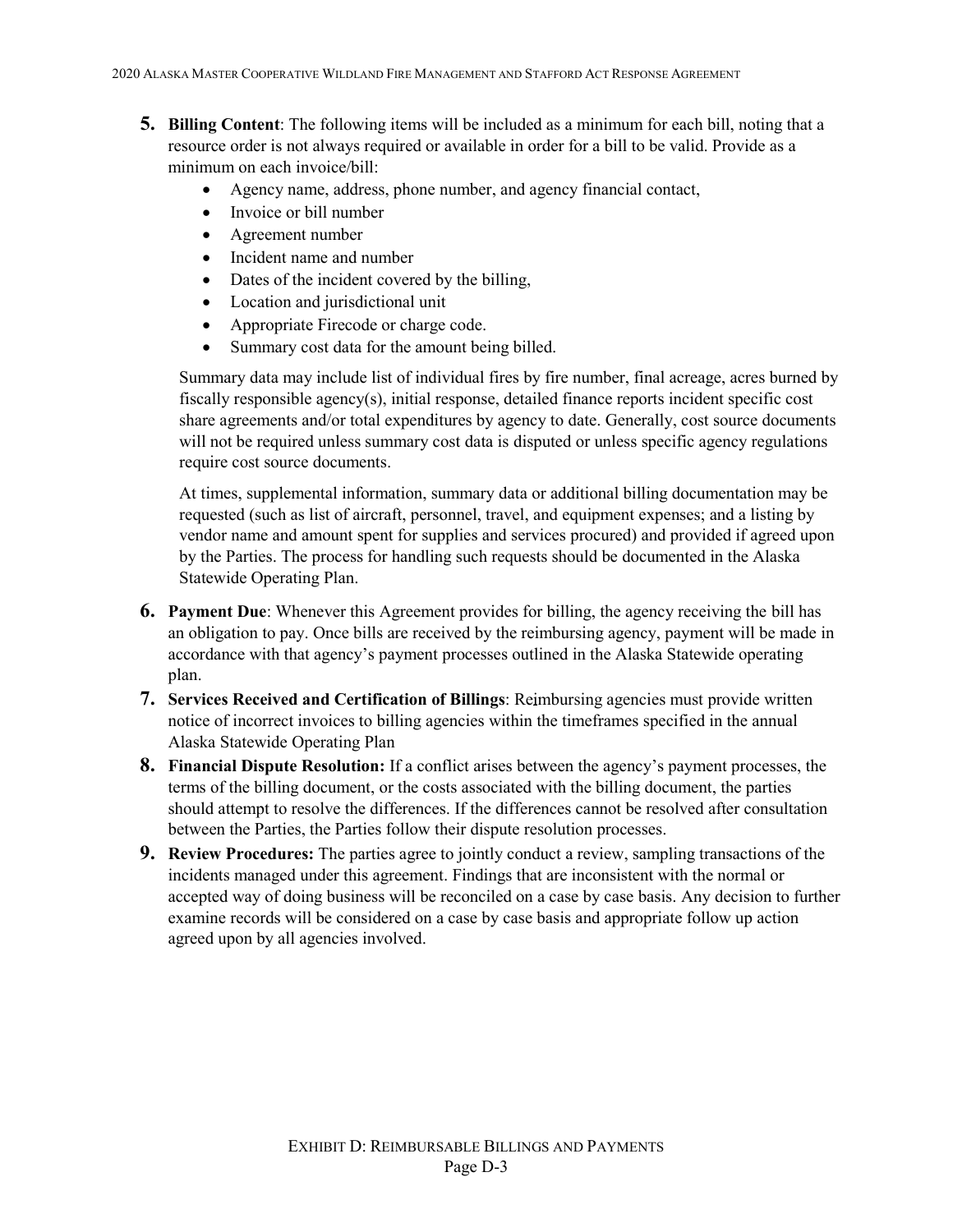#### **II. Payment for Protection Services (use if appropriate):**

Geographic, Statewide or Sub-Geographic (local) operating plans and procurement documents or agreement will establish billing procedures for Fee Basis Protection Services.

#### **III. Non-Suppression Billings:**

All non-suppression costs shall be billed and paid in accordance with the terms and conditions of the Supplemental Project Agreement, separate agreement, procurement, or other appropriate written document, executed by the authorized signatories of the involved parties within their legal authorities.

#### **IV. Accounting Records.**

Cooperators must maintain records incident by incident which adequately identify the source mad use of funds. These records must contain information pertaining to expense related to each incident, unobligated balances, liabilities outlays or expenditures, and income. Such documents must be made available to the Federal Agency upon request.

#### **V. Internal Control.**

Effective control and accountability must be maintained for all Federal funds, real and personal property, and other assets. Cooperators must keep effective internal controls to ensure that all Federal funds received are separately and properly allocated to each incident and used solely for authorized purposes.

#### **VI. Reimbursable Costs**

Documented costs incurred as the result of an incident are reimbursable. All costs must be reasonable, allowable, and allocable. Costs must be consistently treated as either direct costs or indirect costs. Consistent treatment of costs is a basic cost accounting principle and is specifically required to assure that the same types of costs are not charged as both direct costs and indirect costs. Every effort should be made to classify costs incurred for the same purpose, in like circumstances, consistently as either direct or indirect.

**Direct Costs.** Direct costs are those items of expense specifically identified with the delivery or completion of a project or program. General examples include, but are not limited to, personnel costs (salary and fringe benefits), equipment costs, travel, materials, supplies, and contracts.

For the purposes of this agreement, these may include, but are not limited to the following:

- Actual costs directly incurred for "move-up and cover" or "backfill" resources.
- Agency costs of individuals assigned to the incident or project for salary, benefits, and overtime including premium pay if and when it is earned according to the policies, laws and rules governing the employees of the supporting agency.
- Agency costs for transportation including, but not limited to, airline fees, vehicle rental fees, fuel and oil, and agency established mileage fees.
- Agency costs for per diem and lodging of resources assigned to the incident when such services are not supplied by the incident.
- Additional support dispatching, warehousing or transportation services supporting a resource order or project.
- Operating expenses for equipment assigned to the incident, such as fuel, oil and equipment repairs.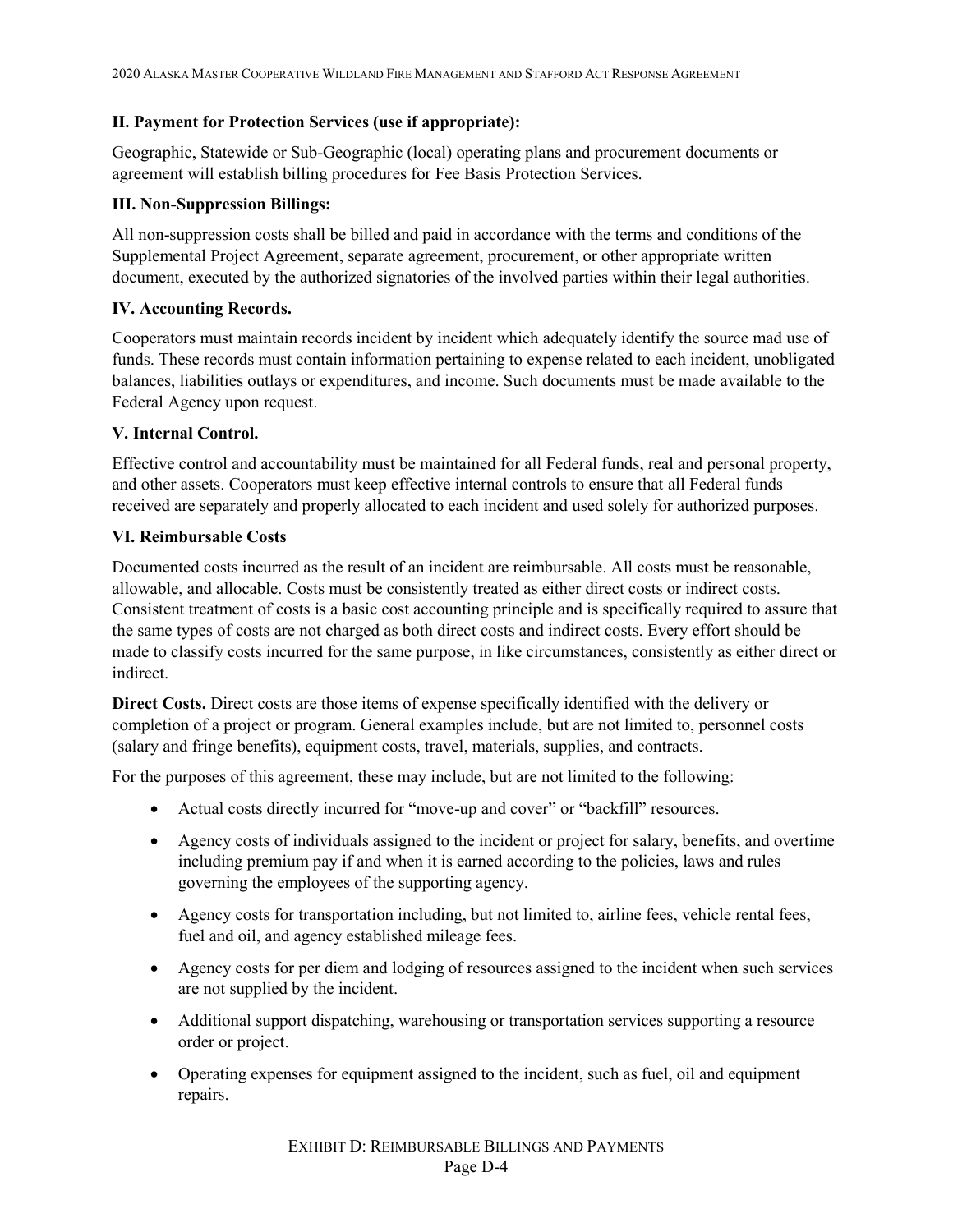- Cost of reasonable and prudent supplies expended in support of the incident or project.
- Usage cost of equipment in support of the incident or project, contract equipment costs and operating costs for agency equipment.
- Aircraft, airport fees, retardant costs and retardant and other fire chemical costs.
- Agency-owned equipment lost, or damaged, by the supporting agency when accompanied by the appropriate agency source documentation to include insurance deductible paid.
- Charges from the state for state controlled resources such as inmate crews, National Guard resources and county and local resources.
- Agency-owned equipment and supplies lost, damaged, or expended by the supporting agency.
- Cost or replacement of reasonable and prudent supplies expended in support of the incident. What is reasonable and prudent is determined by the protecting and/or jurisdictional agency or the fire team within the limits of their delegated authority or identified in the current NWCG Standards for Interagency Incident Business Management and State of Alaska Incident Business Management Handbook.

**Indirect costs:** Indirect costs are those items of expense incurred as part of general management and administrative support of an organization. These costs are not attributable to a specific project, program or output, but are distributed among many benefiting activities. Often they are proposed as a percentage of direct project costs and are referred to as administrative costs, overhead, or burden. Examples may include office space, computer equipment, postage, utilities, salaries for administrative activities such as procurement, personnel, accounting, and so forth.

Indirect cost rate rates may vary for each agency. Application of indirect cost rates will be addressed within the Alaska Statewide Operating Plan (Exhibit C.).

When indirect cost rates are applied to federal reimbursements, the Parties agree to the following.

- 1. If the payment recipient has never received or does not currently have a negotiated indirect cost rate, they are eligible for a de minimis indirect cost rate up to 10% of Modified Total Direct Costs (MTDC). MTDC is defined as all salaries and wages, fringe benefits, materials and supplies, services, travel, and contracts up to the first \$25,000 of each contract.
- 2. For rates greater than 10%, the payment recipient shall provide either an applicable negotiated indirect cost rate agreement (NICRA) from the cognizant Federal agency, or an indirect cost rate summary in a format that clearly defines the indirect cost rate and allocation base.
- 3. The payment recipient must maintain adequate documentation to support the methodology and computation of the indirect cost rate. Documentation must be made available to the Federal agency upon request.
- 4. Failure to provide adequate documentation supporting the indirect cost rate could result in disallowed costs and repayment to the Federal agency.

#### **VII. Source Documentation.**

Accounting records for each incident must be supported by source documentation such as cancelled checks, paid bills, time and attendance records, contract or sub-award documents, etc. Such documents must be made available to the Federal agency upon request.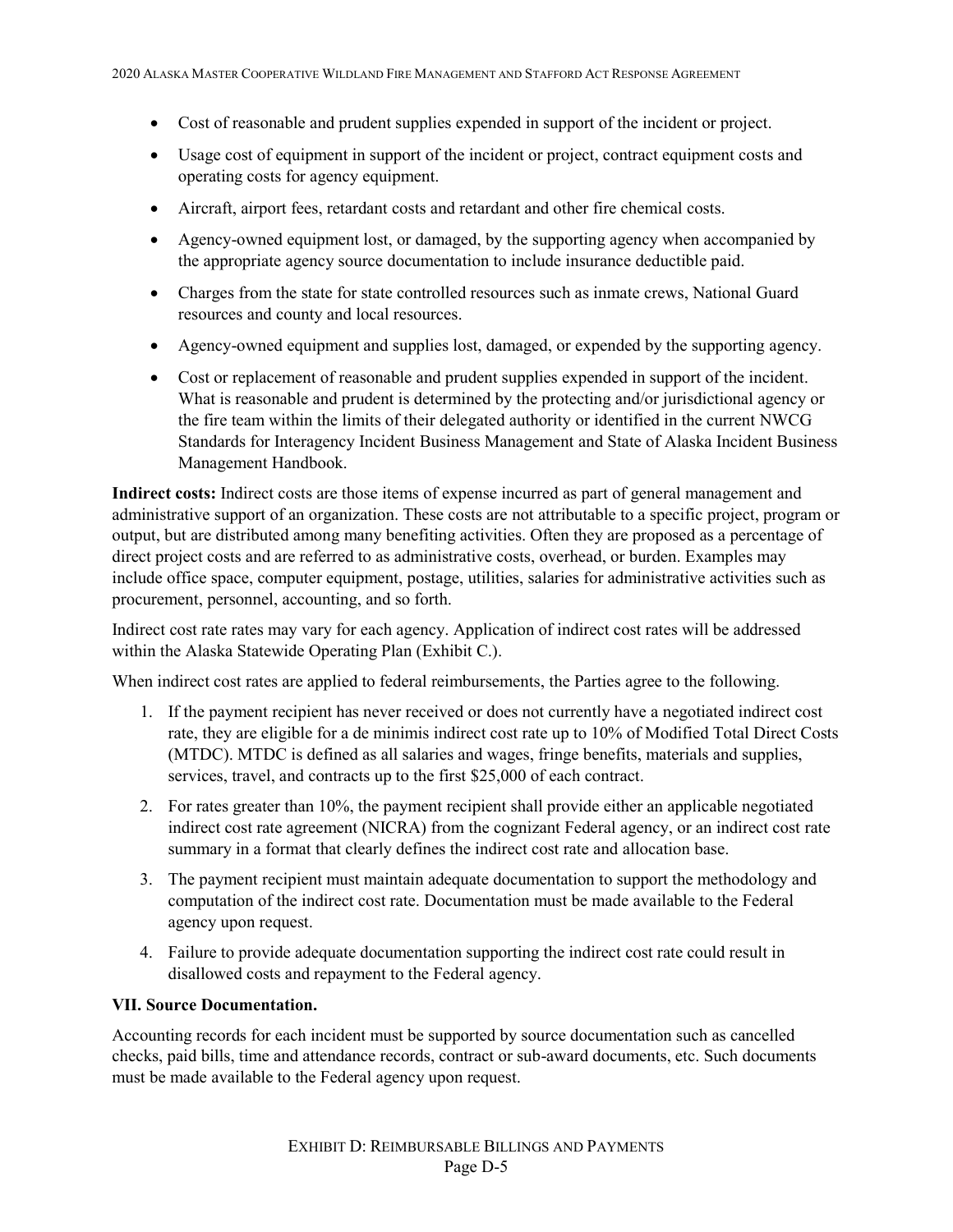# <span id="page-47-0"></span>*Exhibit E: Cost Share Agreement Instructions*

Each of the numbered instructions below corresponds to form items that require further explanation. Supplemental cost share agreements will be numbered consecutively following the original (#1) for each fire. Supplements may be added at any time. Where insufficient room is available for necessary information, additional sheets or addendums may be added. Small revisions to this Agreement may be completed on a single page, describing the change to the original agreement, and obtaining new signatures from those involved.

A Master Cooperative Wildland Fire Management and Stafford Act Response Agreement exists between all major wildland fire protection agencies in Alaska. This Agreement authorizes general mutual aid, including reciprocal and cooperative fire protection services elaborated upon in geographic, statewide, or sub-geographic area operating plans. Other cooperative agreements exist between fire management agencies that authorize fire management services between agencies at the sub-geographic level. The objective of the Cost Share Agreement is to establish and document the cost sharing and basic organizational structure in response to specific fires.

Cost Share Agreements will be negotiated between agencies involved in specific on-the-ground fire suppression activities. These agreements are mandatory when more than one jurisdictional responsibility for fire protection is affected by the placement of the fire. The Agreement will not affix liability for fire cost payment by either Agency based upon responsibility for the fire origin. The designated representatives of each Agency with protection responsibility are responsible for completing and signing the Agreement.

- 1. List the fire name agreed upon by Parties involved.
- 2. Give the origin or best estimate of origin location by legal description.
- 3. Estimate the size at the time of the Supplemental Agreement.
- 4. List the Parties involved in fire suppression operations and respective agency fire numbers.
- 5. List the date and time that the Agreement is in effect. That time could be prior to or following the time that negotiations are made for the Agreement.
- 6. Check the appropriate command structure for the fire.

# **DEFINITIONS:**

**UNIFIED COMMAND** – A method for all Agencies with jurisdictional responsibility to contribute to determining the overall objectives for the incident; interagency ICS team structure.

**SINGLE COMMAND STRUCTURE** – One Agency manages the incident with liaison and concurrence of objectives from other involved Agencies.

List the appropriate personnel filling ICS positions on the fire.

1. List any special conditions or resource objectives, e.g., dozer restrictions, mechanized restrictions, bald eagle nest, high value plantation. Operational responsibility for the fire will be defined in this section (if appropriate). Respond to this item only if Agency forces have specific segments of the fire. This information will not determine cost responsibility, unless specified in Item 11. Examples are: Divisions A and B; all structural protection areas; specific campground.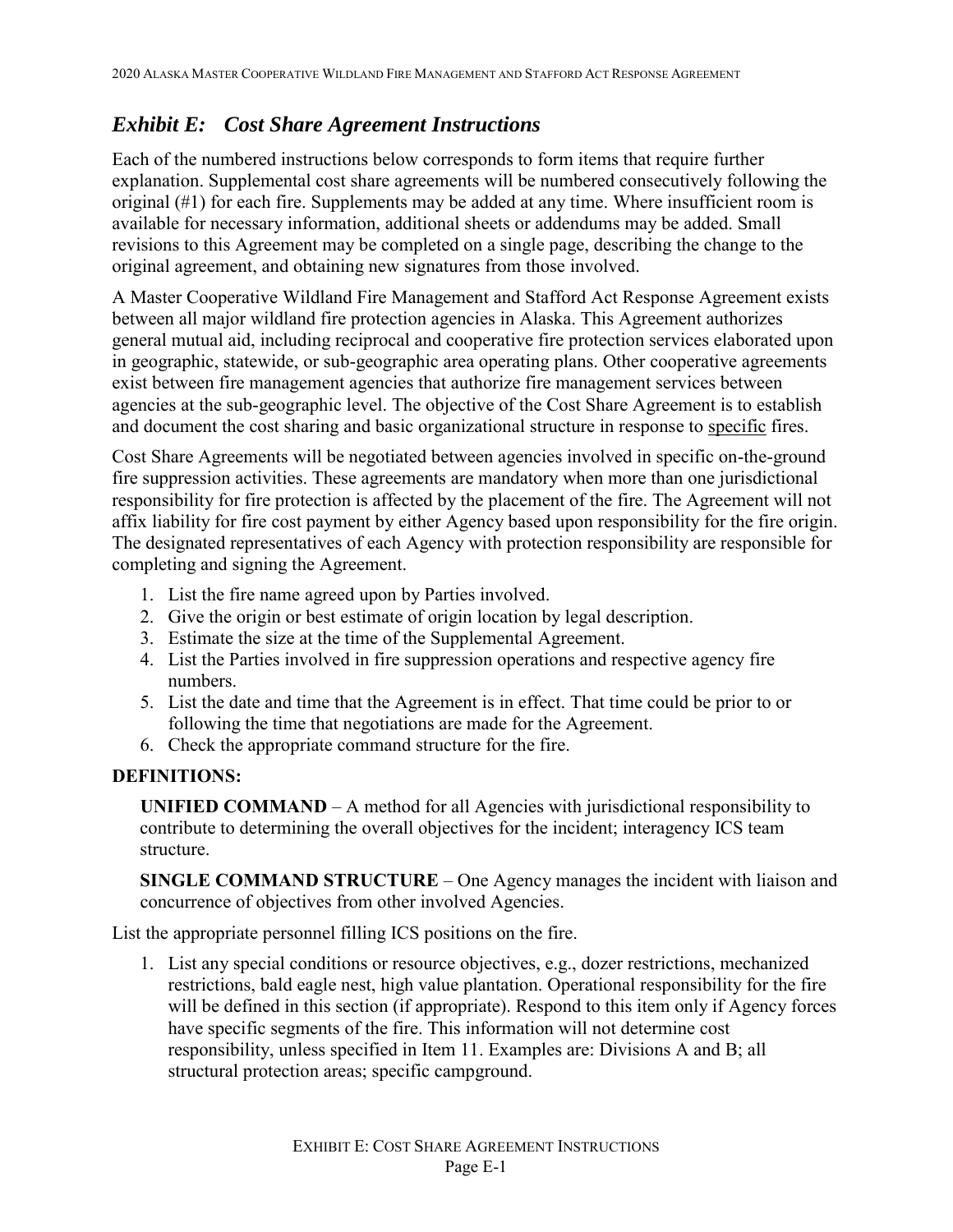- 2. List the Agency having legal responsibility for structural protection, and any pertinent control information or contacts.
- 3. List operation conditions or directions pertaining specifically to: air operations, base camp and food service, and fire investigation. Costs pertaining to these decisions shall be documented in Item #10.
- 4. Fire suppression costs shall be determined from the information supplied in this item. There are several ways to determine the best cost share mix. A, B, and C are typically used on smaller, less complex incidents on lands with similar values and uses; D and E on larger, more complex incidents, such as those with both WUI and wildlands:

Each Agency pays for its own resources – fire suppression efforts are primarily on jurisdictional responsibility lands.

- A. Each Agency pays for its own resources services rendered approximate the percentage of jurisdictional responsibility, but not necessarily performed on those lands.
- B. Cost share by percentage of ownership or Agency jurisdictional responsibility.
- C. Cost is apportioned by geographic division or by percent of effort. Examples of geographic divisions are: Divisions A and B (using a map as an attachment); privately owned property with structures; or specific locations such as campgrounds.
- D. Reconciliation of daily costs (for larger, multi-day incidents). This method relies upon daily agreed to costs, using Incident Action Plans or other means to determine multi-Agency contributions. Reimbursements must be followed up by a final bill.

The following are not reimbursable:

- Responsibility for tort claims or compensation for injury costs.
- Non-suppression rehabilitation costs are the responsibility of the Jurisdictional Agency.
- Non-expendable property purchases will be the responsibility of the Agency making the purchase.
- Support costs (i.e. office dispatchers, warehouse workers, etc.), unless they are charging to an emergency code assigned to the incident.
- The cost centers that should be considered in this Agreement:
- Fireline Resources: Dozers, engines, fallers, transports, water tenders, hand crews, line overhead.
- Fire Camp Operations and Support: Overhead, buses, camp crews, communications, food, refrigerator units, showers, toilets, water trucks, cache supplies, rescue/med, camp facility.
- Air Support: Helicopters, (with support) air tankers.
- Cost apportionment by period (i.e., state mobilization or conflagration, Fire Management Assistance Grant declaration, additional jurisdictional involvement).
- 5. List any specific conditions relative to this Agreement, such as: dispatch procedures, one Agency representing another, notifications, incident information, coordinated intelligence, etc.
- 6. Signatures of authorized personnel. List any attachments to the Agreement. Give the date of the last revision or former Supplemental Agreement for the same fire.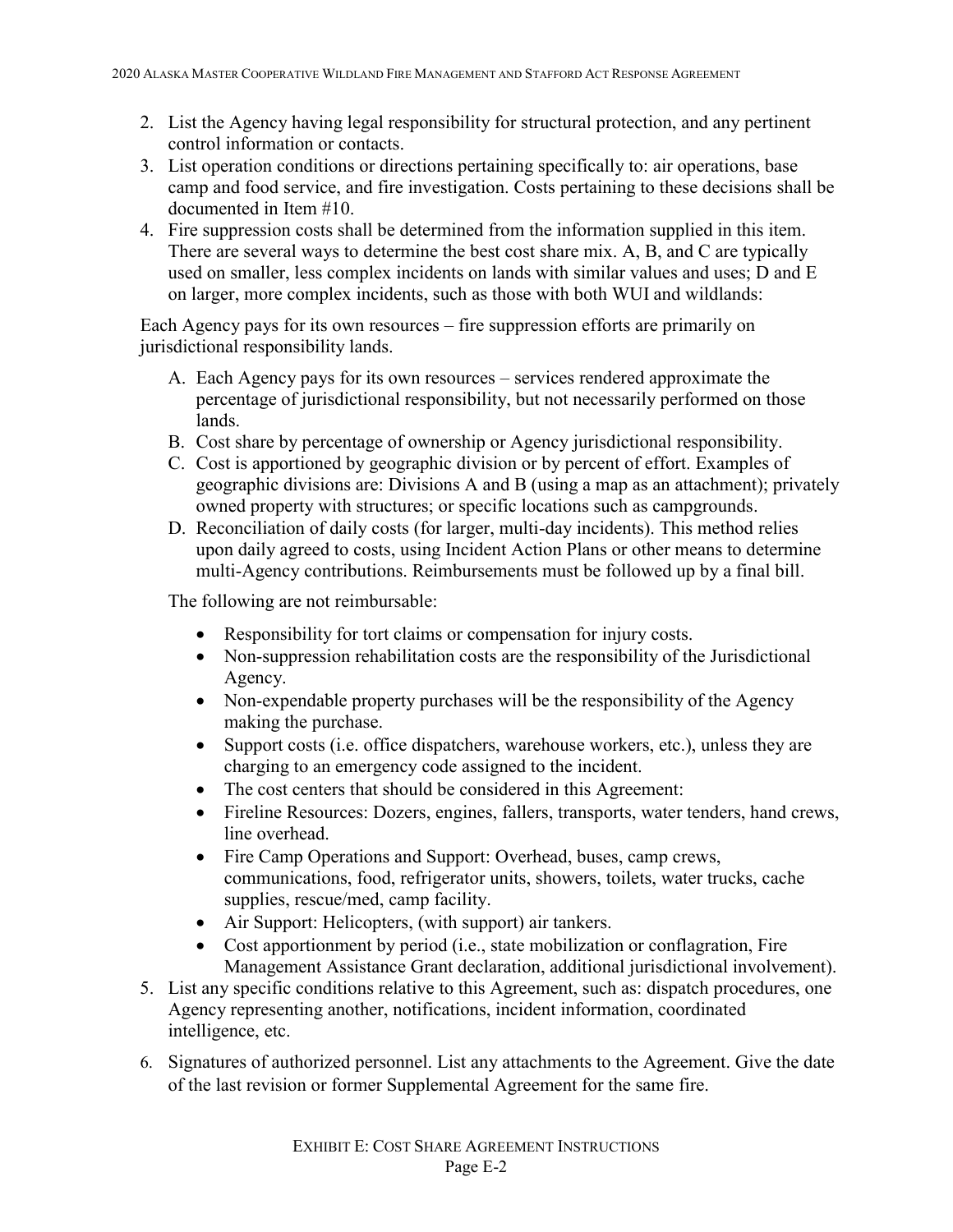# <span id="page-49-0"></span>*Exhibit F: Cost Share Agreement*

The purpose of this Agreement is to provide for a coordinated cooperative fire suppression operation on this fire and to describe the cost divisions. This Agreement is a supplement to the Master Cooperative Wildland Fire Management and Stafford Act Response Agreement executed between the Agencies listed, on (date).

- 1. Fire Name: Crigin Date: Time:
- 2. Origin: Township \_\_\_\_\_\_ Range \_\_\_\_\_\_\_\_ Section \_\_\_\_\_\_\_\_
- 3. Estimated Size \_\_\_\_\_\_\_\_\_\_\_\_\_Acres at the time of this Agreement \_\_\_\_\_\_\_\_\_\_\_\_\_\_\_\_\_\_\_\_\_\_\_
- 4. Agency Fire # Accounting Code Agency Fire # Accounting Code Agency Fire # Accounting Code Agency \_\_\_\_\_\_\_\_\_\_\_\_\_\_\_Fire # \_\_\_\_\_\_\_\_\_Accounting Code\_\_\_\_\_\_\_\_\_\_\_\_\_\_\_\_\_\_\_\_\_\_\_\_\_\_\_\_
- 5. This Agreement becomes effective on:  $\qquad \qquad$  at  $\qquad \qquad$  and remains in effect until amended or terminated.
- 6. Overall direction of this incident will be by (\_\_) Unified Command, or by (\_\_) Single Command structure. Identify below personnel filling the following positions:

| <b>Position</b>      | Name(s) | <b>Agency</b> |
|----------------------|---------|---------------|
| Incident Commander   |         |               |
| Agency Administrator |         |               |
| Representative       |         |               |
| Liaison              |         |               |
| Finance              |         |               |
| Operations           |         |               |

7. Suppression action will be subject to the following special conditions and land management considerations:

 $\_$  , and the contribution of the contribution of the contribution of the contribution of  $\mathcal{L}_\text{max}$ 

\_\_\_\_\_\_\_\_\_\_\_\_\_\_\_\_\_\_\_\_\_\_\_\_\_\_\_\_\_\_\_\_\_\_\_\_\_\_\_\_\_\_\_\_\_\_\_\_\_\_\_\_\_\_\_\_\_\_\_\_\_\_\_\_\_\_\_\_\_\_\_\_\_\_\_\_\_\_\_\_\_\_\_\_\_

\_\_\_\_\_\_\_\_\_\_\_\_\_\_\_\_\_\_\_\_\_\_\_\_\_\_\_\_\_\_\_\_\_\_\_\_\_\_\_\_\_\_\_\_\_\_\_\_\_\_\_\_\_\_\_\_\_\_\_\_\_\_\_\_\_\_\_\_\_\_\_\_\_\_\_\_\_\_\_\_\_\_\_\_\_

 $\_$  , and the contribution of the contribution of the contribution of the contribution of  $\mathcal{L}_\text{max}$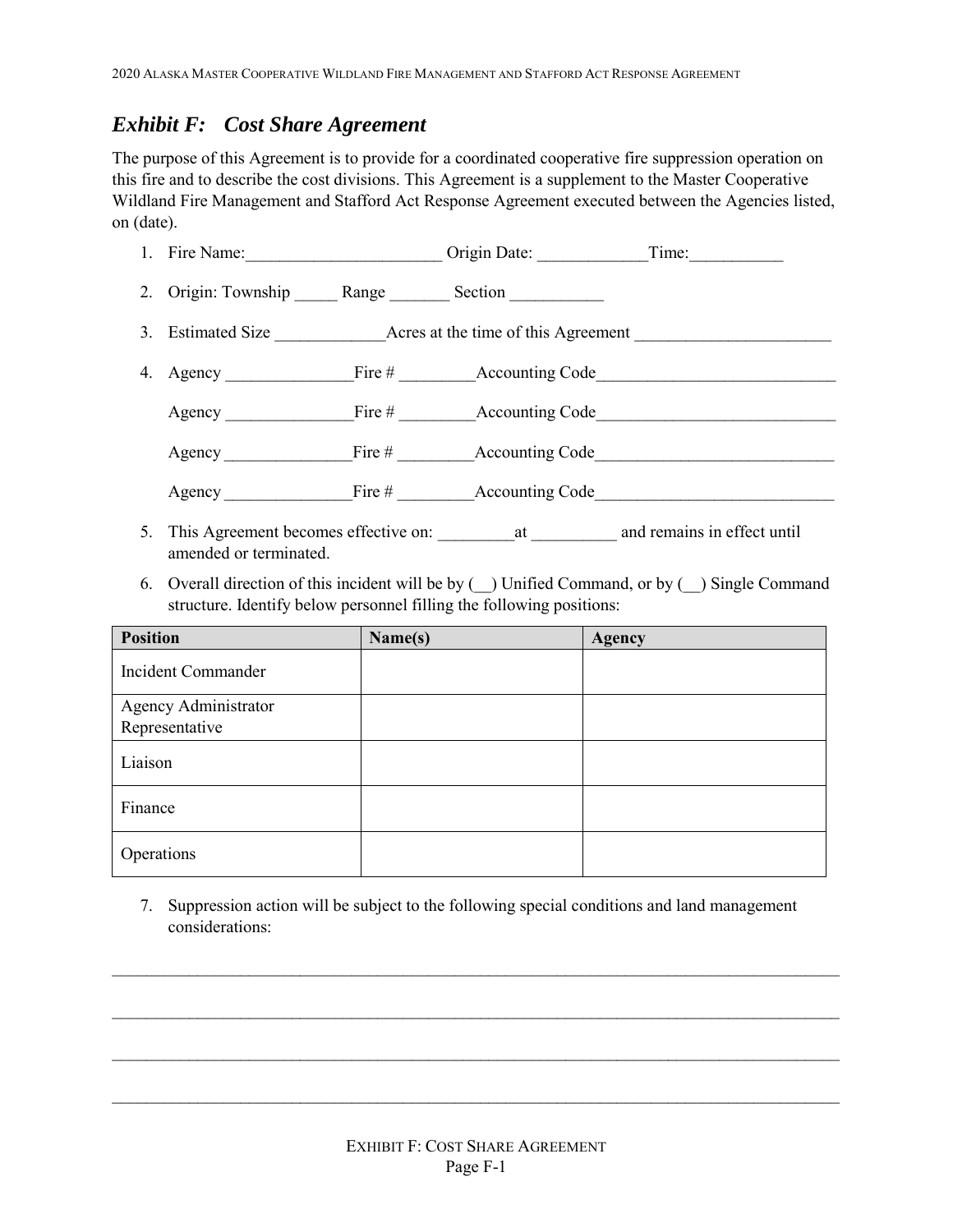8. Geographic responsibility (if appropriate) by Agency is defined as follows:

| Agency | Geographic Responsibility |
|--------|---------------------------|
| Agency | Geographic Responsibility |
| Agency | Geographic Responsibility |
| Agency | Geographic Responsibility |

- 9. The Agency responsible for structural protection will be \_\_\_\_\_\_\_\_\_\_\_\_\_\_\_\_\_\_\_\_\_
- 10. Special operational conditions agreed to (include as appropriate air operations, base camp, food service, fire investigation, security, etc.) List cost share information in Item #11:

\_\_\_\_\_\_\_\_\_\_\_\_\_\_\_\_\_\_\_\_\_\_\_\_\_\_\_\_\_\_\_\_\_\_\_\_\_\_\_\_\_\_\_\_\_\_\_\_\_\_\_\_\_\_\_\_\_\_\_\_\_\_\_\_\_\_\_\_\_\_\_\_\_\_\_\_\_\_\_\_\_\_\_\_

 $\mathcal{L}_\text{max}$  , and the contribution of the contribution of the contribution of the contribution of the contribution of the contribution of the contribution of the contribution of the contribution of the contribution of t

 $\mathcal{L}_\text{max}$  , and the contribution of the contribution of the contribution of the contribution of the contribution of the contribution of the contribution of the contribution of the contribution of the contribution of t

\_\_\_\_\_\_\_\_\_\_\_\_\_\_\_\_\_\_\_\_\_\_\_\_\_\_\_\_\_\_\_\_\_\_\_\_\_\_\_\_\_\_\_\_\_\_\_\_\_\_\_\_\_\_\_\_\_\_\_\_\_\_\_\_\_\_\_\_\_\_\_\_\_\_\_\_\_\_\_\_\_\_\_\_

 $\mathcal{L}_\text{max}$  , and the contribution of the contribution of the contribution of the contribution of the contribution of the contribution of the contribution of the contribution of the contribution of the contribution of t

\_\_\_\_\_\_\_\_\_\_\_\_\_\_\_\_\_\_\_\_\_\_\_\_\_\_\_\_\_\_\_\_\_\_\_\_\_\_\_\_\_\_\_\_\_\_\_\_\_\_\_\_\_\_\_\_\_\_\_\_\_\_\_\_\_\_\_\_\_\_\_\_\_\_\_\_\_\_\_\_\_\_\_\_

11. Fire Suppression COSTS will be divided between Agencies as described:

| <b>Cost Centers:</b> | Agency: | Agency: | Agency: |
|----------------------|---------|---------|---------|
|                      |         |         |         |
|                      |         |         |         |
|                      |         |         |         |
|                      |         |         |         |
|                      |         |         |         |
|                      |         |         |         |
|                      |         |         |         |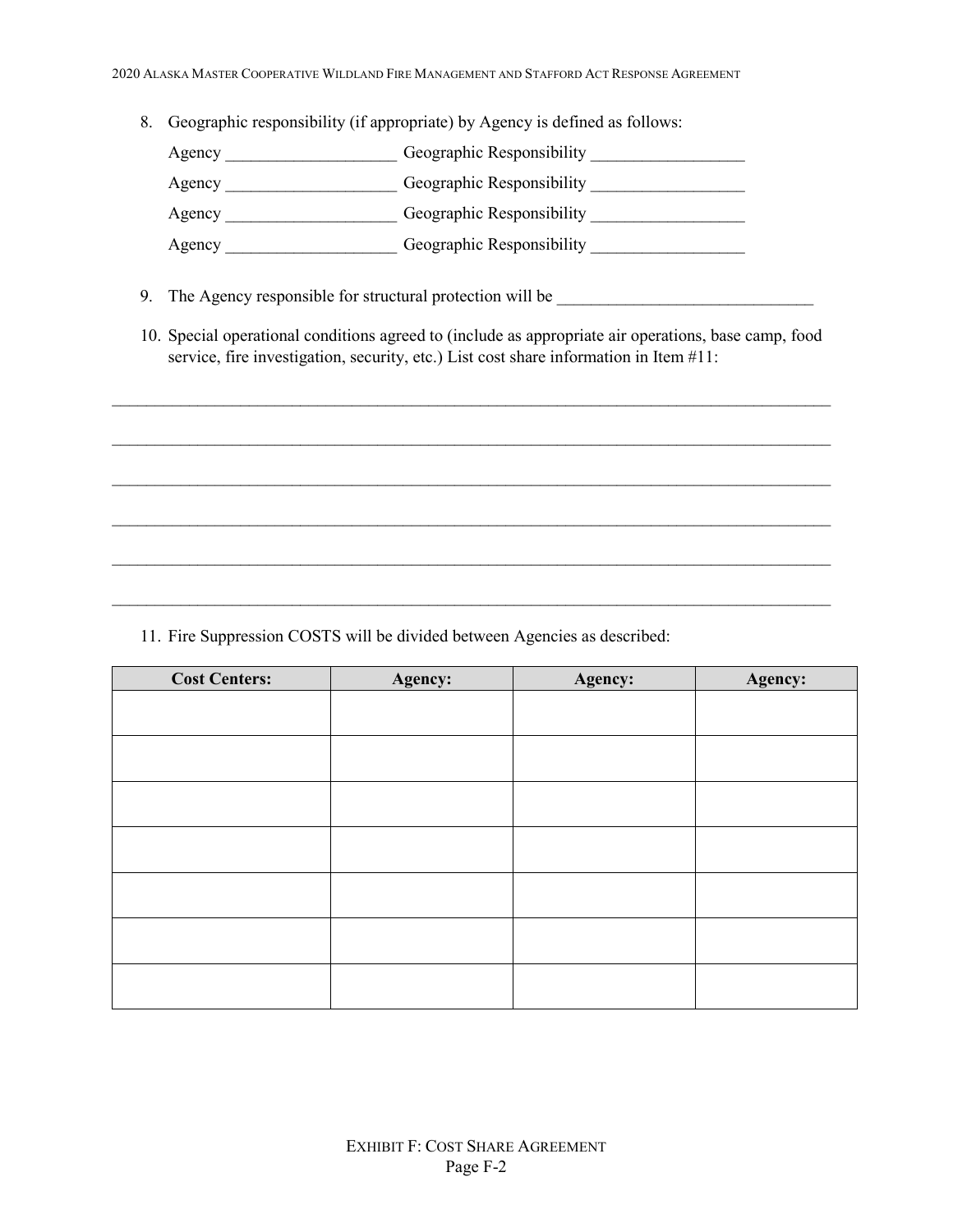|                              | 13.        |            |            |
|------------------------------|------------|------------|------------|
|                              |            |            |            |
|                              | 15.        |            |            |
| 16.                          |            |            |            |
| Agency                       | Agency     | Agency     | Agency     |
| Signature                    | Signature  | Signature  | Signature  |
| Title/Date                   | Title/Date | Title/Date | Title/Date |
| List of Attachments (if any) |            |            |            |

*12. Other conditions relative to this Agreement (notifications, incident information, etc):*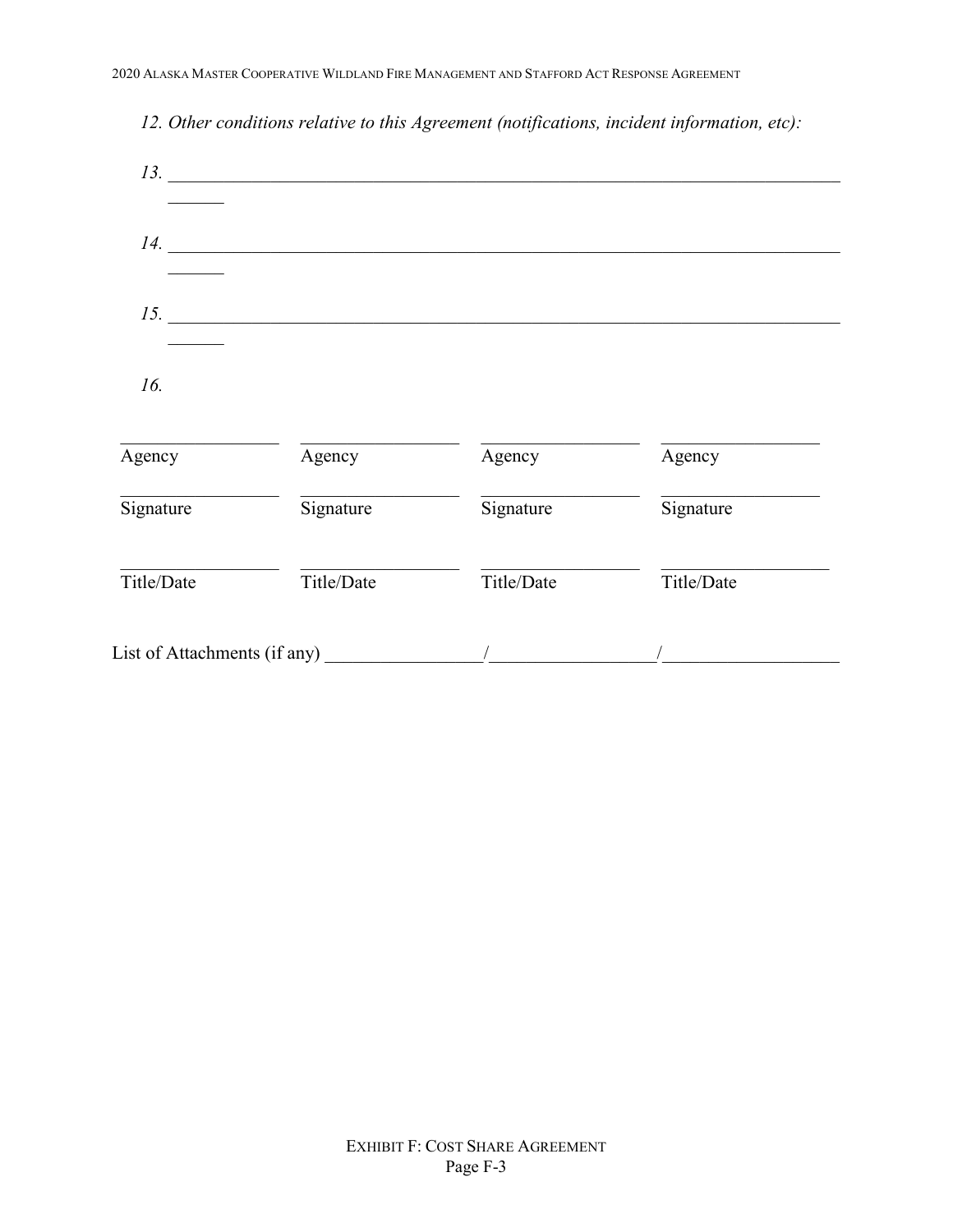# <span id="page-52-0"></span>*Exhibit G: Supplemental Fire Department Resources Template*

These provisions apply only to Supplemental Fire Department Resources, and not to regular fire department personnel. Supplemental Fire Department Resources are defined as overhead tied to a local fire department generally by agreement who are mobilized primarily for response to incidents/wildland fires outside of the district or mutual aid zone. They are not a permanent part of the local fire organization and are not required to attend scheduled training, meetings, etc. of the department staff.

When mobilizing Supplemental Fire Department Resources outside of the fire district or mutual aid zone the following will apply.

#### **Mobilization**

Mobilization will follow established ordering procedures as identified in the National, Geographic, and Local Mobilization Guides. Resources will be mobilized from the Host Dispatch Zone in which the department is located. Personnel will be provided a copy of the resource order request after confirmation of availability and prior to departure from their home jurisdiction. Resource orders shall clearly indicate incident assignment, incident location, expected incident arrival time, and any additional special needs or equipment authorizations, e.g. cell phones, laptops, rental vehicles, etc.

#### **Reimbursable Costs**

Reimbursable costs for personnel include compensation rates for hours worked, benefits, transportation, and per diem. It is the intent of this provision that the Supplemental Fire Department Resource be paid a regular compensation rate for all hours worked plus an overtime compensation rate for actual overtime hours worked, including travel. Reimbursable costs shall not include portal to portal pay or the portion of benefits personally paid by the employee. Travel and per diem reimbursements will be based on the Federal Travel Regulations.

Any costs for backfill personnel are not reimbursable for personnel hired as Supplemental Fire Department Resources.

An indirect cost allowance up to ten percent of the direct salary and wage cost of providing the service (excluding overtime, shift premiums, and fringe benefits) is allowed.

#### **Personnel**

All personnel will possess an active Incident Qualification System (IQS) or equivalent incident qualification documentation commensurate with all applicable NWCG 310-1 standards for training and qualifications. Personnel will be qualified for their assigned positions. XXFD is responsible for annually certifying and maintaining the qualifications of their Supplemental Fire Department Resources. XXFD will bear the cost of training for their Supplemental Fire Department Resources.

Any personnel to be mobilized under this Exhibit will be listed in the Operating Plan by name, position(s), and identified as SR. While on assignment, these individuals are XXFD employees and the XXFD will be reimbursed for their actual costs.

#### **Rate Determination**

The basis for the computation of base hourly rate is the classification level of the position filled according to the attached matrix. Base hourly rate shall be no more than step 5 of the appropriate GS wage adjusted for locality pay at the location of the fire district. These rates can be found on the Office of Personnel Management (OPM) website [https://www.opm.gov,](https://www.opm.gov/) Salaries and Wages. Personnel are hired at the rate of the position being filled, not their highest qualification.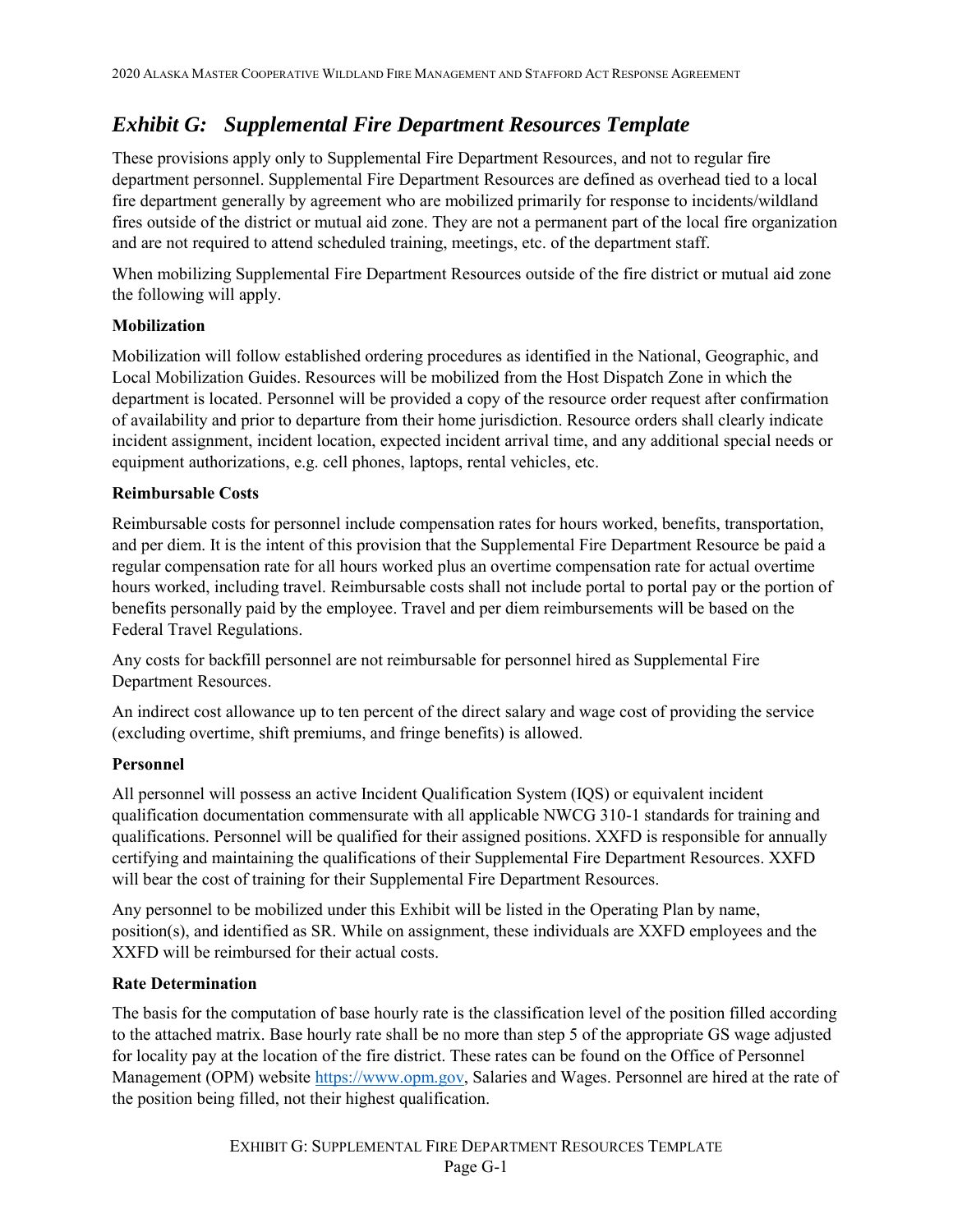The hourly compensation rates identified in the Operating Plan are computed as follows:

- 1) Regular Compensation Rate: The rates listed include base hourly rate determined above plus employee benefits. Employee benefits include those costs actually incurred by the XXFD for the employment of these individuals, such as employer liability, workers compensation, employer share of social security, etc.
- 2) Overtime Compensation Rate: Overtime compensation rates are paid based on a 7 day work week beginning on day one of mobilization. Compensation rates are paid at time and a half of the base hourly rate for all hours worked in excess of 8 hours per day for the first 5 days and full time and one half for all hours worked during the remainder of the work week. Compensation includes travel time.
- 3) Hazard Pay Rate Hazard pay differential may be paid to those employees performing work that meets the definition of hazardous duty as defined in the *NWCG Standards for Interagency Incident Business Management*. Compensation rates are paid at 25 percent of the base rate when performing duties that meet the definition of hazardous duties. All hazard pay differential is based on a 24-hour day from 0001-2400 and shall be paid for all hours in pay status during the calendar day in which the hazardous duty is performed.

#### **Days off at Incident**

Days off at the incident will be paid for 8 hours. Work/rest guidelines will be followed, and mandatory days off will follow current guidelines (*NWCG Standards for Interagency Incident Business Management*) Once travel to the home unit commences, days off will not be paid.

#### **Transportation and Per Diem**

Per Diem reimbursements will be based on the Federal Travel Regulations. The payment rate for POVs and rental vehicles used to support Supplemental Fire Department Resources shall be at the current Federal Travel Regulation rate.

Signature and Date (*Agency Administrator*) (*Federal Agency*)

Signature and Date (*Fire Chief*) (*Local Fire Protection District Or appropriate Official at State Level*)

\_\_\_\_\_\_\_\_\_\_\_\_\_\_\_\_\_\_\_\_\_\_\_\_\_\_\_\_\_\_\_\_\_\_\_\_\_\_\_\_\_\_\_\_\_\_\_

 $\mathcal{L}_\text{max}$  , and the set of the set of the set of the set of the set of the set of the set of the set of the set of the set of the set of the set of the set of the set of the set of the set of the set of the set of the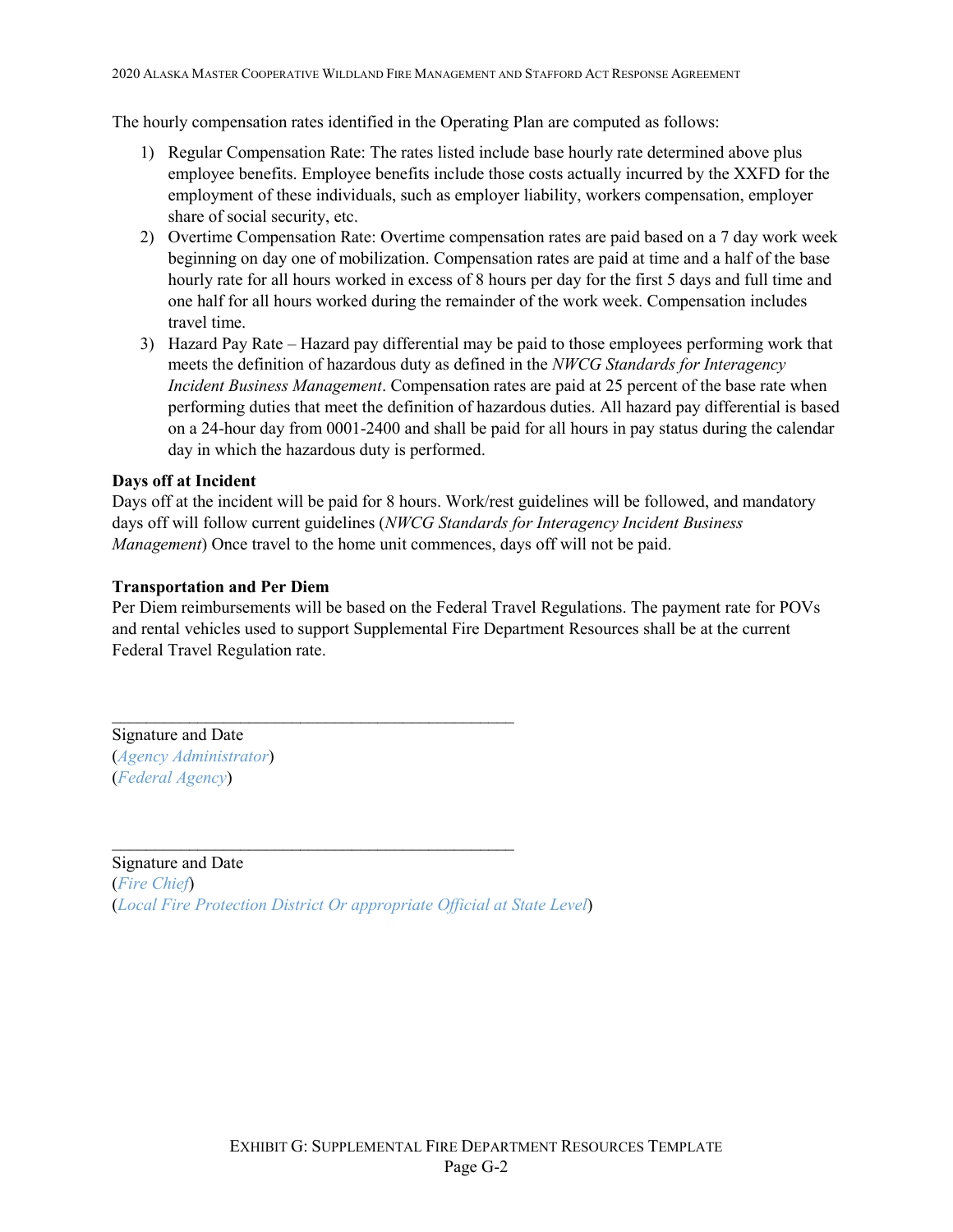| <b>OPM</b><br><b>GENERAL</b><br><b>SCHEDULE</b> | <b>AREA</b><br><b>COMMAND</b> | <b>COMMAND</b> | <b>OPERATIONS</b> | <b>AIR OPS</b>   | <b>PLANS</b> | <b>LOGISTICS</b> | <b>FINANCE</b> | <b>SUPPORT</b> |
|-------------------------------------------------|-------------------------------|----------------|-------------------|------------------|--------------|------------------|----------------|----------------|
| $GS-2$                                          | N/A                           | N/A            | N/A               | N/A              | N/A          | <b>RADO</b>      | N/A            | N/A            |
| $GS-3$                                          | N/A                           | N/A            | FFT2              | <b>ABRO</b>      | <b>DPRO</b>  | <b>SECG</b>      | N/A            | <b>EDRC</b>    |
| $GS-4$                                          | N/A                           | N/A            | <b>FALA</b>       | <b>HECM</b>      | N/A          | <b>EQPI</b>      | N/A            | N/A            |
| $GS-4$                                          | N/A                           | N/A            | FFT1              | N/A              | N/A          | N/A              | N/A            | N/A            |
| $GS-5$                                          | N/A                           | ICT5           | <b>ENOP</b>       | N/A              | <b>SCKN</b>  | <b>BCMG</b>      | <b>CLMS</b>    | $\rm N/A$      |
| $GS-5$                                          | $\rm N/A$                     | N/A            | $\rm N/A$         | N/A              | N/A          | <b>EQPM</b>      | <b>EQTR</b>    | N/A            |
| $GS-5$                                          | N/A                           | N/A            | N/A               | N/A              | N/A          | <b>INCM</b>      | <b>INJR</b>    | N/A            |
| $GS-5$                                          | $\rm N/A$                     | N/A            | N/A               | N/A              | N/A          | <b>ORDM</b>      | <b>PTRC</b>    | $\rm N/A$      |
| $GS-5$                                          | $\rm N/A$                     | N/A            | N/A               | N/A              | N/A          | <b>RCDM</b>      | N/A            | N/A            |
| $GS-5$                                          | N/A                           | N/A            | $\rm N/A$         | N/A              | N/A          | <b>SECM</b>      | N/A            | N/A            |
| $GS-6$                                          | N/A                           | ICT4           | <b>CRWB</b>       | <b>AOBS</b>      | <b>DOCL</b>  | <b>COMT</b>      | N/A            | <b>EDSD</b>    |
| $GS-6$                                          | N/A                           | N/A            | <b>DOZB</b>       | <b>DECK</b>      | <b>FOBS</b>  | N/A              | N/A            | N/A            |
| $GS-6$                                          | N/A                           | N/A            | <b>ENGB</b>       | <b>HELB</b>      | <b>TNSP</b>  | N/A              | N/A            | N/A            |
| $GS-6$                                          | N/A                           | N/A            | <b>FALB</b>       | <b>RAMP</b>      | N/A          | N/A              | N/A            | N/A            |
| $GS-6$                                          | $\rm N/A$                     | N/A            | <b>FELB</b>       | N/A              | N/A          | N/A              | N/A            | N/A            |
| $GS-6$                                          | N/A                           | N/A            | <b>STAM</b>       | N/A              | N/A          | N/A              | N/A            | N/A            |
| $GS-6$                                          | N/A                           | N/A            | <b>TRPB</b>       | N/A              | N/A          | N/A              | $\rm N/A$      | $\rm N/A$      |
| $GS-6$                                          | N/A                           | N/A            | <b>WHSP</b>       | N/A              | N/A          | N/A              | N/A            | N/A            |
| $GS-7$                                          | $\rm N/A$                     | IOF3           | ${\rm N/A}$       | <b>HELM</b>      | <b>GISS</b>  | <b>EMTB</b>      | N/A            | $\rm N/A$      |
| $GS-7$                                          | $\rm N/A$                     | N/A            | N/A               | <b>SEMG</b>      | N/A          | <b>EMTI</b>      | N/A            | N/A            |
| $GS-8$                                          | $\rm N/A$                     | SOF3           | DOZ1              | <b>ATBM</b>      | <b>DMOB</b>  | <b>COML</b>      | <b>COMP</b>    | <b>EDSP</b>    |
| $GS-8$                                          | N/A                           | N/A            | <b>TFLD</b>       | HEB <sub>2</sub> | <b>HRSP</b>  | <b>FACL</b>      | COST           | <b>IADP</b>    |

#### **Attachment to Exhibit G. Supplemental Fire Department Resource – Classification Matrix**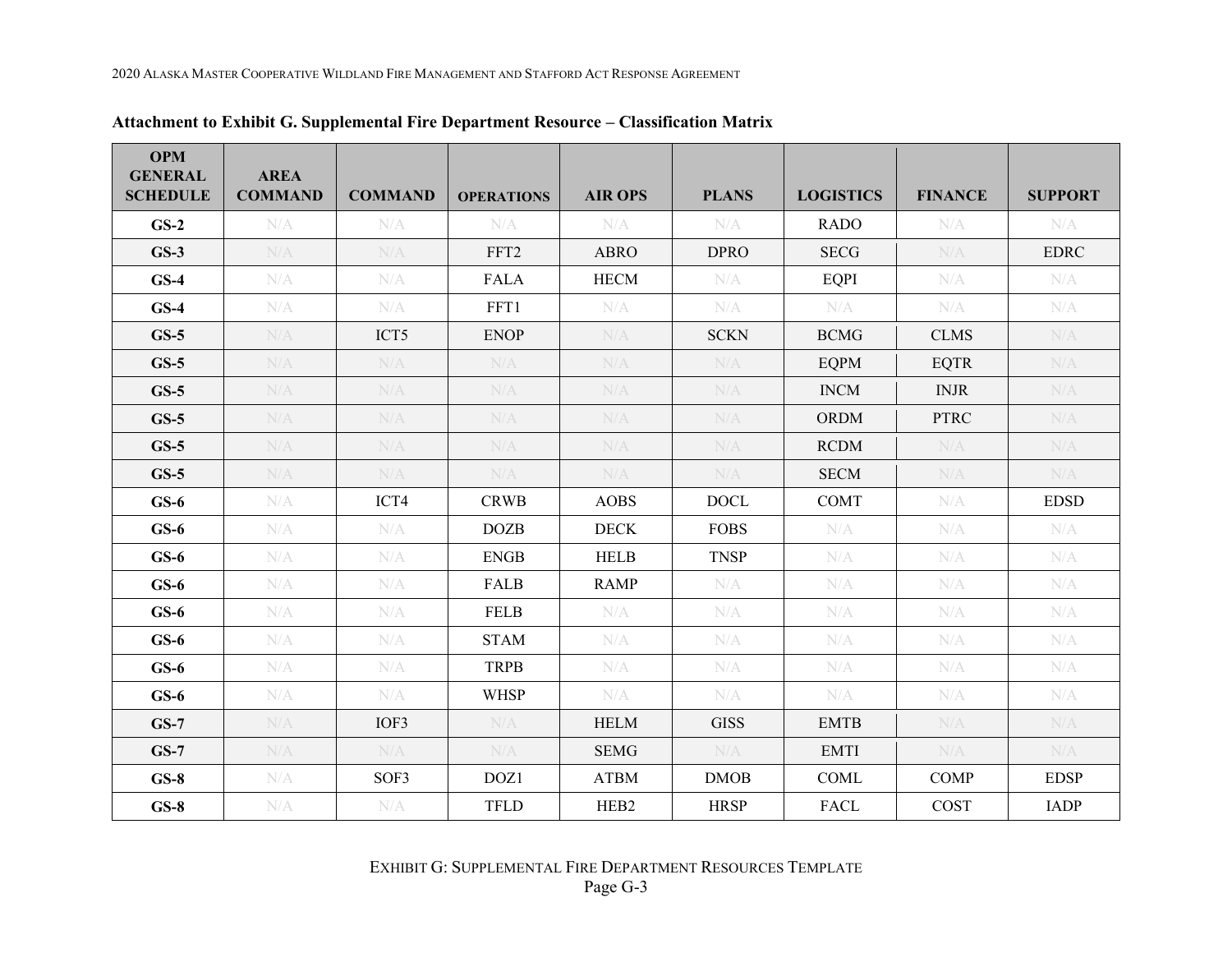| <b>OPM</b><br><b>GENERAL</b><br><b>SCHEDULE</b> | <b>AREA</b><br><b>COMMAND</b> | <b>COMMAND</b>                  | <b>OPERATIONS</b> | <b>AIR OPS</b> | <b>PLANS</b>     | <b>LOGISTICS</b> | <b>FINANCE</b>   | <b>SUPPORT</b> |
|-------------------------------------------------|-------------------------------|---------------------------------|-------------------|----------------|------------------|------------------|------------------|----------------|
| $GS-8$                                          | N/A                           | N/A                             | <b>STCR</b>       | N/A            | <b>RESL</b>      | <b>FDUL</b>      | <b>TIME</b>      | N/A            |
| $GS-8$                                          | N/A                           | N/A                             | <b>STDZ</b>       | N/A            | <b>SITL</b>      | <b>GSUL</b>      | N/A              | N/A            |
| $GS-8$                                          | N/A                           | N/A                             | <b>STEN</b>       | N/A            | N/A              | <b>MEDL</b>      | N/A              | N/A            |
| $GS-8$                                          | N/A                           | N/A                             | <b>STLM</b>       | N/A            | N/A              | <b>SPUL</b>      | N/A              | N/A            |
| $GS-8$                                          | N/A                           | N/A                             | <b>STPL</b>       | N/A            | N/A              | <b>CTSP</b>      | N/A              | N/A            |
| $GS-9$                                          | N/A                           | N/A                             | <b>FALC</b>       | <b>HLCO</b>    | N/A              | N/A              | <b>PROC</b>      |                |
| $GS-9$                                          | $\rm N/A$                     | $\rm N/A$                       | $\rm N/A$         | HEB1           | N/A              | N/A              | N/A              | N/A            |
| $GS-9$                                          | $\rm N/A$                     | $\rm N/A$                       | $\rm N/A$         | <b>SECO</b>    | $\rm N/A$        | $\rm N/A$        | N/A              | N/A            |
| $GS-10$                                         | N/A                           | ICT3                            | <b>DIVS</b>       | <b>ASGS</b>    | <b>FBAN</b>      | <b>EMTP</b>      | N/A              | <b>CORD</b>    |
| $GS-10$                                         | $\rm N/A$                     | $\rm N/A$                       | <b>STPS</b>       | <b>ATGS</b>    | <b>LTAN</b>      | N/A              | N/A              | <b>INTL</b>    |
| $GS-10$                                         | N/A                           | N/A                             | $\rm N/A$         | N/A            | N/A              | N/A              | N/A              | <b>PETM</b>    |
| $GS-11$                                         | N/A                           | ICT <sub>2</sub>                | <b>OPBD</b>       | <b>AOBD</b>    | PSC <sub>2</sub> | LSC <sub>2</sub> | FSC <sub>2</sub> | <b>ARCH</b>    |
| $GS-11$                                         | N/A                           | THSP-Deputy<br>ICT <sub>2</sub> | OSC <sub>2</sub>  | N/A            | $\rm N/A$        | <b>SVBD</b>      | N/A              | IBA2           |
| $GS-11$                                         | N/A                           | PIO <sub>2</sub>                | $\rm N/A$         | $\rm N/A$      | N/A              | <b>SUBD</b>      | N/A              | <b>MCCO</b>    |
| $GS-11$                                         | N/A                           | <b>LOFR</b>                     | N/A               | N/A            | N/A              | N/A              | N/A              | <b>PETL</b>    |
| $GS-11$                                         | N/A                           | SOF <sub>2</sub>                | N/A               | N/A            | N/A              | N/A              | N/A              |                |
| $GS-12$                                         | <b>ACAC</b>                   | PIO1                            | OSC1              |                | PSC1             | LSC1             | FSC1             | IBA1           |
| $GS-12$                                         | <b>ACPC</b>                   | SOF1                            | N/A               | N/A            | N/A              | N/A              | N/A              | N/A            |
| $GS-12$                                         | <b>ACLC</b>                   | N/A                             | N/A               | N/A            | $\rm N/A$        | N/A              | N/A              | N/A            |
| $GS-13$                                         | <b>ACDR</b>                   | ICT1                            | $\rm N/A$         | N/A            | N/A              | N/A              | N/A              | N/A            |
| $GS-13$                                         | $\rm N/A$                     | THSP-Deputy<br>ICT1             | N/A               | N/A            | N/A              | N/A              | N/A              | N/A            |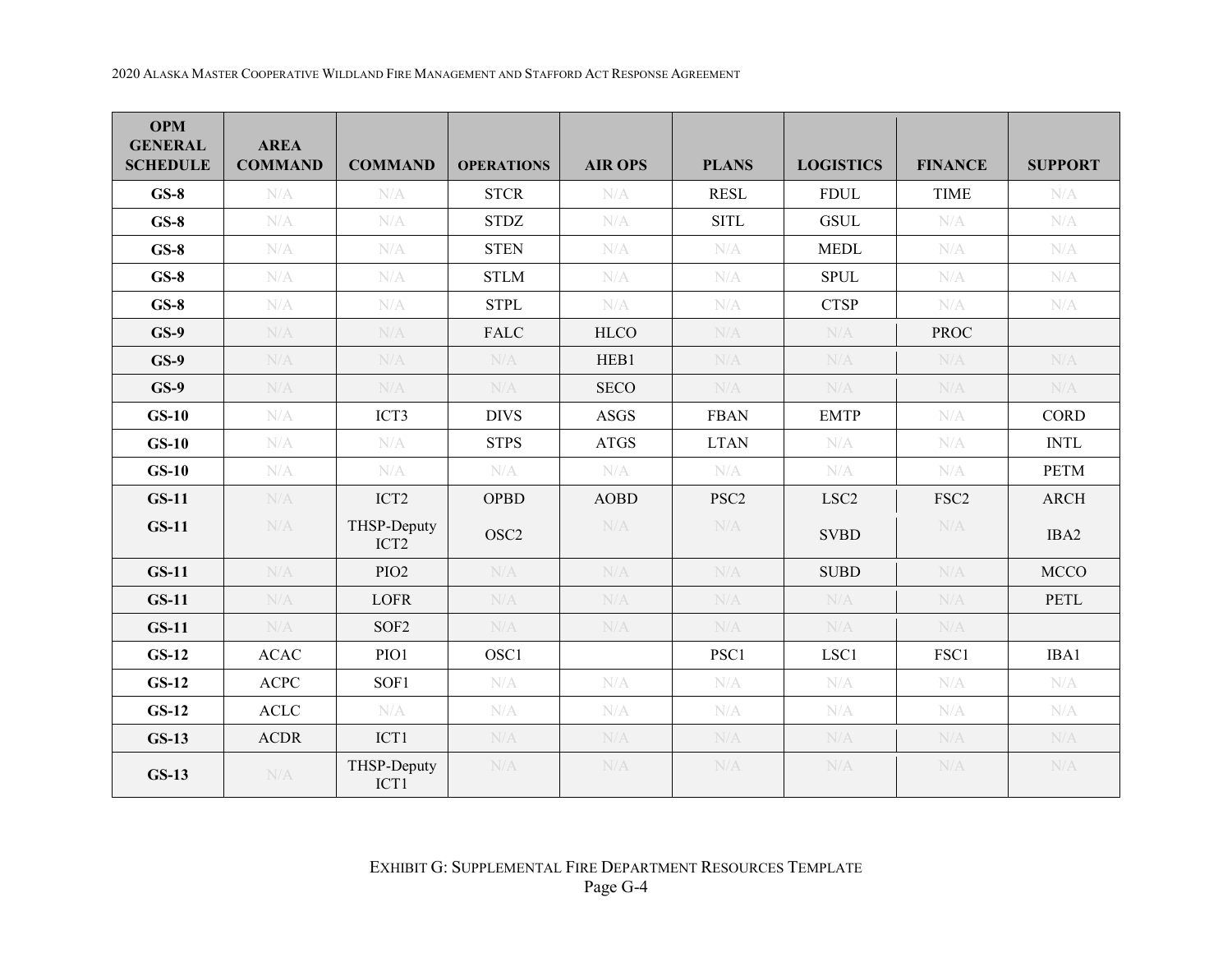# <span id="page-56-0"></span>*Exhibit H: Use and Reimbursement for Shared Resources in Stafford Act Response Actions*

1. **Stafford Act Declarations:** Transfers performed for this Agreement are under the Disaster Relief Act, 42 U.S.C. § 5147. This Agreement is automatically incorporated by reference into any Resource Order that is issued under it, constituting a binding obligation. The billings, inclusive of copies of this Agreement, the Mission Assignment and subsequent Resource Order(s), and expenditure documentation, will define the specific services, supplied goods and costs (by sub-object class code) for each order, and subsequent obligation and payment.

Reimbursement payments for Stafford Act Response activities will be accomplished by submission of billings to the ESF primary agency (i.e., the agency which issued the Mission Assignment or sub-tasking). The ESF primary agency will review, approve the documentation, and return to the sub-tasked agency with referencing documentation to process the billing. Each sub-tasked agency is responsible for submitting its own billing documentation to the ESF primary agency for reimbursement.

2. **Federal Reimbursable Assistance:** Federal Reimbursable Assistance resources must be requested by the ESF primary agency or supplied through established dispatch systems and must be recorded by the Mission Assignment and subsequent Resource Order process. Resources not documented in this manner are not reimbursable. Funds to cover eligible expenses will be provided through and limited by the amount of reimbursement approved and provided from FEMA. Expenditures eligible for reimbursement for Federal Agencies in accordance with 44 CFR 206, subpart A, section 206.8 paragraph c include:

- A. Overtime, travel and per diem of permanent Federal Agency personnel.
- B. Wages, travel and per diem of temporary Federal Agency personnel assigned solely to performance of services directed by the (FEMA) Associate Administrator or the (FEMA) Regional Administrator in the emergency or major disaster.
- C. Cost of work, services, and materials procured under contract for the purposes of providing assistance directed by the (FEMA) Associate Administrator or the Regional Administrator.
- D. Cost of materials, equipment, and supplies (including transportation, repair and maintenance) from regular stocks used in providing directed assistance.
- E. All costs incurred which are paid from trust, revolving, or other funds and whose reimbursement is required by law.
- F. Other costs submitted by an agency with written justification or otherwise agreed to in writing by the (FEMA) Associate Administrator or the (FEMA) Regional Administrator and the agency.

3. **State/Tribe Reimbursement Process:** State/Tribe Reimbursement refers to those resources that are to be reimbursed by the ESF primary agency. State/Tribe Reimbursement resources must be requested by the ESF primary agency or supplied through established dispatch systems and must be recorded by the Mission Assignment and subsequent Resource Order process. Resources not documented in this manner are not reimbursable. Funds to cover eligible expenses will be provided through and limited by reimbursement from FEMA. Expenditures eligible for reimbursement include:

- A. Wages, overtime, travel and per diem of State/Tribal personnel.
- B. Wages, travel and per diem of temporary State/Tribal personnel assigned solely to performance of services directed by the (FEMA) Associate Administrator or the (FEMA) Regional Administrator in the major disaster.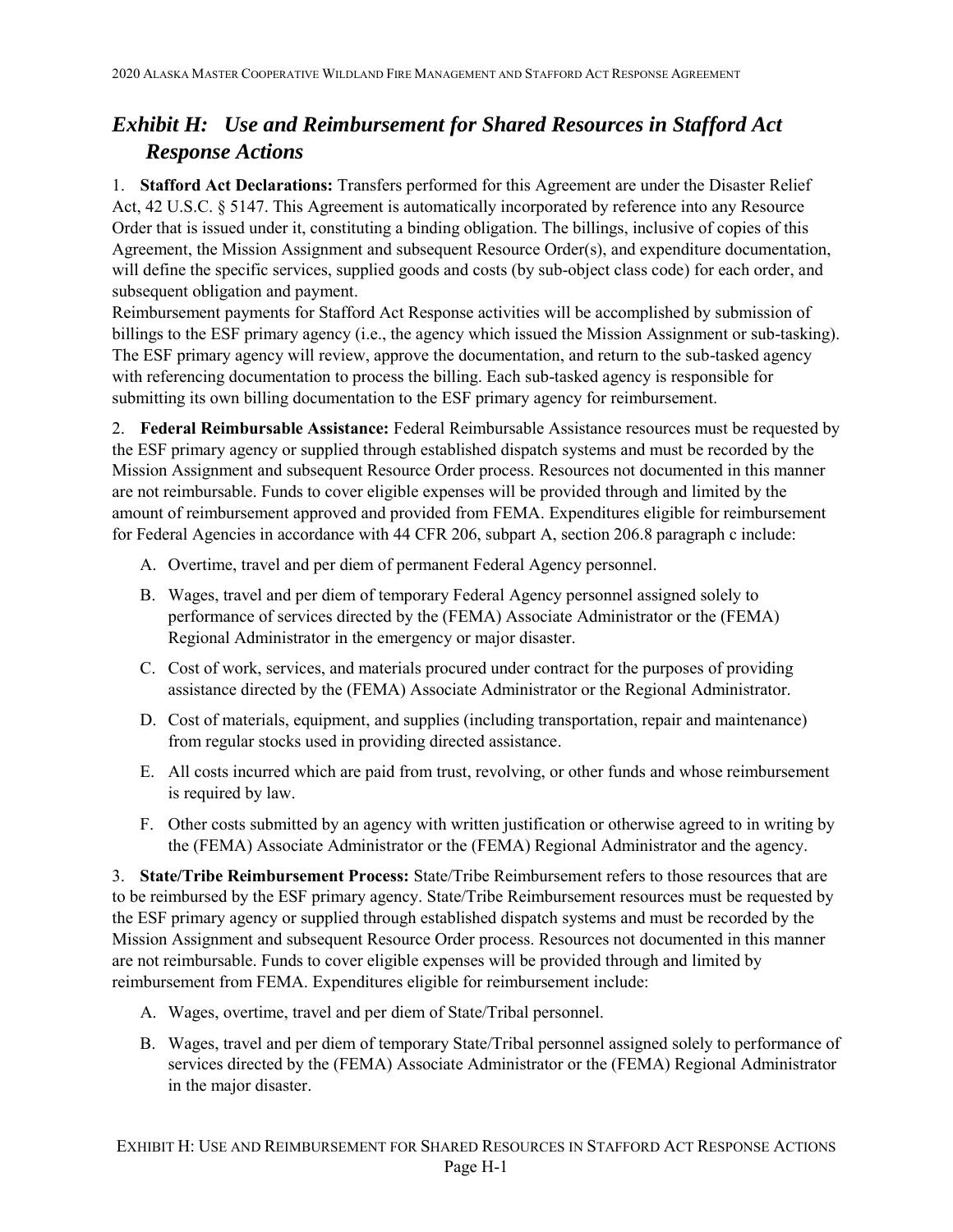- C. Cost of work, services, and materials procured under contract for the purposes of providing assistance directed by the (FEMA) Associate Administrator or the Regional Administrator.
- D. Cost of materials, equipment, and supplies (including transportation, repair and maintenance) from regular stocks used in providing directed assistance.
- E. All costs incurred which are paid from trust, revolving, or other funds and whose reimbursement is required by law.
- F. Other costs submitted by an agency with written justification or otherwise agreed to in writing by the (FEMA) Associate Administrator or the (FEMA) Regional Administrator and the agency.

**Note:** In order to meet FEMA's policies regarding mission assignments and timely billing, all State and local resources dispatched to a FEMA incident under a valid cooperative/interagency agreement with a state, local agency or a tribe must submit invoices for reimbursement to the appropriate Federal Agency no later than 90 days after demobilization of the incident. Any invoices not submitted within this timeframe are subject to non-payment. Extensions beyond 90 days for invoice submittal must be presented in writing to the reimbursing agency. Operating Plans will include contact information for written requests for extensions. Absent a written extension of time granted by the reimbursing agency, the final itemized bill must be submitted to the reimbursing agency within 90 days of the demobilization of the incident.

4. **Duration of Assignments:** Consideration must be given to the health and safety of personnel when assigned to incidents. Parties agree that Incident Commanders will release resources to their primary responsibilities as soon as priorities allow. Incident Commanders shall also adhere to rest and rotation policies of respective responding agencies. Mobilization activities shall be accomplished utilizing established dispatch coordination concepts per the current National Interagency Mobilization Guide.

5. **Procurement:** The State of Alaska derives its procurement authority from its inherent powers and its own laws, and is therefore not subject to federal procurement laws. Whenever the State of Alaska is responsible for the management of an incident (including an incident within the Direct Protection Area of a Federal Agency), the State of Alaska will comply with State of Alaska laws and regulations covering procurement. Procurement costs by one Party in support of another that are reasonable and prudent may be charged back to the Protecting Agency. All property procured under a Mission Assignment becomes the property of FEMA.

6. **Loaned Equipment:** Equipment loaned by one Party to another shall become the responsibility of the borrower, and shall be returned in the same condition as when received, reasonable wear and tear excepted. The borrower will repair or reimburse for damages in excess of normal wear and tear and will replace or reimburse items lost or destroyed.

#### **7. Billing Procedures**

A. **Incident Billings:** When the State of Alaska is the Supporting Agency operating under a Mission Assignment or sub-tasking from the ESF Primary Agency and the incident is within the State of Alaska, the State of Alaska will bill the ESF Primary Agency. When the State of Alaska is the Supporting Agency and the incident is outside the State of Alaska's jurisdiction, the State of Alaska will bill the ESF Primary Agency.

Agencies will share their respective individual incident Resource Order numbers for cross referencing purposes, if requested.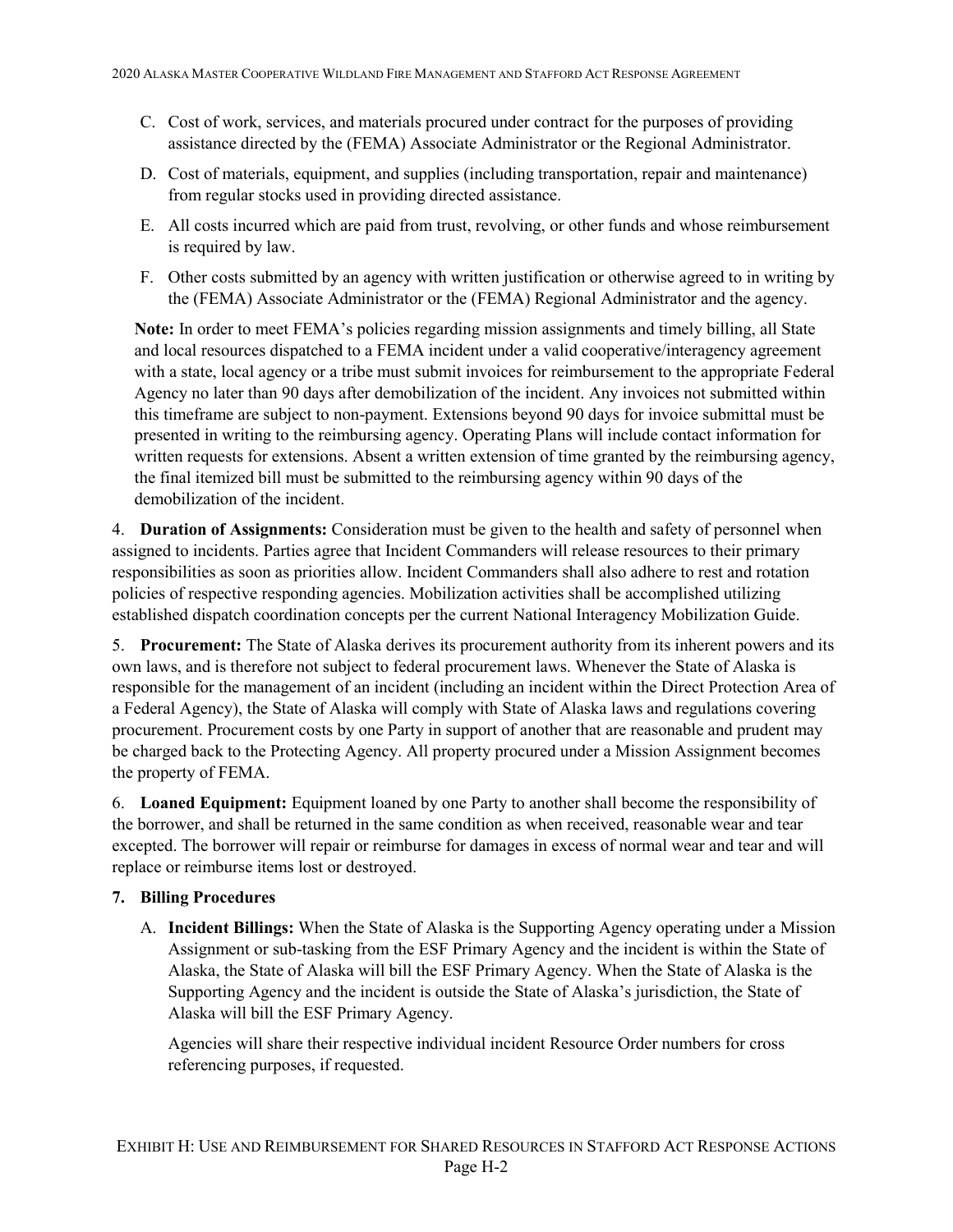B. **Billing Estimates/Timeframes:** On incidents where costs are incurred pursuant to Operating Plans, the billing Party shall submit a bill or estimate for reimbursement as soon as possible, but not later than 90 days after the incident is controlled.

Extensions beyond 90 days for invoice submittal must be presented in writing to the reimbursing agency.

Operating Plans will include contact information for written requests for extensions. Absent a written extension of time granted by the reimbursing agency, the final itemized bill must be submitted to the reimbursing agency within 90 days of the Stafford Act Response. For obligation purposes, the Federal Agencies will submit unpaid obligational figures to the State of Alaska by the end of the state fiscal year on June 30. The State of Alaska will submit unpaid obligational figures to the appropriate Federal Agency by September 1 for the previous federal fiscal year. All obligations will be submitted by incident name, date, Mission Assignment number (MA), and federal job code.

C. **Billing Content:** Bills will be identified by incident name, date, MA, location, jurisdictional unit, and supported by documentation to include but not limited to: separate invoice by MA; list of personnel expenses including base, overtime, and travel; and supplies/services procured by vendor name and dollar amount. Billings for State of Alaska incident assistance may include administrative overhead, not to exceed the applicable State of Alaska indirect cost rate.

#### D. **Billing Addresses:**

All bills for services provided to the State of Alaska will be mailed to the following address for payment:



All bills for services provided to the Forest Service and all Federal and State units who are not Parties to this Agreement will be mailed to the following address:

|                                                                                                                                                                                                                                      | the control of the control of the control of the control of the control of |  |  |
|--------------------------------------------------------------------------------------------------------------------------------------------------------------------------------------------------------------------------------------|----------------------------------------------------------------------------|--|--|
|                                                                                                                                                                                                                                      |                                                                            |  |  |
|                                                                                                                                                                                                                                      |                                                                            |  |  |
|                                                                                                                                                                                                                                      |                                                                            |  |  |
|                                                                                                                                                                                                                                      |                                                                            |  |  |
|                                                                                                                                                                                                                                      |                                                                            |  |  |
|                                                                                                                                                                                                                                      |                                                                            |  |  |
|                                                                                                                                                                                                                                      |                                                                            |  |  |
| <u> Andreas Andreas Andreas Andreas Andreas Andreas Andreas Andreas Andreas Andreas Andreas Andreas Andreas Andreas Andreas Andreas Andreas Andreas Andreas Andreas Andreas Andreas Andreas Andreas Andreas Andreas Andreas Andr</u> |                                                                            |  |  |
|                                                                                                                                                                                                                                      |                                                                            |  |  |
|                                                                                                                                                                                                                                      |                                                                            |  |  |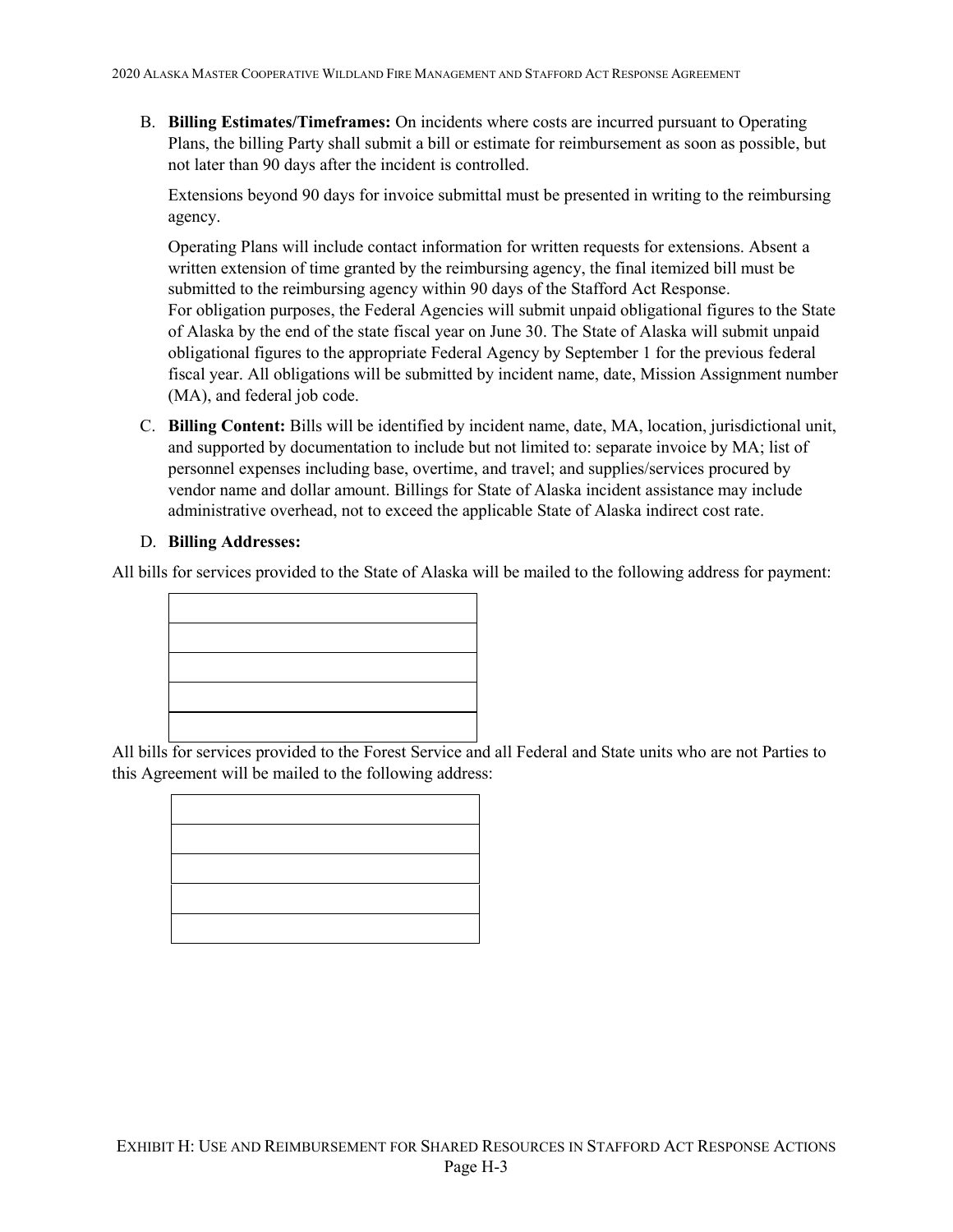All bills for services provided to the Department of the Interior/BLM will be mailed to:



All bills for services provided to the Department of the Interior/NPS will be mailed to:



All bills for services provided to the Department of the Interior/BIA will be mailed to:



All bills for services provided to the Department of the Interior/Fish and Wildlife Service will be mailed to:



8. **Payment Due Dates:** All bills will have a payment due date 60 days after the date of issuance. If payment cannot be made before the 60 days expire, then a 30-day extension, with oral or written justification, may be requested.

9. **Disputed Billings:** Written notice that a bill is contested will be mailed to the billing agency within 60 days of issuance of the final bill, and will fully explain the area of dispute. Contested items will be resolved not later than 60 days following receipt of written notice. The uncontested portion of the bill will be paid and a new bill will be issued for the contested amount.

10. **Payments:** Payments will refer to the bill number and incident name and will be sent to the appropriate billing address.

Federal Agency Project Agreement No. (a)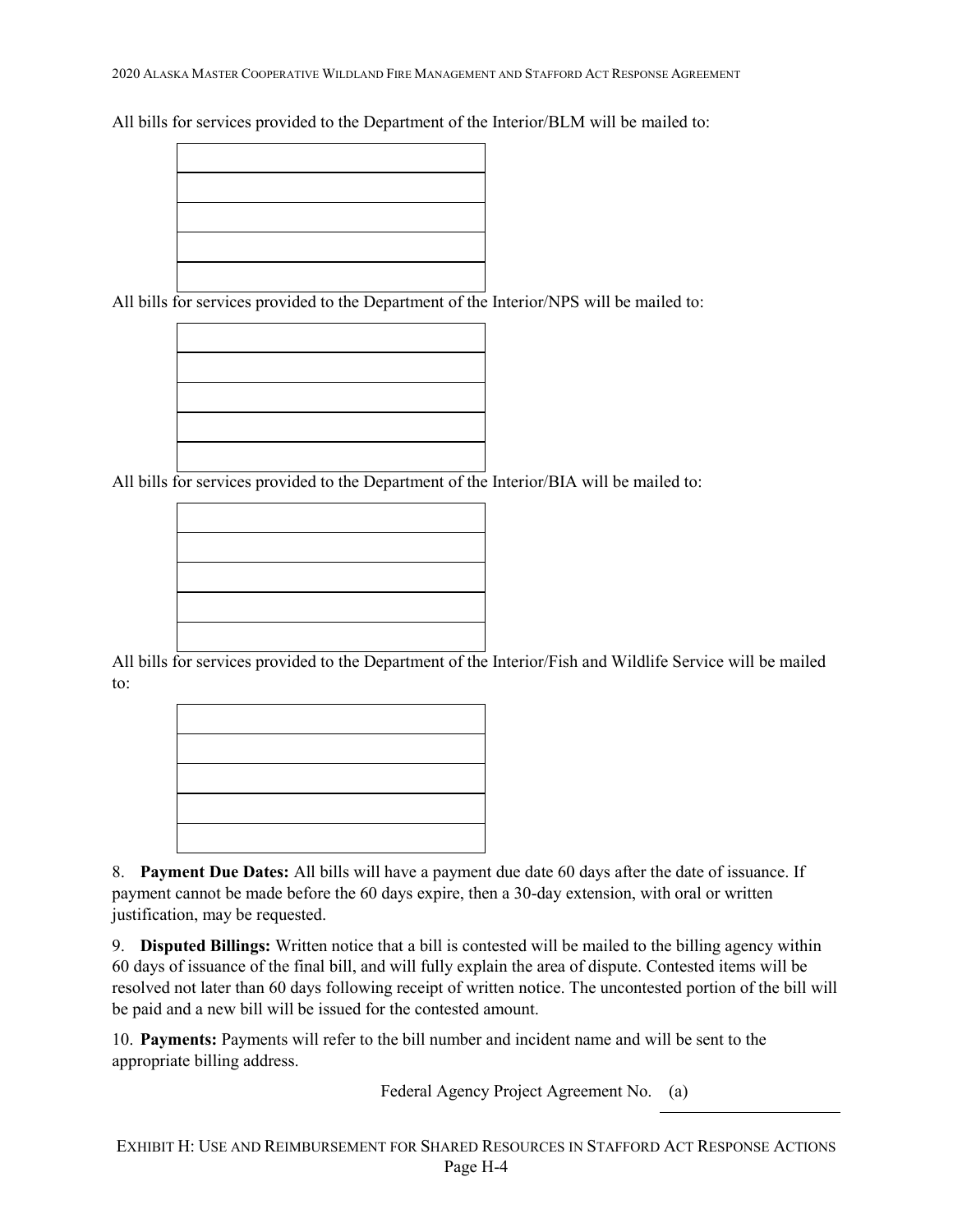# <span id="page-60-0"></span>*Exhibit I: Supplemental Fire Project Agreement*

Cooperator Project Agreement No. (b)

# **SUPPLEMENTAL FIRE PROJECT AGREEMENT**

#### **Between**

(c)

#### **And**

#### (d)

This Supplemental Fire Project Agreement (Agreement) is hereby made and entered into by and between (e) , hereinafter referred to as "the Cooperator," and (f) , hereinafter referred to as the Federal Agency under the Reciprocal Fire Protection Act of May 27, 1955, (69 Stat. 66; 42 U.S.C. 1856a) and under the provisions of the Master Cooperative Wildland Fire Management and Stafford Act Response Agreement No. (g) , executed between the Parties.

Project Title: (h)

#### **I. BACKGROUND**

As referenced above, the Parties (directly or through their respective agencies) entered into a Master Cooperative Wildland Fire Management and Stafford Act Response Agreement (Master Agreement). The Master Agreement allows for the Parties to cooperatively conduct projects or share resources for fire protection and prevention, which includes such activities as prescribed fire/fuels management, preparedness, fire analysis/planning, rehabilitation, training, public affairs, and other beneficial efforts in support of interagency fire management.

#### **II. PURPOSE:**

The purpose of this Agreement is to document the Parties' contributions and cooperation regarding (i) . This project is further described in the hereby incorporated Financial and Project Plan, attached as Exhibit (j) .

#### **III. THE COOPERATOR SHALL:**

- A. Perform in accordance with the terms of this Agreement and with the Financial and Project Plan, Exhibit (j)
- B. Bill the Federal Agency for actual costs incurred, not to exceed (k) \$, as agreed to in the attached Financial Plan.
- C. Upon presentation of a Bill for Collection, reimburse the Federal Agency for actual costs incurred, not to exceed (l) \$, as agreed to in the attached Financial Plan.

#### **IV. THE FEDERAL AGENCY SHALL:**

**A. PERFORMANCE:** Perform in accordance with the terms of this Agreement and with the attached Financial and Project Plan, Exhibit (j) .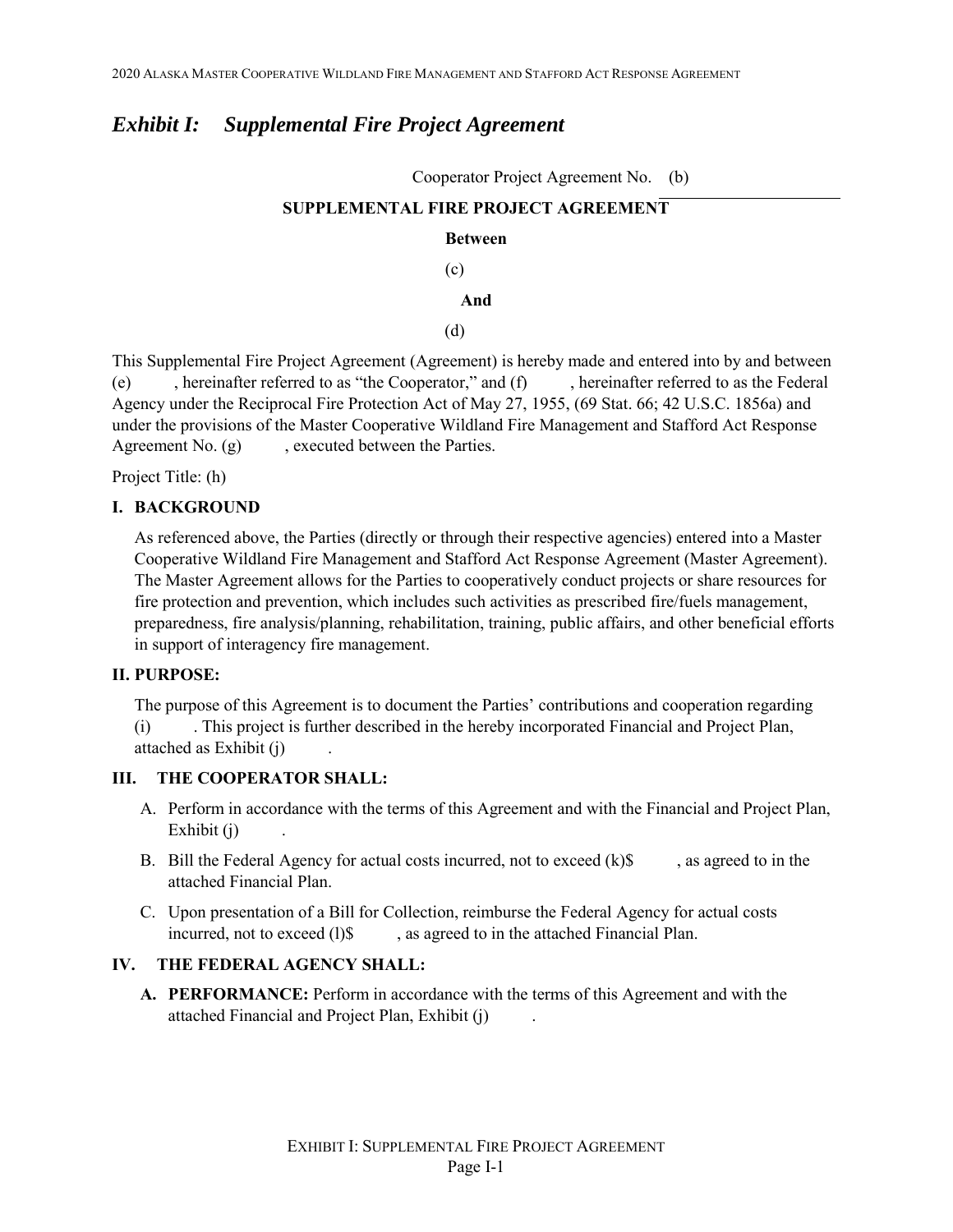B. **PAYMENT/REIMBURSEMENT:** The Federal Agency shall reimburse the Cooperator for the Federal Agency's share of actual expenses incurred, not to exceed  $(k)$ \$, as shown in the attached Financial Plan. The Federal Agency shall make payment upon receipt of the Cooperator's (m) invoice. Each invoice from the Cooperator must display the total project costs for the billing period.

Each invoice must include, at a minimum:

- 1. Cooperator's name, address, and telephone number
- 2. Federal Agency project Agreement number
- 3. Invoice date
- 4. Performance dates of the work completed (start and end)
- 5. Total invoice amount for the billing period

The invoice must be forwarded to: (n)

Send a copy to: (o)

C. **REIMBURSABLE BILLING.** The Federal Agency shall bill the Cooperator (m) for funds sufficient to cover the costs for the specific payment period, not to exceed (1) \$ as shown in the attached Financial Plan. All reimbursement billings must be completed within the same fiscal year as Federal Agency expenditures. Overhead is assessed at the rate of (p) percent.

Billings must be sent to: (q)

The Federal Agency is required to issue bills for expenditures incurred under reimbursable agreements at the end of or prior to the end of each federal fiscal year. Therefore, an out-of-cycle bill may be received by the Cooperator.

If payment is not received to the satisfaction of the Federal Agency by the date specified on the bill, the Federal Agency shall exercise its rights regarding the collection of debts owed to the United States.

#### D. **(r) SPECIAL BILLING REQUIREMENTS – FINANCIAL DOCUMENTATION.**

Reimbursable billings shall be issued at the prescribed frequency based on expenditures recorded in the U.S. Forest Service accounting system for work performed. Bills for Collection reflect an aggregate amount for the billing period. U.S. Forest Service Transaction Register listing itemized expenses will be provided upon request at the end of a project or annually for long-term agreements. Provision of the Transaction Register or other supporting documentation accompanying individual bills will be limited to agreements over \$2,500, and only when cooperator requirements are clearly defined within this clause.

The special billing requirements are: (s)

**E. (t)SPECIAL BILLING REQUIREMENTS – PROGRAM DOCUMENTATION.** The U.S. Forest Service Program Manager shall provide the Cooperator with a written report that meets the Cooperator's specific documentation requirements.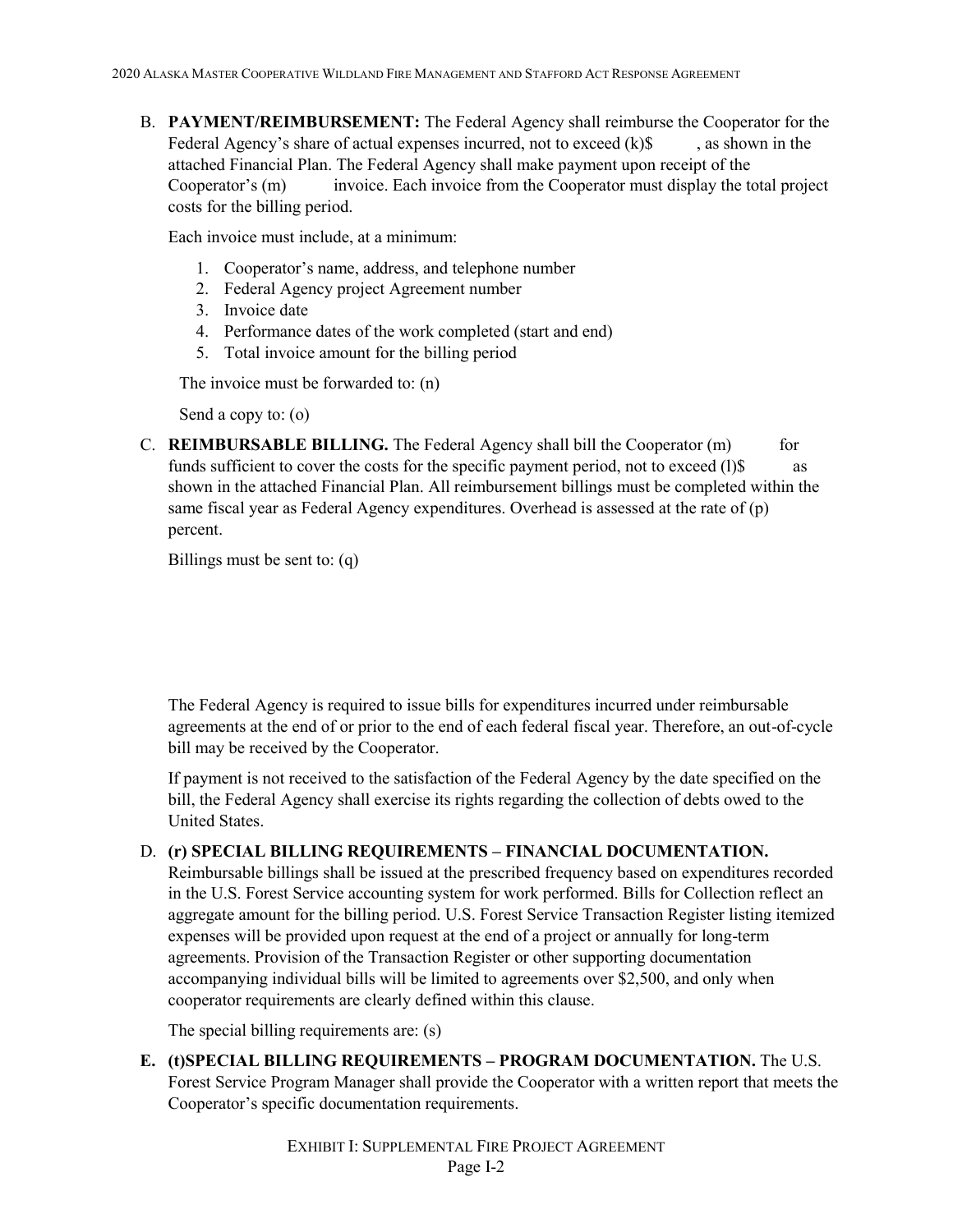#### **V. IT IS MUTUALLY AGREED AND UNDERSTOOD BY AND BETWEEN THE PARTIES THAT:**

A. **(u)PRINCIPAL CONTACTS.** Individuals listed below are authorized to act in their respective areas for matters related to this Agreement.

#### (v)**Principal Cooperator Contacts:**

| <b>Cooperator Program Contact</b> | <b>Cooperator Administrative Contact</b> |
|-----------------------------------|------------------------------------------|
| Name:                             | Name:                                    |
| Address:                          | Address:                                 |
| City, State, Zip:                 | City, State, Zip:                        |
| Telephone:                        | Telephone:                               |
| FAX:                              | FAX:                                     |
| Email:                            | Email:                                   |

#### (w)**Principal Federal Agency Contacts:**

| <b>Federal Agency Program Manager Contact</b> | <b>Federal Agency Administrative Contact</b> |
|-----------------------------------------------|----------------------------------------------|
| Name:                                         | Name:                                        |
| Address:                                      | Address:                                     |
| City, State, Zip:                             | City, State, Zip:<br>Telephone:              |
| Telephone:                                    |                                              |
| FAX:                                          | FAX:                                         |
| Email:                                        | Email:                                       |

- B. **LIABILITY.** As set forth under the provisions of the Master Agreement.
- C. (x)Mutually agree to the Burn Plan as incorporated in this Agreement, and to any agreed upon revision thereof. If the revision to the Burn Plan does not materially affect the purpose and/or terms of the Agreement, but rather only revises the implementation of the project, then a modification to this Agreement is not necessary. The most recent revision of the Burn Plan will automatically be incorporated into this Agreement and a copy will be provided to the Principal Contacts listed above.
- D. In the event of a conflict between the provisions of this Agreement and the Master Agreement, the Master Agreement shall take precedence.
- E. **(y) PURCHASE OF ASSETS.** Any assets (such as equipment, property, or improvements) purchased by the Federal Agency with the Cooperator's contributions shall become the property of the Federal Agency, unless otherwise documented via separate authority and instrument.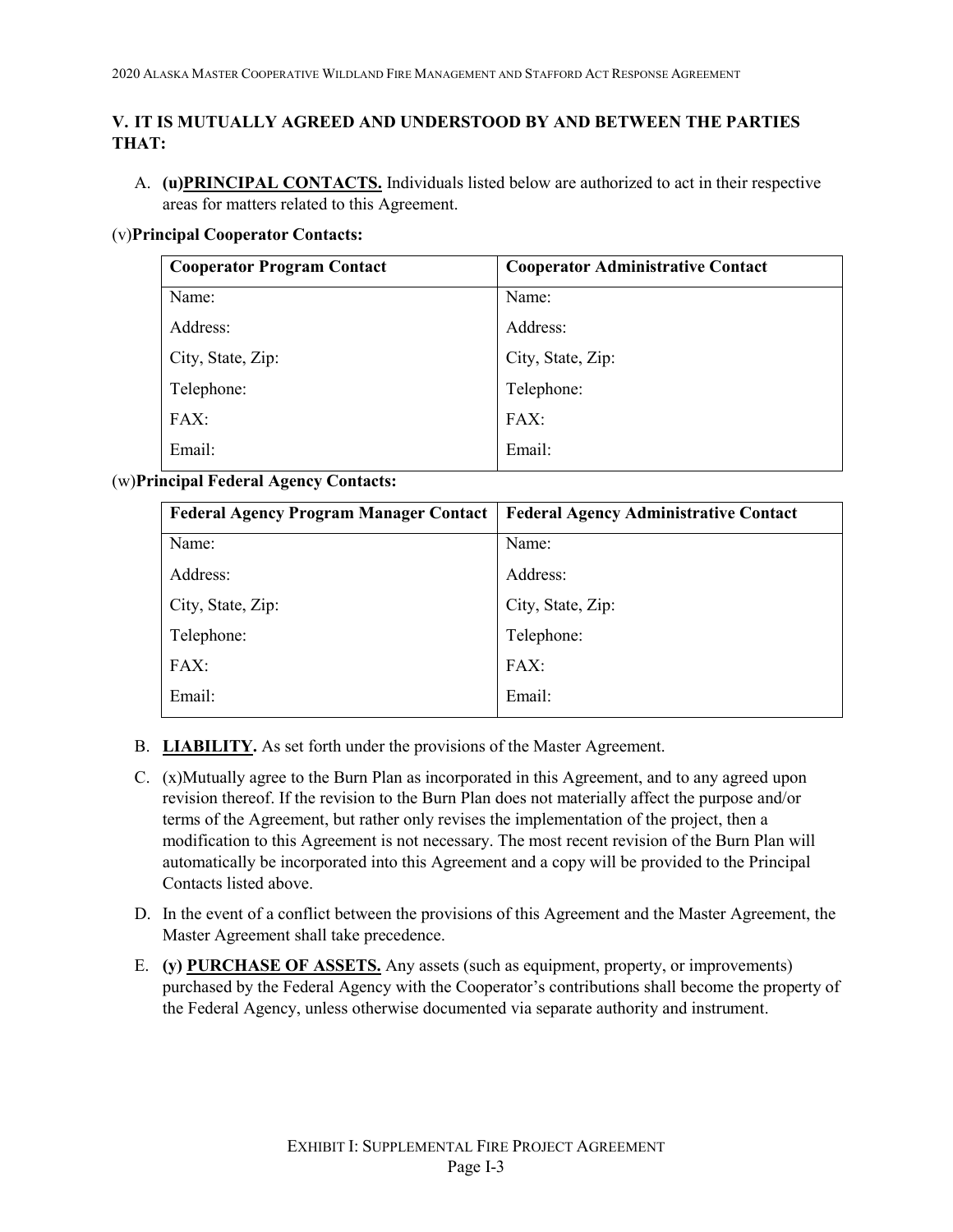- G. **(z)PROPERTY IMPROVEMENTS.** Improvements placed on federal land at the direction, or with the approval of, the Federal Agency becomes property of the United States. These improvements are subject to the same regulations and administration of the Federal Agency as would other agency improvements. No part of this Agreement entitles the Cooperator to any interest in the improvements, other than the right to use them under applicable Federal Agency Regulations.
- H. **PARTICIPATION IN SIMILAR ACTIVITIES.** This Agreement in no way restricts the Parties from participating in similar activities with other public or private agencies, organizations, and individuals.
- I. **ENDORSEMENT.** Either Party's contributions made under this Agreement do not by direct reference or implication convey endorsement of each other's products or activities.
- J. **ALTERNATE DISPUTE RESOLUTION.** In the event of any issue of controversy under this Agreement, the Parties may pursue Alternate Dispute Resolution procedures to voluntarily resolve those issues. These procedures may include, but are not limited to, conciliation, facilitation, mediation, and fact finding.
- K. **MODIFICATION.** Modifications within the scope of this Agreement must be made by mutual consent of the Parties, by the issuance of a written modification signed and dated by all properly authorized, signatory officials, prior to any changes being performed. Requests for modification should be made, in writing, at least (aa) days prior to implementation of the requested change. Neither Party is obligated to fund any changes not properly approved in advance.
- L. **TERMINATION.** Either Party, in writing, may terminate this Agreement in whole, or in part, at any time before the date of expiration. Neither Party shall incur any new obligations for the terminated portion of this Agreement after the effective date and shall cancel as many obligations as possible. Full credit shall be allowed for each Party's expenses and all non-cancelable obligations properly incurred up to the effective date of termination.
- M. **COMMENCEMENT/EXPIRATION DATE.** This Agreement is executed as of the date of last signature and is effective through (bb) at which time it will expire unless extended.

If the referenced Master Agreement is superseded by a new Master Agreement, this project agreement may remain in effect to the extent that it does not conflict with the provisions of the new Master Agreement, but only until such time that the project can be completed or modified to be incorporated within the terms of the new Master Agreement.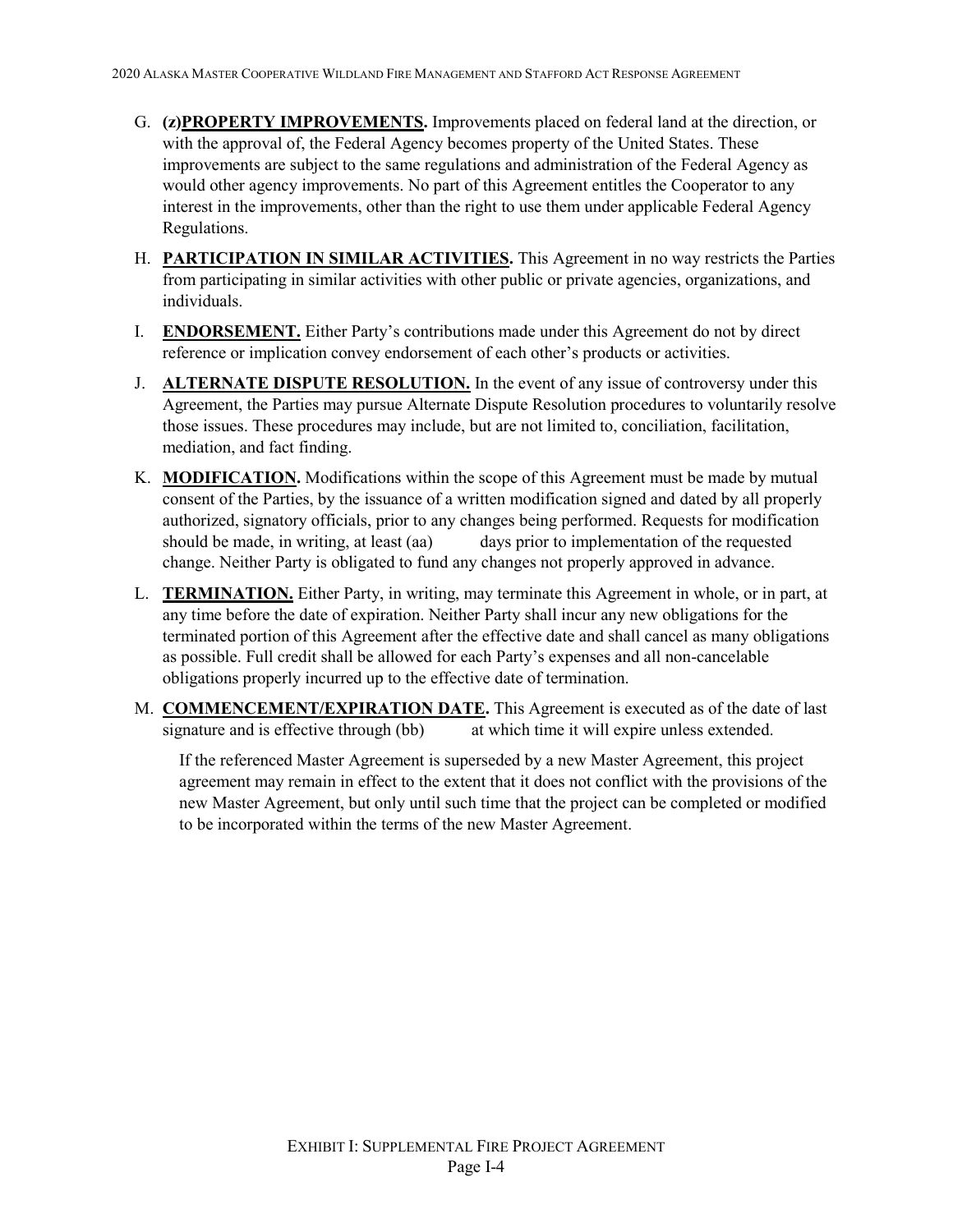N. **AUTHORIZED REPRESENTATIVES.** By signature below, the Parties certify that the individuals listed in this document as representatives of each Party are authorized to act in their respective areas for matters related to this Agreement.

|      |        | (cc) |  |
|------|--------|------|--|
| (dd) | , (ee) | Date |  |
| (ff) |        |      |  |
|      |        |      |  |
|      |        |      |  |
|      |        |      |  |
|      |        | (gg) |  |
| (hh) | , (ii) | Date |  |
| (i)  |        |      |  |

(kk)The authority and format of this Agreement have been reviewed and approved for signature.

(ll)

 $\overline{(mm)}$ 

Date

U.S. Forest Service Grants & Agreements Specialist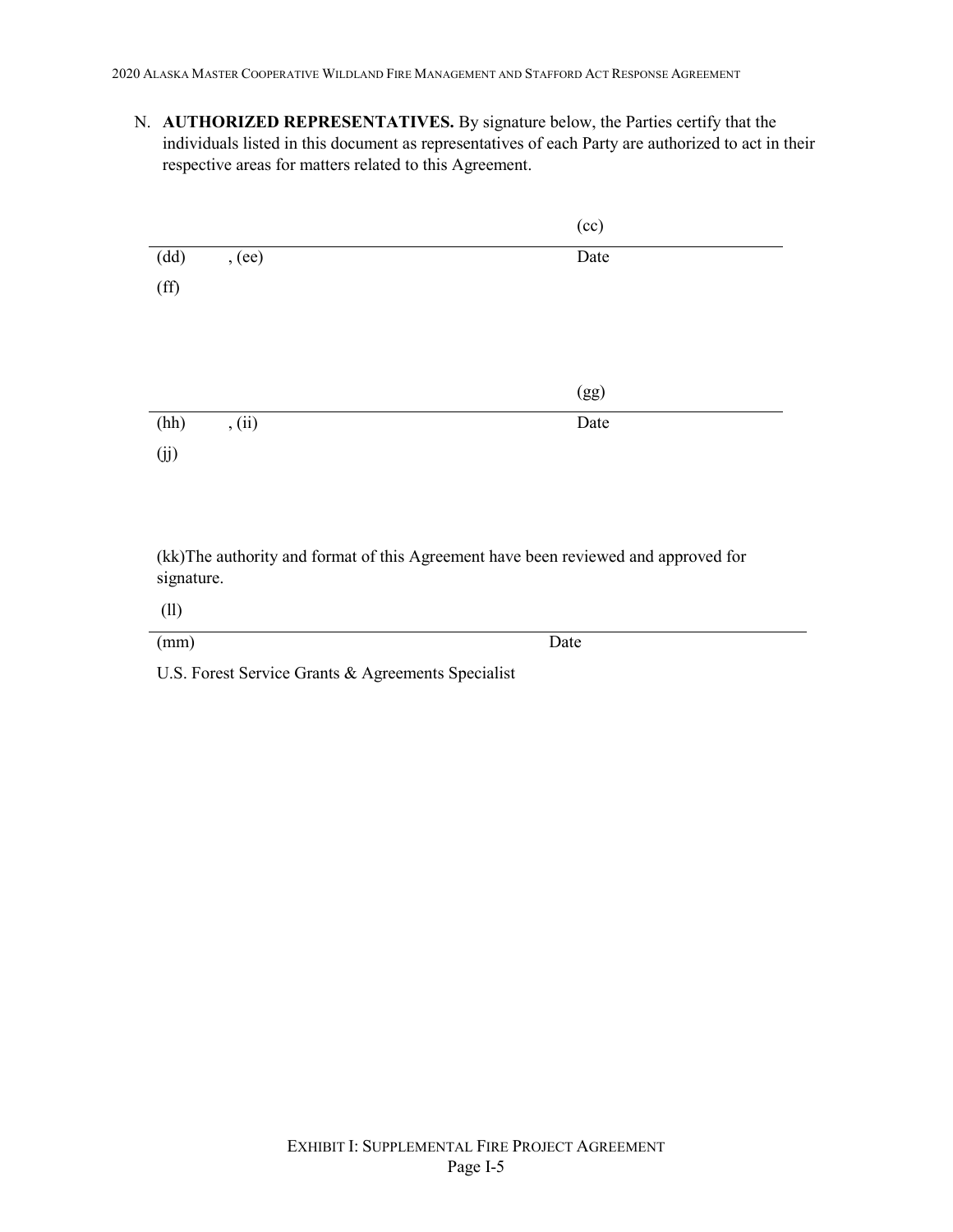#### **INSTRUCTIONS for Supplemental Project Agreement**

All provisions in this instrument are mandatory, unless otherwise excepted. This project agreement may only be used between a Federal Agency and a cooperating state, local, tribal gov't (or subdivision thereof) under a Master Cooperative Wildland Fire Management and Stafford Act Response Agreement.

(Master Agreement)= Referring to approved (2007 or newer) national agreement template used by/between federal wildland fire agencies and State/Tribal gov't.

- (a) Federal Agency Project Agreement No. For example, Forest Service uses the following format: FY-FP-11RRUUSS-XXX.
- (b) Cooperator Project Agreement No. Insert Cooperator project agreement number, if applicable.
- (c) Insert name of Cooperator (state, local, tribal, or subdivision thereof).
- (d) Insert name of Federal Agency, including applicable Region, Office, or Unit.
- (e) Insert Cooperator name as cited above.
- (f) Insert Federal Agency name as cited above.
- (g) Insert corresponding Federal Agency Agreement # as identified on the Master Coop Agreement.
- (h) Insert project title.
- (i) Enter brief project description.
- (j) Insert alpha or numeric reference to the Exhibit added that provides a Financial and Project Plan. Note: The Project Plan may include tasks/projects defined in the Operating Plan (as referenced in the Background section), or it may be a Burn Plan, if applicable.
- (k) Insert amount. If the Federal Agency is not obligating funds for reimbursement to the Cooperator, then delete this provision.
- (l) Insert amount. If the Federal Agency is not collecting funds from the Cooperator, then delete this provision.
- (m) Select and insert the appropriate billing cycle: monthly, quarterly, semi-annual, or annual. Note: quarterly dates (December 31, March 31, June 30, and September 30), semi-annually (March 31, and September 30) or annually (September 30 or earlier).
- (n) Insert Federal Agency name as cited above and billing address. (For Forest Service, use Albuquerque Service Center, Payments – Grants & Agreements, 101B Sun Ave NE, Albuquerque, NM 87109, FAX: 877-687-4894)
- (o) Insert other contact name and address, if applicable, otherwise delete.
- (p) Insert the Federal Agency burden/overhead rate. Enter 'shall not be assessed' if burden is not applicable.
- (q) Enter Cooperator's name, name of point of contact, and mailing address to which billing documents should be sent.